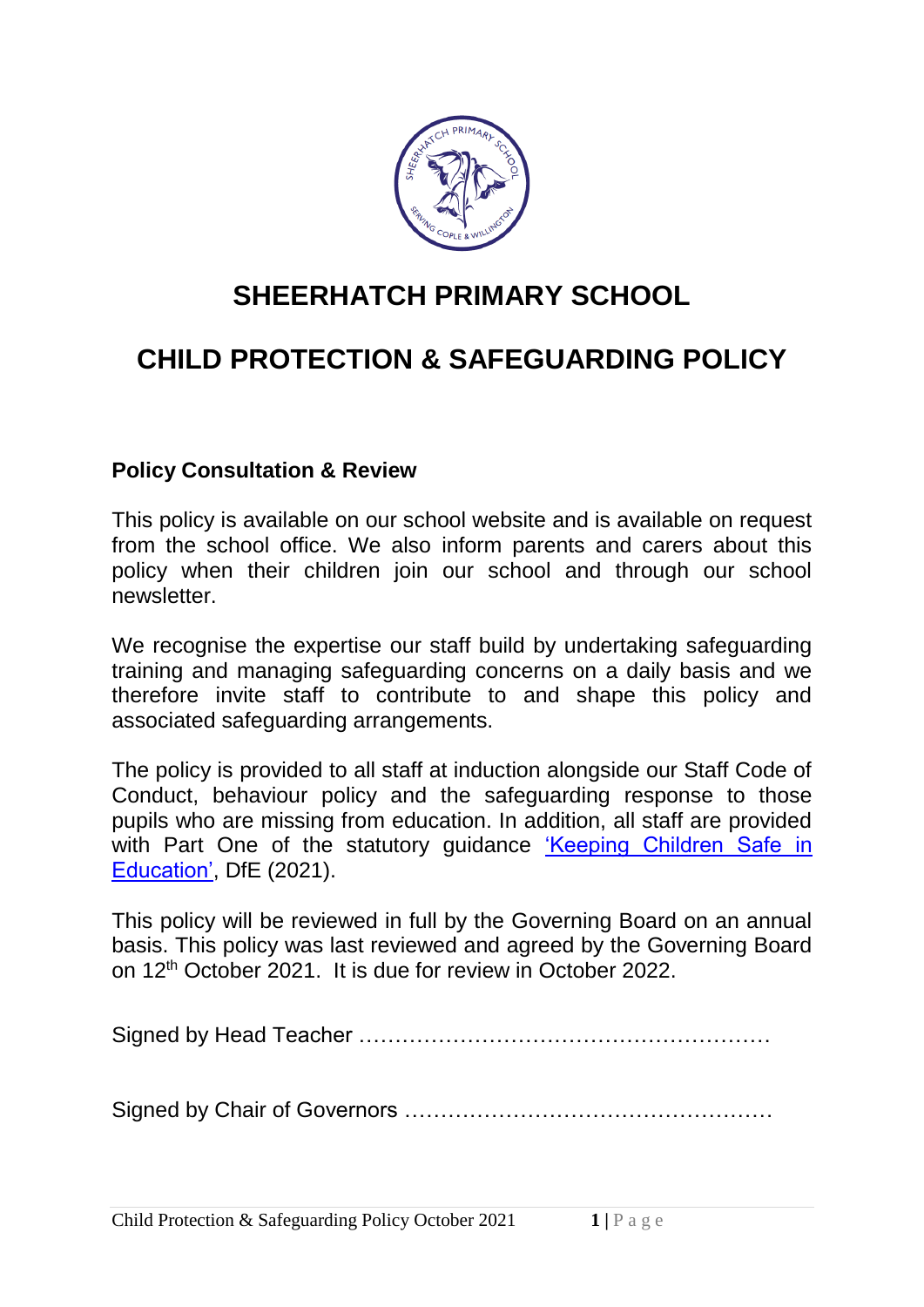# **CONTENTS**

|                   | <b>Purpose &amp; Aims</b>                                       | page 3  |  |
|-------------------|-----------------------------------------------------------------|---------|--|
|                   | <b>School Ethos</b>                                             | page 3  |  |
|                   | <b>Roles &amp; Responsibilities</b>                             | page 5  |  |
|                   | <b>Training &amp; Induction</b>                                 | page 8  |  |
|                   | <b>Procedures for Managing Concerns</b>                         | page 10 |  |
|                   | <b>Specific Safeguarding Issues</b>                             | page 11 |  |
|                   | <b>Recording &amp; Information Sharing</b>                      | page 18 |  |
|                   | <b>Working with Parents &amp; Carers</b>                        | page 18 |  |
|                   | <b>Child Protection Conferences</b>                             | page 19 |  |
|                   | <b>Safer Recruitment</b>                                        | page 20 |  |
|                   | <b>Safer Working Practice</b>                                   | page 21 |  |
|                   | <b>Managing Allegations</b>                                     | Page 21 |  |
|                   | Use of premises for non-school/college<br>activities<br>Page 24 |         |  |
|                   | <b>Other relevant policies</b>                                  | Page 24 |  |
|                   | <b>Statutory Framework</b>                                      | Page 25 |  |
| <b>Appendices</b> |                                                                 |         |  |
|                   | Appendix 1 Types of abuse                                       |         |  |
| <b>Appendix 2</b> | Safer recruitment and DBS checks – policy and<br>procedures     |         |  |
| <b>Appendix 3</b> | Allegations of abuse made against staff                         |         |  |

**Appendix 4 Specific safeguarding issues**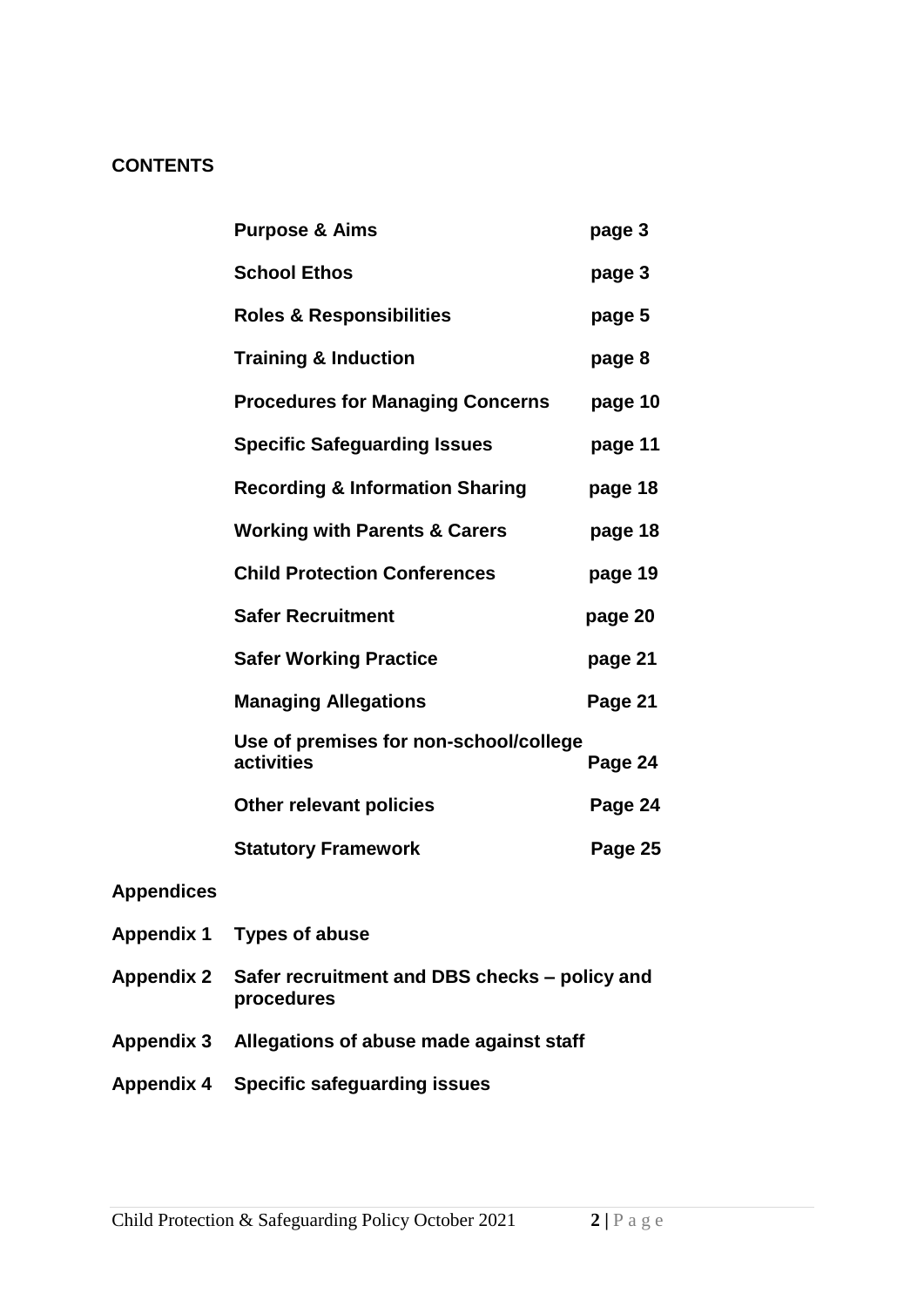# **1. PURPOSE & AIMS**

1.1 The purpose of Sheerhatch Primary School's safeguarding policy is to ensure every child who is a registered pupil at our school is safe and protected from harm. This means we will always work to:

- Protect children and young people at our school from maltreatment;
- Prevent impairment of our children's and young people's mental and physical health or development;
- Ensure that children and young people at our school grow up in circumstances consistent with the provision of safe and effective care;
- Undertake that role so as to enable children and young people at our school to have the best outcomes.

1.2 This policy will give clear direction to all staff including supply staff, volunteers, visitors and parents about expected behaviour and our legal responsibility to safeguard and promote the welfare of all children at our school.

1.3 Our school fully recognises the contribution it can make to protect children from harm and supporting and promoting the welfare of all children who are registered pupils at our school. The elements of our policy are prevention, protection and support.

1.4 We recognise that our safeguarding responsibilities are clearly linked to our responsibilities for ensuring that appropriate safeguarding responses are in place for children who are absent from school or who go missing from education, particularly on repeat occasions. The Attendance Lead will regularly liaise with the Designated Safeguarding Lead to discuss all persistently absent pupils and those who go missing to identify the risk of abuse and neglect including sexual abuse or exploitation and to ensure that appropriate safeguarding responses have been put in place to reduce the risk of future harm.

1.5 This policy applies to all pupils, staff, parents, governors, volunteers and visitors.

# **2. OUR ETHOS**

2.1 The child's welfare is of paramount importance. Our school will establish and maintain an ethos where pupils feel secure, are encouraged to talk, are listened to and are safe. Children at our school will be able to talk freely to any member of staff at our school if they are worried or concerned about something. All staff will reassure children that they are being taken seriously and that they will be supported and kept safe. Children will never be given the impression that they are creating a problem by reporting abuse, sexual violence or sexual harassment.

2.2 Everyone who comes into contact with children and their families has a role to play in safeguarding children. We recognise that staff at our school play a particularly important role as they are in a position to identify concerns early and provide help for children to prevent concerns from escalating. **All staff are advised to maintain an attitude of '***it could happen here***' where safeguarding is concerned.** When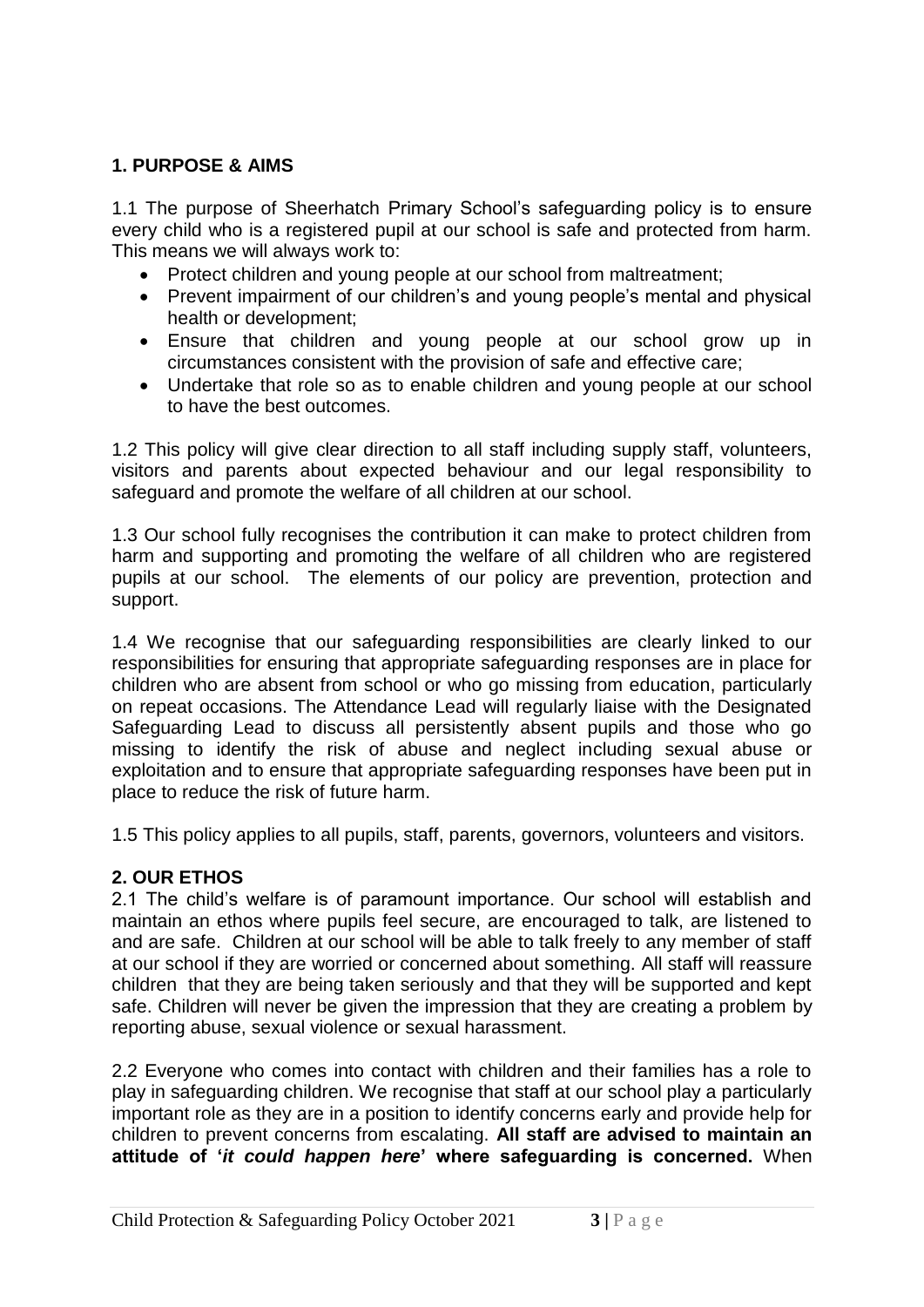concerned about the welfare of a child, staff members must always act in the **best interests** of the child.

2.3 At Sheerhatch Primary School we ensure that safeguarding and child protection is at the forefront and underpins all relevant aspects of process and policy development. We operate with the best interests of the child at their heart.

2.4 Where there is a safeguarding concern, the child's wishes and feelings are taken into account when determining what action to take and what services to provide. The systems we have in place are well promoted, easily understood and easily accessible for children to confidently report any concerns or abuse, knowing their concerns will be treated seriously, and knowing they can safely express their views and give feedback.

2.5 All staff and regular visitors will, through training and induction, know how to recognise indicators of concern or abuse, how to respond to a disclosure from a child and how to record and report this information. We will not make promises to any child and we will not keep secrets. Every child will know what the adult will have to do with any information they have chosen to disclose.

2.6 Throughout our broad and balanced curriculum, we will provide activities and opportunities for children to develop the knowledge, values and skills they need to identify risks, including knowing when and how to ask for help for themselves and others to stay safe (this includes online). The Relationships Education, Relationships and Sex Education and Health Education will cover relevant, topics in an age and stage appropriate way, through a planned, developmental curriculum enabling pupils to learn about their rights and responsibilities to behave and stay safe in a variety of contexts on and offline. This will provide further reinforcement to help children identify risks, know when to seek support and develop the skills to ask for help from trustworthy, reliable sources. Further information can be found in the DfE guidance ['Teaching online safety in school.'](https://eur02.safelinks.protection.outlook.com/?url=https%3A%2F%2Fwww.gov.uk%2Fgovernment%2Fpublications%2Fteaching-online-safety-in-schools&data=04%7C01%7Clucy.canning%40norfolk.gov.uk%7C11813432630640e7421e08d946fee158%7C1419177e57e04f0faff0fd61b549d10e%7C0%7C0%7C637618882774063772%7CUnknown%7CTWFpbGZsb3d8eyJWIjoiMC4wLjAwMDAiLCJQIjoiV2luMzIiLCJBTiI6Ik1haWwiLCJXVCI6Mn0%3D%7C1000&sdata=a2veyRcU68QpbVQnKd2mEYenXhUqX%2FvR6LhxjVtRjRw%3D&reserved=0) and 'Relationships Education, Relationships and Sex Education and Health Education.'

Safe is one of our core Sheerhatch Values. We make it a regular topic of conversation in assemblies and in the classroom. Our Jigsaw programme for PSHE has specific lessons relating to keeping safe, including online safety. Online safety is also a core part of digital literacy in tour Computing Curriculum. We celebrate pupils who demonstrate safe behaviours and reference safety when addressing unacceptable behaviours.

2.7 At all times we will work in partnership and endeavour to establish effective working relationships with parents, carers and colleagues from other agencies in line with [Working Together to Safeguard Children](https://www.gov.uk/government/publications/working-together-to-safeguard-children--2) (2018) and the Bedford Borough [Safeguarding Children Board Interagency Child Protection Procedures.](https://bedfordscb.proceduresonline.com/)

2.8 As part of our responsibilities for safeguarding and promoting the welfare of children, we will provide a co-ordinated offer of early help when additional needs of children are identified.

These may include if a child:

• is disabled and has specific additional needs;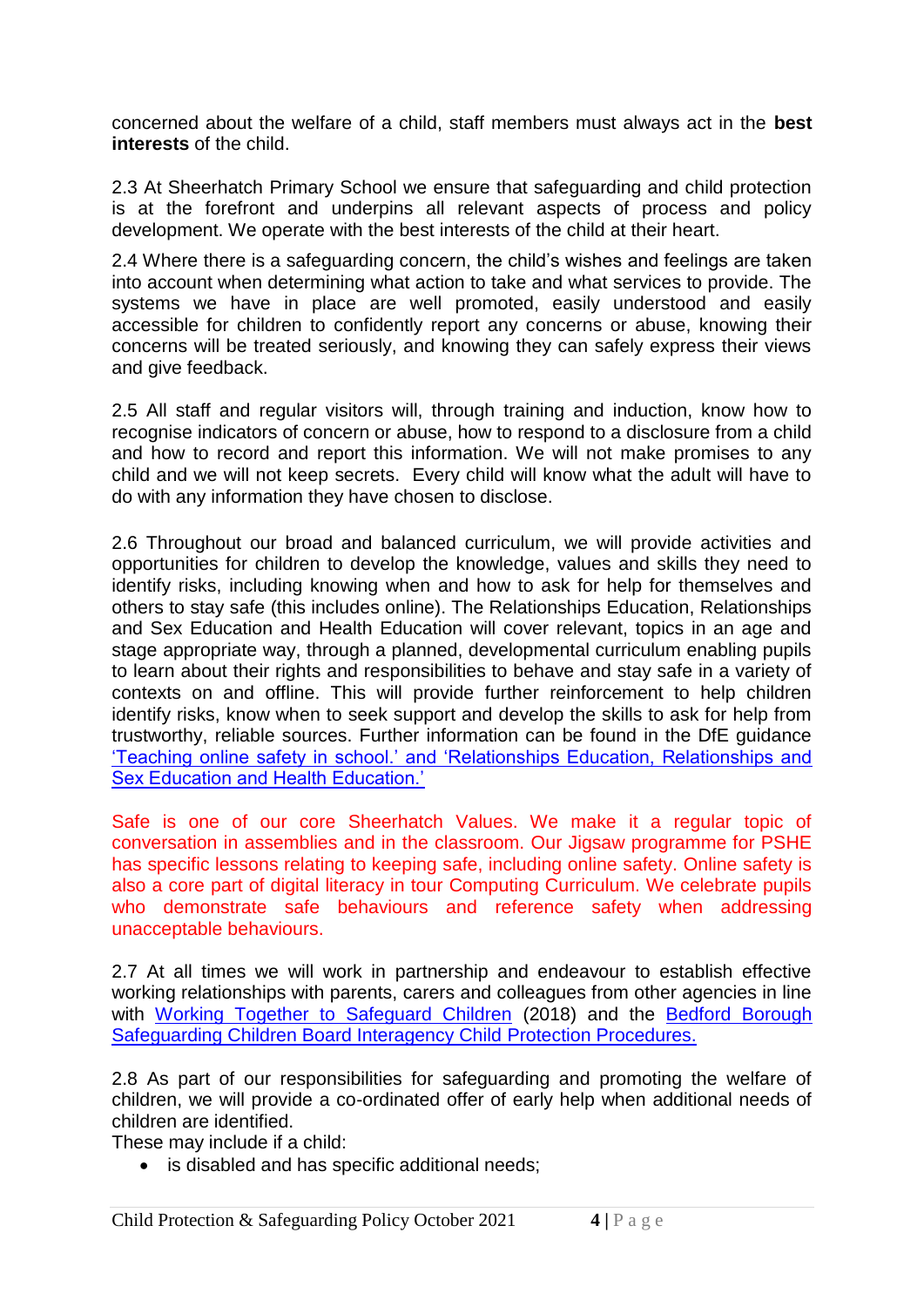- has special educational needs (whether or not they have a statutory education, health and care plan);
- has an emotional wellbeing and/or mental health need;
- is a young carer;
- is showing signs of being drawn in to anti-social or criminal behaviour, including gang involvement and association with organised crime groups;
- is frequently missing/goes missing from care or from home;
- is misusing drugs or alcohol themselves:
- is at risk of modern slavery, trafficking or exploitation;
- is in a family circumstance presenting challenges for the child, such as substance abuse, adult mental health problems or domestic abuse;
- has returned home to their family from care;
- is showing early signs of abuse and/or neglect;
- is at risk of being radicalised or exploited;
- is at risk of 'honour'-based abuse such as Female Genital Mutilation or Forced Marriage;
- is a privately fostered child
- has a family member in prison, or is affected by parental offending;
- is persistently absent from education, including persistent absences for part of the school day.

# **3. ROLES AND RESPONSIBILITIES**

| <b>Role</b>                                                                                                  | <b>Name</b>                      | <b>Contact details</b>                                                   |
|--------------------------------------------------------------------------------------------------------------|----------------------------------|--------------------------------------------------------------------------|
| <b>Designated</b><br><b>Safeguarding Lead and</b><br>contact details                                         | Helen Ryan                       | head@sheerhatchprimary.org.uk                                            |
| <b>Deputy/Deputies</b><br><b>Designated</b><br><b>Safeguarding Lead and</b><br>contact details               | Danica Kipling<br>Louise Buisson | d.kipling@sheerhatchprimary.org.uk<br>I.buisson@sheerhatchprimary.org.uk |
| <b>Designated Governor</b><br>for Safeguarding and<br>school contact details                                 | <b>Chainie Worrall</b>           | c.worrall@sheerhatchprimary.org.uk                                       |
| <b>Designated Lead for</b><br><b>Mental Health and</b><br><b>Wellbeing and contact</b><br>details            | Danica Kipling                   | d.kipling@sheerhatchprimary.org.uk                                       |
| <b>Designated Governor for</b><br><b>Mental Health and</b><br><b>Wellbeing and school</b><br>contact details | <b>Chainie Worrall</b>           | c.worrall@sheerhatchprimary.org.uk                                       |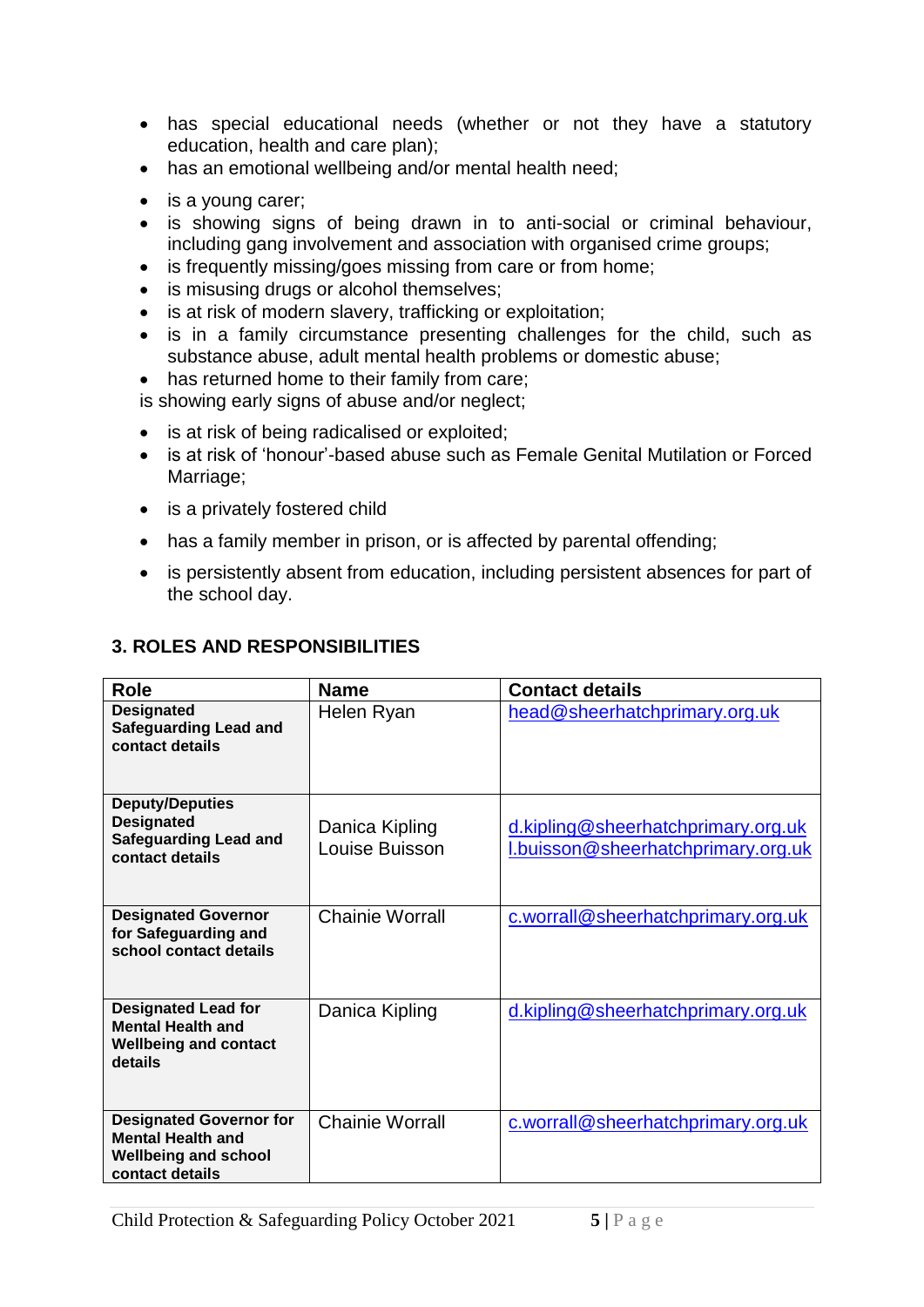3.1 It is the responsibility of *every* member of staff, volunteer and regular visitor to our school to ensure that they carry out the requirements of this policy and, at all times, work in a way that will safeguard and promote the welfare of all of the pupils at this school. This includes the responsibility to provide a safe environment in which children can learn.

# **The Governing Board**

3.2 The Governing Board of Sheerhatch Primary School is accountable for ensuring the effectiveness of this policy and our compliance with it. Although our Governing Body takes collective responsibility to safeguard and promote the welfare of our pupils, we also have a named person who champions safeguarding within the school.

3.3 The Governing Board will ensure that:

- The safeguarding policy is in place and is reviewed annually, is available publicly via our school website and has been written in line with Local Authority guidance and the requirements of the Bedford Borough safeguarding children board interagency child protection procedures;
- The school contributes to inter-agency working in line with Working Together to Safeguard Children (2018);
- A senior member of staff from leadership team is designated to take the lead responsibility for safeguarding and child protection and that there is at least one deputy DSL(s) who is appropriately trained member to deal with any issues in the absence of the Designated Safeguarding Lead (DSL). There will always be cover for this role. The role will be evidenced explicitly in the role holder's job description.
- All staff receive a safeguarding induction and are provided with a copy of this policy, the staff code of conduct, the behaviour policy and the school's safeguarding response for those pupils who go missing from education as detailed section 6 of this policy.
- All staff undertake appropriate child protection training that is updated annually and on-line safety training;
- Procedures are in place for dealing with allegations against members of staff and volunteers in line with statutory guidance;
- Safer recruitment practices are followed in accordance with the requirements of ['Keeping Children Safe in Education'](https://www.gov.uk/government/publications/keeping-children-safe-in-education--2) DfE (2021);
- They remedy without delay any weakness in regard to our safeguarding arrangements that are brought to their attention.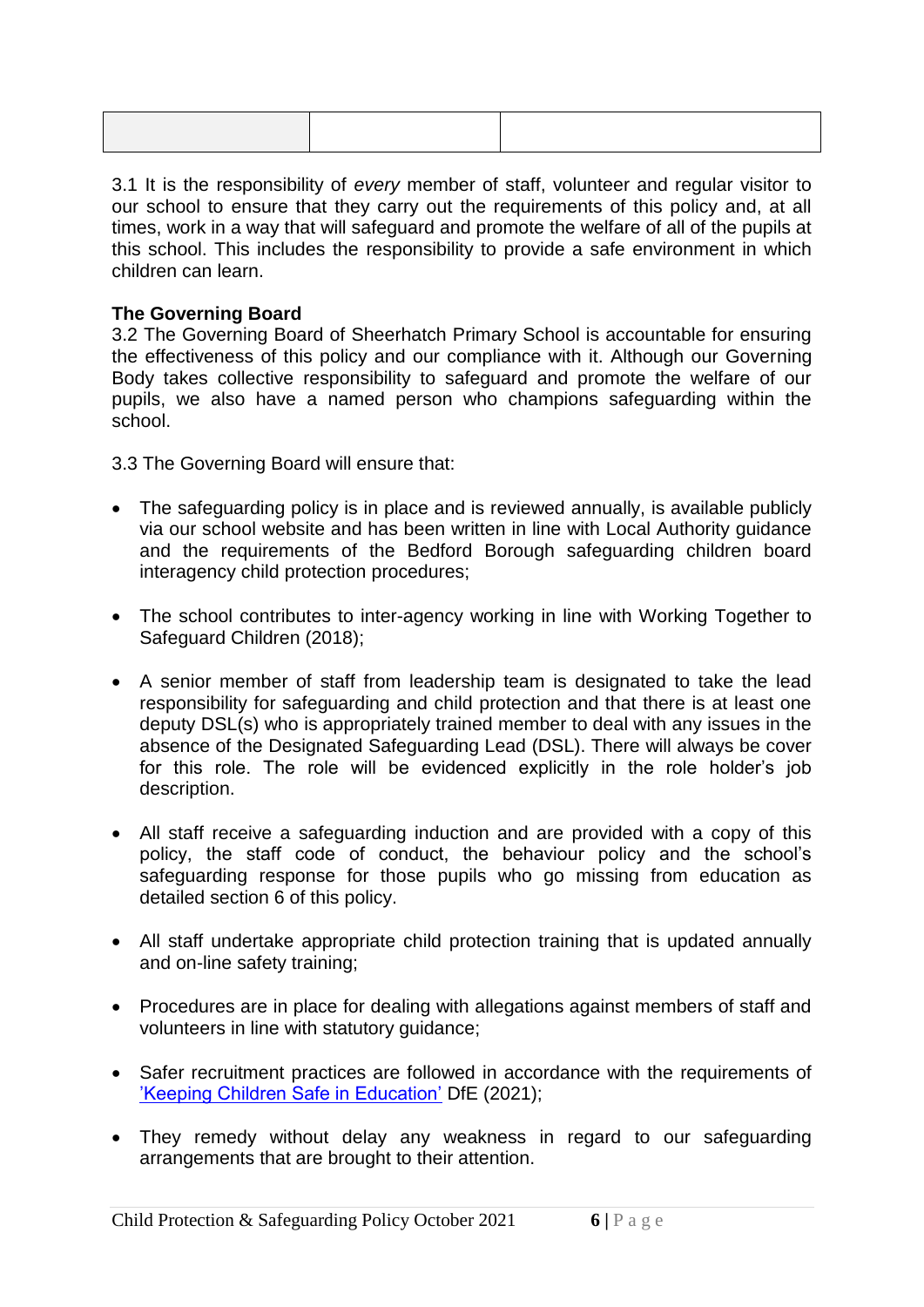3.4 The governing board will receive a safeguarding report at each meeting that will record the training that has taken place, the number of staff attending and any outstanding training requirements for the school. It will also record all safeguarding activity that has taken place, for example, meetings attended, reports written, training or induction given. It will not identify individual pupils.

# **The Headteacher**

3.5 At Sheerhatch Primary School the Headteacher (Helen Ryan) is responsible for:

- Identifying a senior member of staff from leadership team to be the Designated Safeguarding Lead (DSL);
- Identifying alternate members of staff to act as the Designated Safeguarding Lead (DSL) in his/her absence to ensure there is always cover for the role;
- Ensuring that the policies and procedures adopted by the governing body, particularly concerning referrals of cases of suspected abuse and neglect, are followed by all staff;
- Ensuring that all staff and volunteers feel able to raise concerns about poor or unsafe practice and such concerns are addressed sensitively in accordance with agreed whistle-blowing procedures;
- Liaise with the LADO in the event of an allegation of abuse being made against a member of staff or volunteer.

# **The Designated Safeguarding Lead (**

3.6The Designated Safeguarding Lead (Helen Ryan) is a senior member of staff, from the leadership team who takes lead responsibility for safeguarding and child protection within our school. The DSL will carry out their role in accordance with the responsibilities outlined in Annex C of *'*[Keeping Children Safe in Education'](https://www.gov.uk/government/publications/keeping-children-safe-in-education--2)*.* 

3.7The DSL will provide advice and support to other staff on child welfare and child protection matters. Any concern for a child's safety or welfare will be recorded in writing and given to the DSL.

3.8During term time the DSL and or a deputy will always be available (during school or college hours) for staff in the school to discuss any safeguarding concerns. If in *exceptional* circumstances, a DSL is not available on the school site in person, we will ensure that they are available via telephone and/or any other relevant media.

3.9 The DSL at Sheerhatch PrimarySchool will represent our school at child protection conferences and core group meetings. Through appropriate training, knowledge and experience our DSL will liaise with Children's Services and other agencies where necessary, and make referrals of abuse to Children's Services, take part in strategy discussions and other interagency meetings and contribute to the assessment of children.

3.10 The DSL will maintain records and child protection files ensuring that they are kept confidential and stored securely (see section 7 for more information.)

3.11 The DSL is responsible for ensuring that all staff members and volunteers are aware of our policy and the procedure they need to follow. They will ensure that all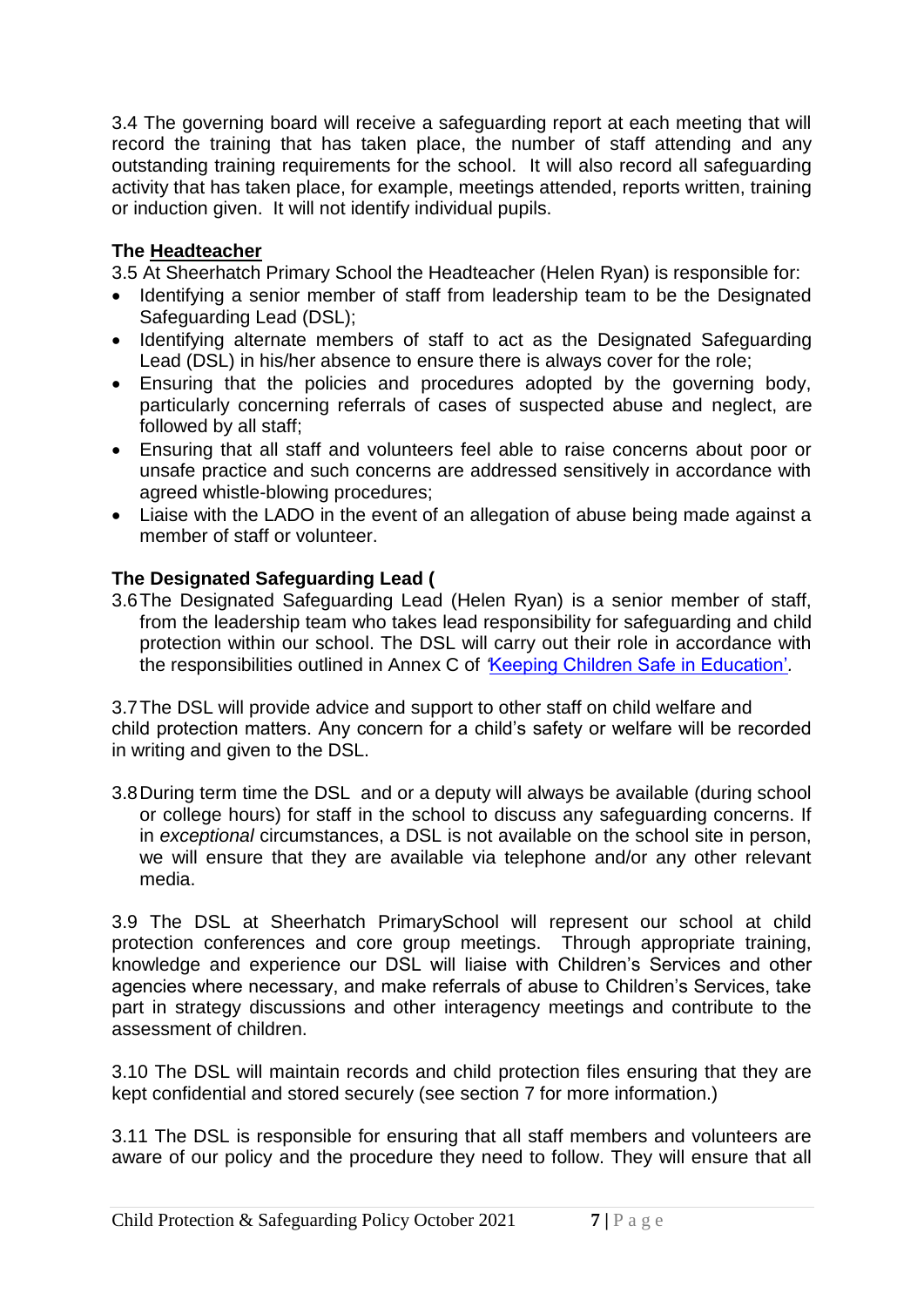staff, volunteers and regular visitors have received appropriate child protection information during induction and have been trained within the school.

3.12 The DSL will obtain details of the Local Authority Personal Advisor appointed to guide and support a child who is a care leaver.

3.13 The DSL(s) will work with the headteacher and senior leaders, taking lead responsibility for promoting educational outcomes by knowing the welfare, safeguarding and child protection issues that children in need are experiencing, or have experienced, and identifying the impact that these issues might be having on children's attendance, engagement and achievement.

3.14 This will include understanding their academic progress and attainment and maintaining a culture of high aspirations for this cohort and supporting teaching staff to provide additional academic support or reasonable adjustments to help children who have or have had a social worker reach their potential.

3.15 We recognise that a child's experiences of adversity and trauma can leave them vulnerable to further harm, as well as educationally disadvantaged in facing barriers to attendance, learning, behaviour, emotional wellbeing and mental health. The DSL will use the information that they hold about children with a social worker to make decisions in the best interests of the child's safety, welfare and help promote educational outcomes. The DSL will ensure that staff, know who these children are, understand their academic progress and attainment and maintain a culture of high aspirations for this cohort; supporting teaching staff to identify the challenges that children in this group might face and the additional academic support and adjustments that they could make to best support these children.

# **4. TRAINING & INDUCTION**

4.1 When new staff or volunteers join our school they will be informed of the safeguarding arrangements in place. They will be given a copy of our school's safeguarding policy along with the staff code of conduct, Part one and/or Annex A of '*Keeping Children Safe in Education*' and told who our Designated Safeguarding Lead (DSL) and Deputy DSLs are. They will also receive a copy of the behaviour policy and the school's response to children who go missing from education – this information is included in section 6 of this policy. All staff are expected to read these key documents and will be asked to sign that they have read and understood the policy. They will also be provided with information about how to record and report safeguarding concerns. Staff will be given log ins for and training on how to report concerns using the My Concern online portal.

4.2 Every new member of staff or volunteer will receive safeguarding training during their induction period within half a term of joining the school. This programme will include information relating to signs and symptoms of abuse and neglect, how to manage a disclosure from a child (including reassuring the child that they are being taken seriously and that they will be supported and kept safe), how to record, the processes for referral to Children's Services and the statutory assessments under Section 17 and Section 47 as well as the remit of the role of the DSL. The training will also include information about whistle-blowing in respect of concerns about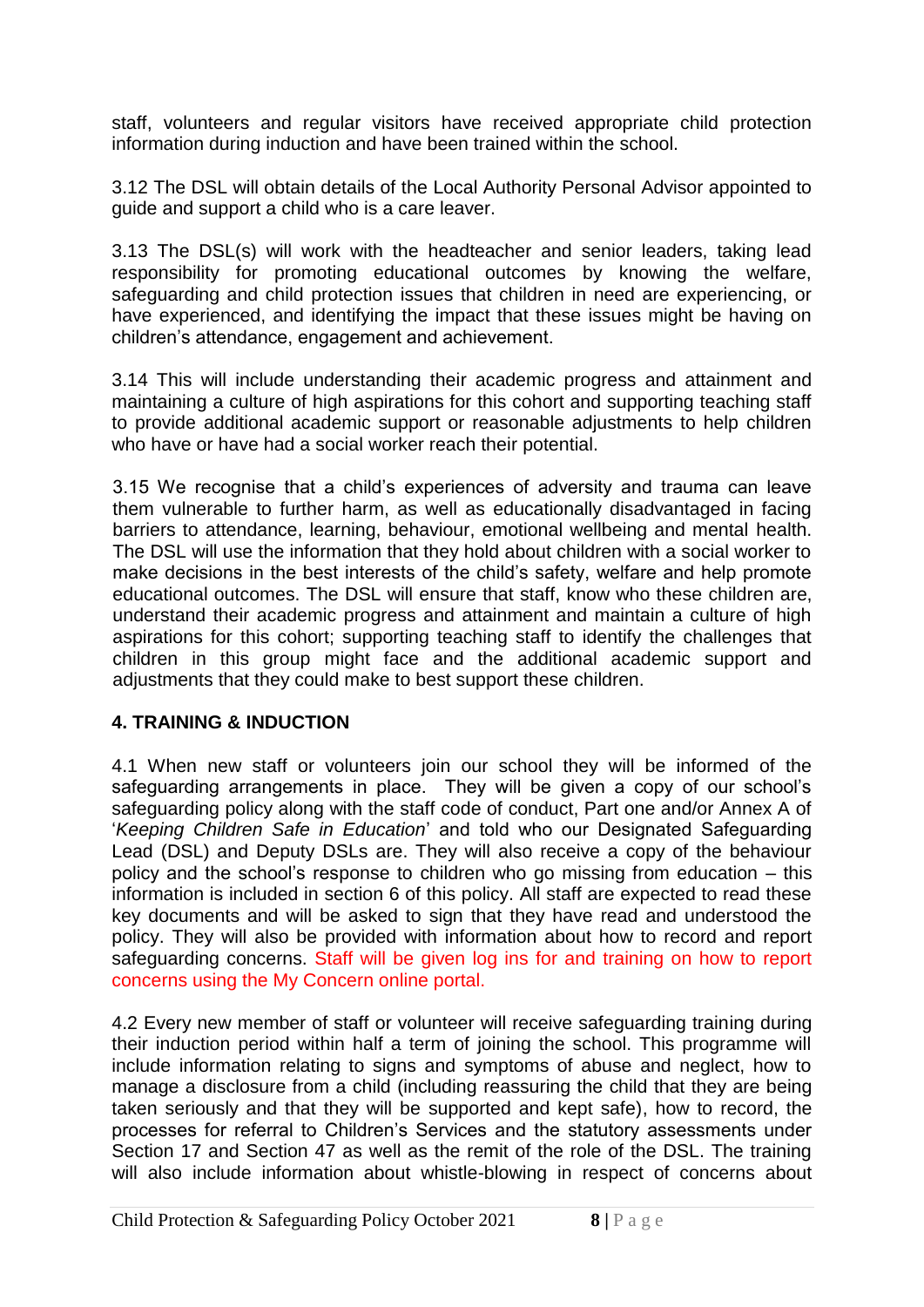another adult's behaviour and suitability to work with children. Staff will also receive on-line safeguarding training as this is part of the overarching safeguarding approach of our school.

4.3 In addition to the safeguarding induction, we will ensure that mechanisms are in place to assist staff to understand and discharge their role and responsibilities as set out in Part one of '*Keeping Children Safe in Education'*. In order to achieve this, we will ensure that:

- all members of staff will undertake appropriate safeguarding training on an annual basis and we will evaluate the impact of this training;
- all staff members receive regular safeguarding and child protection updates (for example, via email, e-bulletins, staff meetings), as required, but at least annually, to provide them with relevant skills and knowledge to safeguard children effectively;

4.4 All regular visitors, temporary staff and volunteers to our school will be given a set of our safeguarding procedures; they will be given a leaflet to inform them of who our DSL and alternate staff members are and what the recording and reporting system is.

4.5 The DSL, the alternate designated member(s) of staff and any other senior member of staff who may be in a position of making referrals or attending child protection conferences or core groups will attend one of the multi-agency training courses at least once every three years. The DSL and alternate will attend DSL training provided by the Local Authority every two years. In addition to formal training, DSL will ensure that they update their knowledge and skills at regular intervals, but at least annually, to keep up with any developments relevant to their role. Regular safeguarding updates from the Local Authority are received by the DSL and shared with Deputies.

4.6 Our governing body will also undertake appropriate training to ensure they are able to carry out their duty to safeguard all of the children at our school. Training for Governors to support them in their safeguarding role is available from Bedford Borough Governor Training & Development Co-ordinator, [governorstraining@bedford.gov.uk](mailto:governorstraining@bedford.gov.uk)

4.7 We actively encourage all of our staff to keep up to date with the most recent local and national safeguarding advice and guidance, Annex A of '*Keeping Children Safe in Education*' (2021) provides links to guidance on specific safeguarding issues such as Child Sexual Exploitation and Female Genital Mutilation.

# **5. PROCEDURES FOR MANAGING CONCERNS**

5.1 Sheerhatch Primary School adheres to child protection procedures that have been agreed locally through the Bedford Borough Safeguarding Children Board. Where we identify children and families in need of support, we will carry out our responsibilities in accordance with [Bedford Borough safeguarding board threshold.](https://www.bedford.gov.uk/social-care-health-and-community/children-young-people/safeguarding-children-board/practitioners/thresholds/)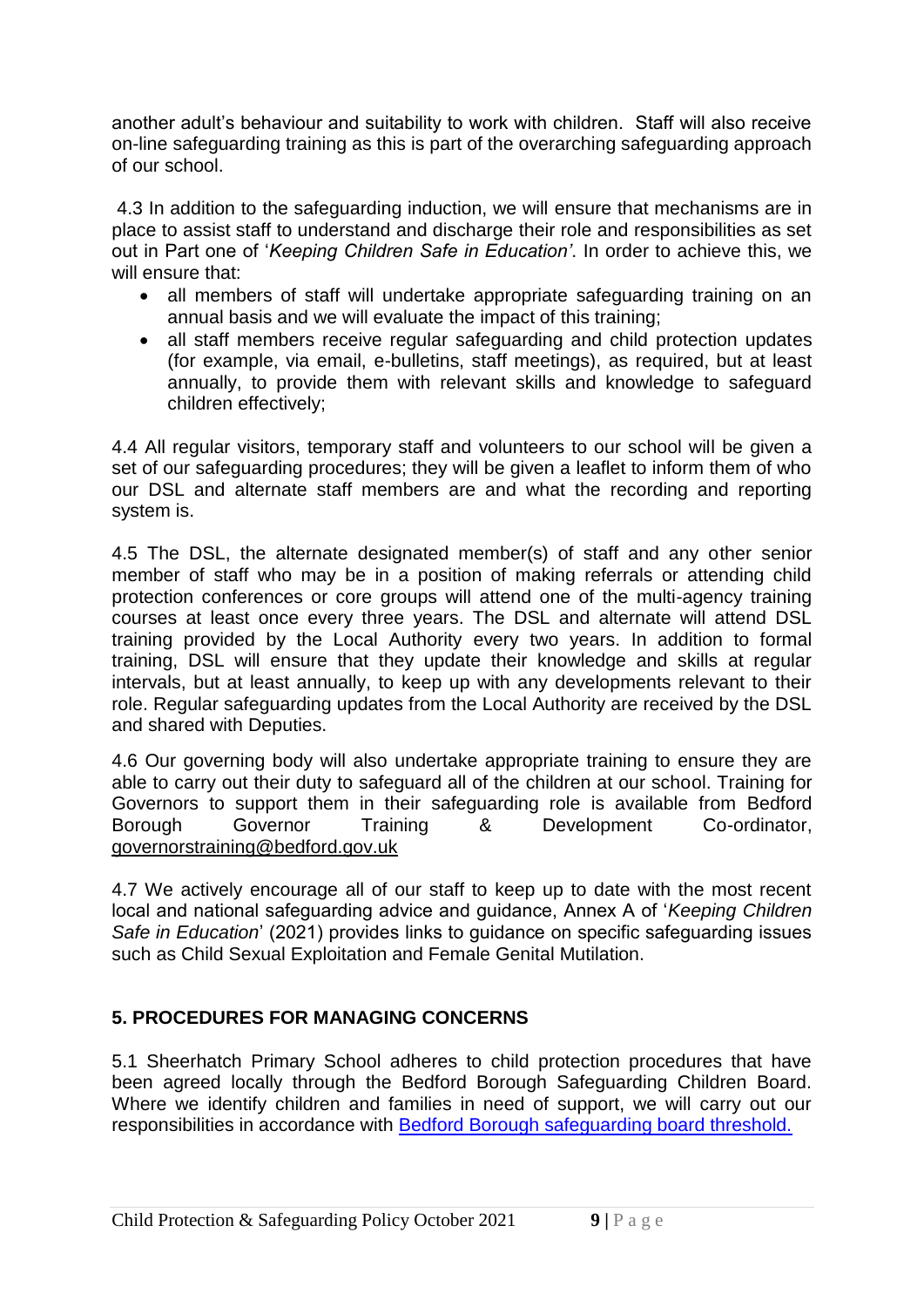5.2 Every member of staff including volunteers working with children at our school are advised to maintain an attitude of '*it could happen here'* where safeguarding is concerned. When concerned about the welfare of a child, staff members should always act in the interests of the child and have a responsibility to take action as outline in this policy.

5.3 All staff are encouraged to report any concerns that they have and not see these as insignificant. On occasions, a referral is justified by a single incident such as an injury or disclosure of abuse. More often however, concerns accumulate over a period of time and are evidenced by building up a picture of harm over time (chronology); this is particularly true in cases of emotional abuse and neglect. In these circumstances, it is crucial that staff record and pass on concerns in accordance with this policy immediately to allow the DSL to build up a picture and access support for the child at the earliest opportunity. A reliance on memory without accurate and contemporaneous records of concern could lead to a failure to protect.

5.4 It is *not* the responsibility of school staff to investigate welfare/safeguarding concerns or determine the truth of any disclosure or allegation. All staff, however, have a duty to recognise concerns and/or abuse/neglect and pass the information on in accordance with the procedures outlined in this policy.

5.5 The DSL should be used as a first point of contact for concerns and queries regarding any safeguarding concern in our school. Any member of staff or visitor to the school who receives a disclosure of abuse or suspects that a child is at risk of significant harm must report it immediately to the DSL or, if unavailable, to the alternate designated person. In the absence of either of the above, the matter should be brought to the attention of the most senior member of staff.

5.6 All concerns about a child should be reported without delay and recorded in writing using the agreed system in the setting (see Appendix 1 for suggested template). Records should include:

• a clear and comprehensive summary of the concern and if possible the lived experience of the child

Any history of concerns for the child

What the child has said (their wishes and views)

- details of how the concern was followed up, resolved or tried to resolve
- a note of any action taken, decisions reached and the outcome

5.7 Following receipt of any information raising concern, the DSL will consider what action to take and seek advice from the [Integrated Front Door](https://www.bedford.gov.uk/social-care-health-and-community/children-young-people/child-protection/if-you-are-concerned/) (IFD) as required. All information and actions taken, including the reasons for any decisions made, will be fully documented.

5.8 All referrals will be made in line with Bedford Borough Safeguarding Children Board procedures.

5.9 If, at any point, there is a risk of immediate serious harm to a child a referral should be made to the [Integrated Front Door](https://www.bedford.gov.uk/social-care-health-and-community/children-young-people/child-protection/if-you-are-concerned/) immediately or call 999. Anybody can make a referral in these circumstances. If the child's situation does not appear to be improving the staff member with concerns should press for re-consideration by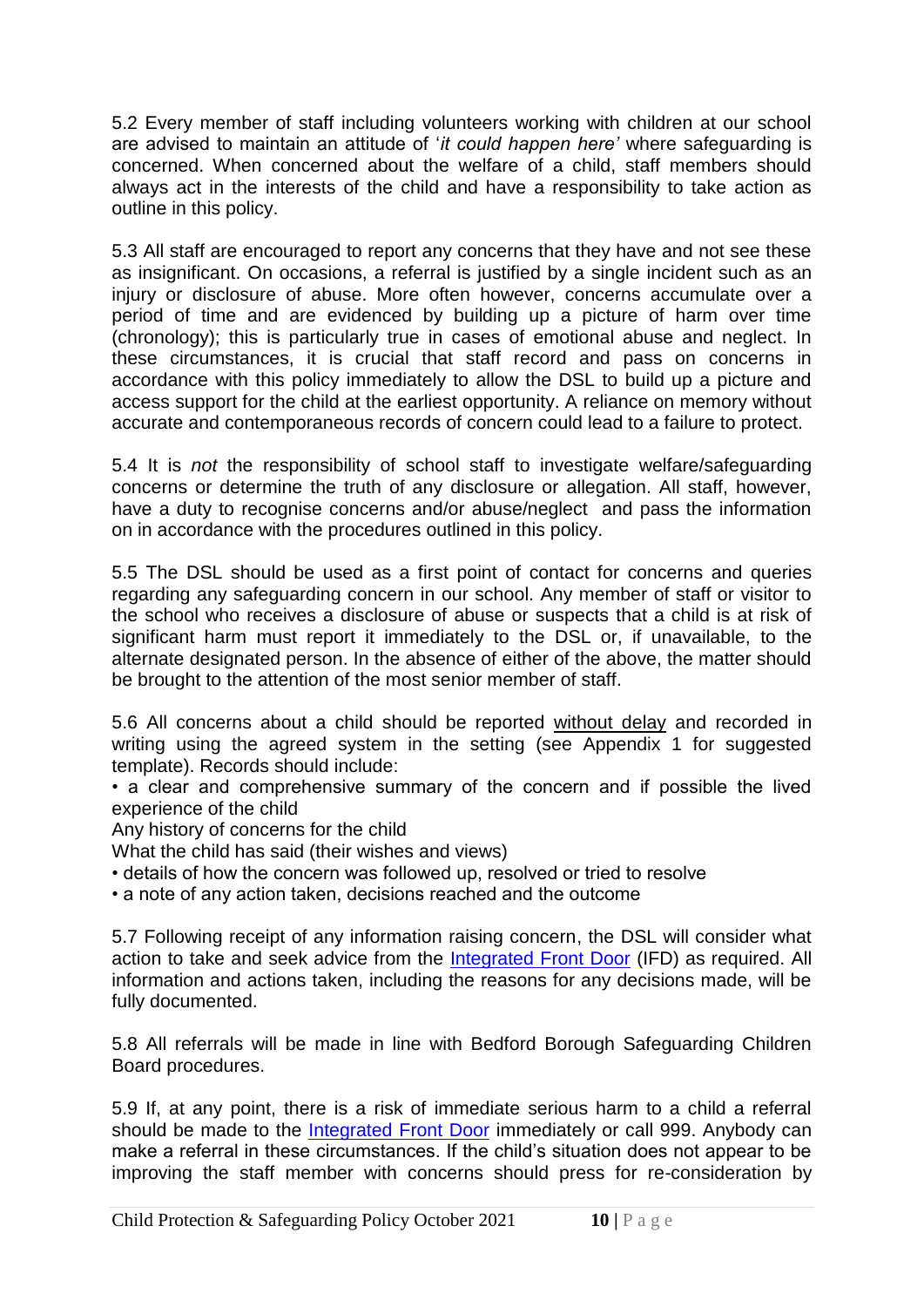raising concerns again with the DSL and/or the Headteacher. Concerns should always lead to help for the child at some point.

5.10 Staff should always follow the reporting procedures outlined in this policy in the first instance. However, they may also share information directly with the Integrated Front Door, or the police if:

• the situation is an emergency and the designated senior person, their alternate and the Headteacher are all unavailable;

• they are convinced that a direct report is the only way to ensure the child's safety. 5.11 Any member of staff who does not feel that concerns about a child have been responded to appropriately and in accordance with the procedures outlined in this policy should raise their concerns with the Headteacher or the Chair of Governors. If any member of staff does not feel the situation has been addressed appropriately at this point they should escalate their concerns using the Bedford Borough Safeguarding Children Board's [Escalation procedures](https://bedfordscb.proceduresonline.com/p_resolution_disagree.html).

# **6. Specific Safeguarding Issues**

# **Contextual safeguarding**

6.1 At Sheerhatch PrimarySchool we recognise that safeguarding incidents and/or behaviours can be associated with factors outside of the school environment and/or can occur between children outside of the school. This is known as contextual safeguarding. It is key that all school staff understand the definition of contextual safeguarding and consider whether children are at risk of abuse or exploitation in situations outside their families. Through training we will ensure that staff and volunteers are aware that extra-familial harms take a variety of different forms and children can be vulnerable to multiple harms including (but not limited to) sexual exploitation, criminal exploitation, and serious youth violence. When reporting concerns, staff should include as much information and background detail as possible so the DSL can make a referral with a holistic view of the child. This will allow any assessment to consider all the available evidence and the full context of any abuse.

6.2 We recognise that children with special educational needs and/or disabilities (SEND) can face additional safeguarding challenges and these are discussed in staff training. These additional barriers can include:

- assumptions that indicators of possible abuse/neglect such as behaviour, mood and injury relate to the child's disability without further exploration;
- children with SEN and disabilities can be disproportionally impacted by things like bullying- without outwardly showing any signs; and
- communication barriers and difficulties in overcoming these barriers.

6.3 At Sheerhatch Primary School we recognise that a previously looked after child potentially remains vulnerable and all staff should have the skills, knowledge and understanding to keep previously looked after children safe. When dealing with looked after children and previously looked after children, it is important that all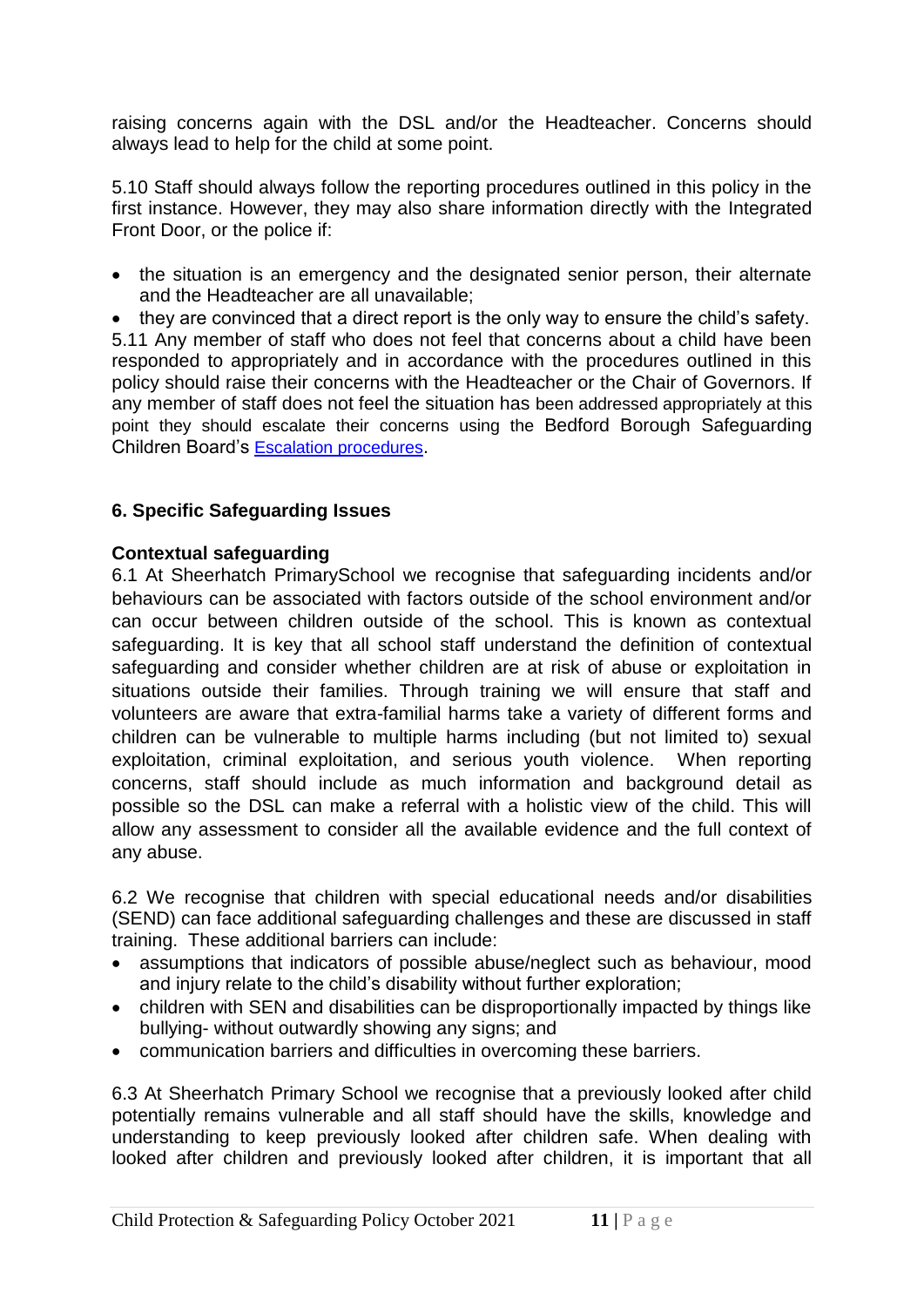agencies work together, and prompt action is taken when necessary to safeguard these children, who are a particularly vulnerable group.

# **Child Sexual Exploitation (CSE), Child Criminal Exploitation (CCE): County Lines and serious violence**

6.4 At Sheerhatch Primary School, we train staff to recognise that both CSE and CCE are forms of abuse and both occur where an individual or group takes advantage of an imbalance in power to coerce, manipulate or deceive a child into sexual or criminal activity. Whilst age may be the most obvious, this power imbalance can also be due to a range of other factors including gender, sexual identity, cognitive ability, physical strength, status, and access to economic or other resources. Victims can be exploited even when activity appears consensual and it should be noted exploitation as well as being physical can be facilitated and/or take place online.

6.5 At Sheerhatch Primary School, we recognise that Child Sexual Exploitation is a form of child sexual abuse and this imbalance of power coerces, manipulates or deceives a child or young person into sexual activity (a) in exchange for something the victim needs or wants, and/or (b) for the financial advantage or increased status of the perpetrator. Child sexual exploitation does not always include physical contact; it can also occur through the use of technology. We understand that some children may not realise they are being exploited e.g. they may believe they are in a genuine romantic relationship.

6.6 At Sheerhatch Primary School we understand that criminal exploitation of children is a geographically widespread form of harm that is a typical feature of county lines criminal activity. Drug networks or gangs groom and exploit children and young people to carry drugs and money from urban areas to suburban and rural areas, market and seaside towns. Key to identifying potential involvement in county lines are missing episodes, when the victim may have been trafficked for the purpose of transporting drugs.

6.7 We understand that children can become trapped by this type of exploitation as perpetrators can threaten victims (and their families) with violence or entrap and coerce them into debt. They may be coerced into carrying weapons such as knives or begin to carry a knife for a sense of protection from harm from others. We will treat these children as victims first understanding that they have been criminally exploited even if the activity appears to be something they have agreed or consented to. We recognise the experience of girls who are criminally exploited can be very different to that of boys and that both boys and girls being criminally exploited may be at higher risk of sexual exploitation.

6.8 At Sheerhatch Primary School, staff are aware of the indicators and risk factors which may signal a child is vulnerable to or involved with serious violent crime. We make reference to the Home Office's [Preventing youth violence and gang](https://www.gov.uk/government/publications/advice-to-schools-and-colleges-on-gangs-and-youth-violence)  [involvement](https://www.gov.uk/government/publications/advice-to-schools-and-colleges-on-gangs-and-youth-violence) and [Criminal exploitation of children and vulnerable adults: county lines](https://www.gov.uk/government/publications/criminal-exploitation-of-children-and-vulnerable-adults-county-lines) guidance and [chapter 3.7 Safeguarding Children and Young People from](https://bedfordscb.proceduresonline.com/contents.html)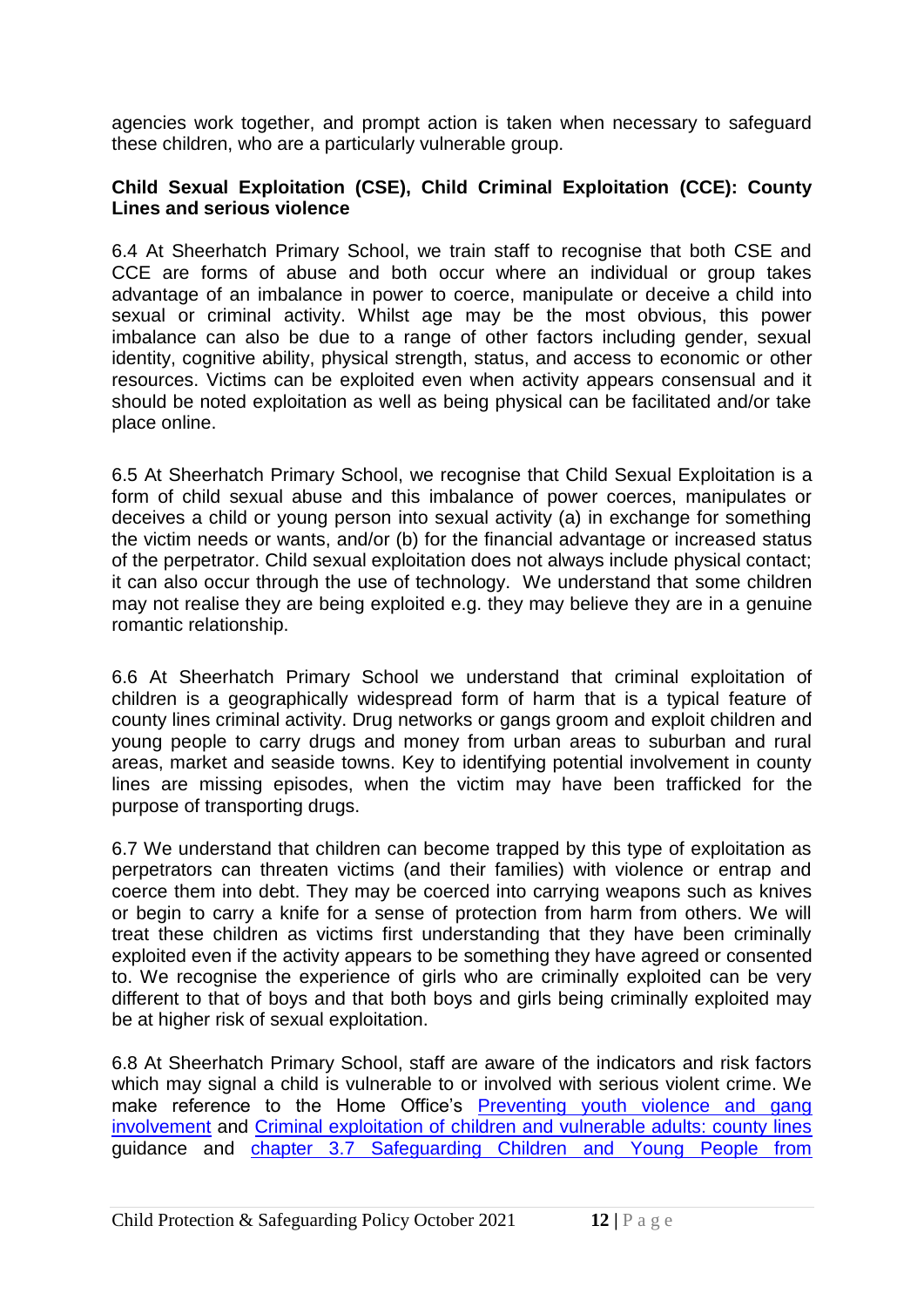[Exploitation in the Bedford Borough Child Protection Procedures](https://bedfordscb.proceduresonline.com/contents.html) for more information .

6.9 If a child is suspected to be at risk of or involved in county lines, a referral to the [Integrated Front Door](https://www.bedford.gov.uk/social-care-health-and-community/children-young-people/child-protection/if-you-are-concerned/) will be made alongside consideration of availability of local services/third sector providers who offer support to victims of county lines exploitation.

### **So-called 'honour-based violence (including Female Genital Mutilation and Forced Marriage**

6.10 At Sheerhatch Primary School, we recognise that our staff are well placed to identify concerns and take action to prevent children from becoming victims of Female Genital Mutilation (FGM) and other forms of so-called 'honour-based' violence (HBV) and provide guidance on these issues through our safeguarding training. If staff have a concern regarding a child that might be at risk of HBV, they should inform the DSL who will activate [local safeguarding procedures,](https://bedfordscb.proceduresonline.com/p_hon_bas_abuse.html) using existing national and local protocols for multiagency liaison with police and children's services.

6.11 Where FGM has taken place, since 31 October 2015 there has been a mandatory reporting duty placed on teachers. [Section 5B of the Female Genital](http://www.legislation.gov.uk/ukpga/2003/31/section/5B)  [Mutilation Act 2003](http://www.legislation.gov.uk/ukpga/2003/31/section/5B) (as inserted by section 74 of the Serious Crime Act 2015) places a statutory duty upon teachers in England and Wales, to report to the police where they discover (either through disclosure by the victim or visual evidence) that FGM appears to have been carried out on a girl under 18. Those failing to report such cases will face disciplinary sanctions. We will provide guidance and support to our teachers on this requirement and further information on when and how to make a report can be found in the following Home Office guidance: [Mandatory Reporting of](https://www.gov.uk/government/publications/mandatory-reporting-of-female-genital-mutilation-procedural-information)  [Female Genital Mutilation-](https://www.gov.uk/government/publications/mandatory-reporting-of-female-genital-mutilation-procedural-information) procedural information Home Office (December 2015) and the [Bedford Borough Child Protection Procedures.](https://bedfordscb.proceduresonline.com/p_fgm.html)

6.12 At Sheerhatch Primary School, we recognise that forcing a person into a marriage is a crime in England and Wales. A forced marriage is one entered into without the full and free consent of one or both parties where violence, threats or any other form of coercion is used to cause a person to enter into a marriage. Threats can be physical or emotional and psychological. The Forced Marriage Unit has [statutory guidance](https://www.gov.uk/guidance/forced-marriage) and [Multi-agency guidelines](https://assets.publishing.service.gov.uk/government/uploads/system/uploads/attachment_data/file/322307/HMG_MULTI_AGENCY_PRACTICE_GUIDELINES_v1_180614_FINAL.pdf) and can be contacted for advice or more information: Contact 020 7008 0151 or email [fmu@fco.gov.uk.](mailto:fmu@fco.gov.uk) There are also procedures for [Forced Marriage in the Bedford Borough Child Protection](https://bedfordscb.proceduresonline.com/pr_multi_age_force_marry.html)  [Procedures.](https://bedfordscb.proceduresonline.com/pr_multi_age_force_marry.html)

# **Preventing radicalisation and extremism**

6.13 We recognise that safeguarding against radicalisation and extremism is no different to safeguarding against any other vulnerability in today's society*.* At Sheerhatch Primary School, we will ensure that:

• Through training, staff, volunteers and governors have an understanding of what radicalisation and extremism is, why we need to be vigilant in school and how to respond when concerns arise.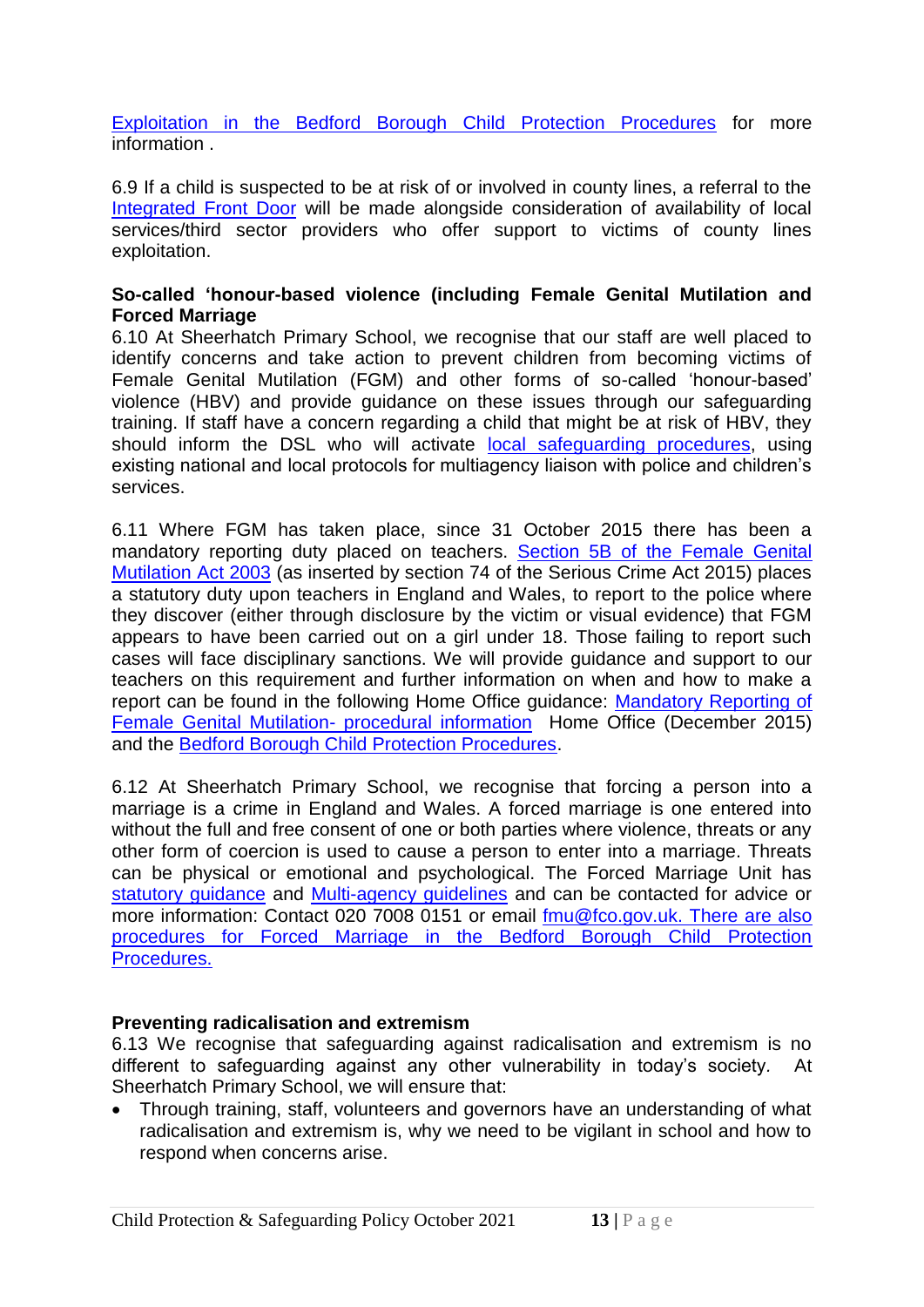- There are systems in place for keeping pupils safe from extremist material when accessing the internet in our school by using effective filtering and usage policies.
- The DSL has received Prevent training and will act as the point of contact within our school for any concerns relating to radicalisation and extremism.
- The DSL will make referrals in accordance with Bedford Borough Safeguarding [Children Board Interagency Child Protection Procedures](https://bedfordscb.proceduresonline.com/) and will represent our school at Channel meetings as required.
- Through our curriculum, we will promote the spiritual, moral, social and cultural development of pupils.

# **Peer on peer abuse- Child on child sexual violence and sexual harassment**

6.14 At Sheerhatch, all staff are trained so that they are aware that safeguarding issues can manifest themselves via peer on peer abuse. This is most likely to include, but may not be limited to:

- bullying (including cyberbullying);
- physical abuse such as hitting, kicking, shaking, biting, hair pulling, or otherwise causing physical harm;
- sexual violence and sexual harassment;
- upskirting;

1

- sexting (also known as youth produced sexual imagery); and
- initiation/hazing type violence and rituals.

6.15 We recognise that children are vulnerable to physical, sexual and emotional abuse by their peers or siblings. Abuse perpetrated by children can be just as harmful as that perpetrated by an adult, so it is important that all staff and volunteers to remember the impact on both the victim of the abuse as well as to focus on the support for the child exhibiting the harmful behaviour. We understand that abuse can occur in intimate personal relationships between peers; and that consensual and non-consensual sharing of nude and semi-nude images and or videos $<sup>1</sup>$  (also known</sup> as sexting or youth produced sexual imagery) is a form of peer on peer abuse.

6.16 We understand, that even if there are no reports in our setting it does not mean it is not happening, it may be the case that it is just not being reported. We recognise that children may not find it easy to tell staff about their abuse and can show signs or act in ways that they hope adults will notice and react to. In some cases, the child may not make a direct report, and this may come from a friend or a conversation that is overheard. Such abuse will always be taken as seriously as abuse perpetrated by an adult and the same safeguarding children procedures will apply in respect of any child who is suffering or likely to suffer significant harm. Staff must never tolerate or dismiss concerns relating to peer on peer abuse; it must never be tolerated or passed off as 'banter', 'just having a laugh' or 'part of growing up'. Doing this can lead to a culture of unacceptable behaviours, an unsafe environment for children and in worst case scenarios a culture that normalises abuse leading to children accepting it as normal and not coming forward to report it.

<sup>1</sup> UKCIS guidance: [Sharing nudes and semi-nudes advice for education settings](https://www.gov.uk/government/publications/sharing-nudes-and-semi-nudes-advice-for-education-settings-working-with-children-and-young-people/sharing-nudes-and-semi-nudes-how-to-respond-to-an-incident-overview)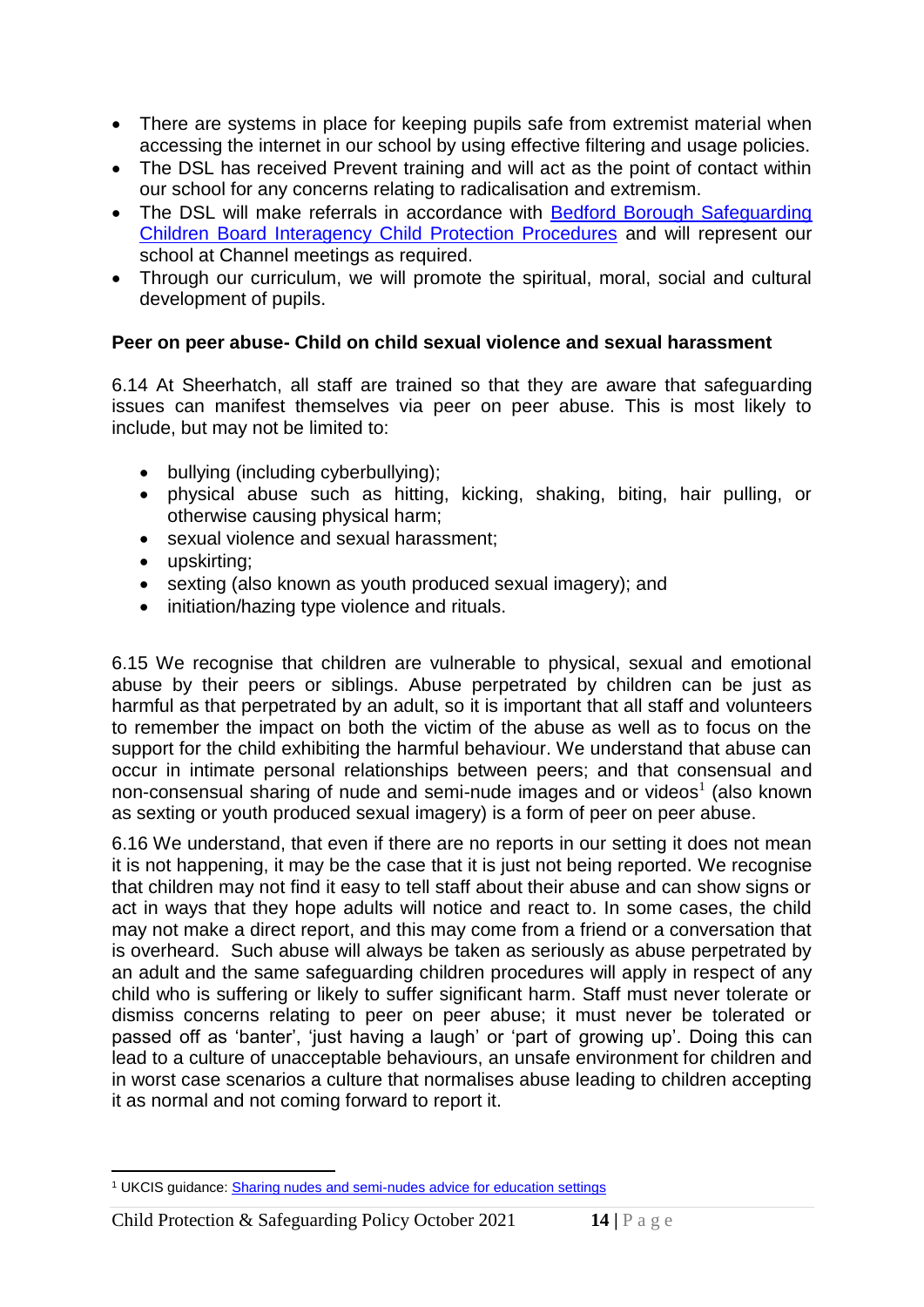6.17 At Sheerhatch Primary School, all staff will reassure children that they are being taken seriously and that they will be supported and kept safe. Children will never be given the impression that they are creating a problem by reporting abuse, sexual violence or sexual harassment. Nor will a child ever be made to feel ashamed for making a report.

6.18 All staff will understand that they should follow our safeguarding procedures for reporting a concern if they are worried about peer on peer abuse. The DSL will respond to any concerns related to peer on peer abuse in line with guidance outlined in Part five of '*Keeping Children Safe in Education*' and ['Sexual violence and sexual](https://www.gov.uk/government/uploads/system/uploads/attachment_data/file/719902/Sexual_violence_and_sexual_harassment_between_children_in_schools_and_colleges.pdf)  [harassment between children in schools and colleges'](https://www.gov.uk/government/uploads/system/uploads/attachment_data/file/719902/Sexual_violence_and_sexual_harassment_between_children_in_schools_and_colleges.pdf) (2021). We will ensure that all concerns, discussions and decisions reached are clearly recorded and any identified actions are followed up.

6.19 We will work with other agencies including the police and Children's Services, as required to respond to concerns about sexual violence and harassment. We will seek consultations where there are concerns or worries about developmentally inappropriate or harmful sexual behaviour from the [Integrated Front Door](https://www.bedford.gov.uk/social-care-health-and-community/children-young-people/child-protection/if-you-are-concerned/) as required so that we ensure we are offering the right support to the child(ren).

6.20 Support will depend on the circumstances of each case and the needs of the child, it may include completion of risk assessments to support children to remain in school whilst safeguarding other children and the victim, delivery of early intervention in respect of harmful sexual behaviours (HSB) and/or referral to [The Emerald Centre](https://www.emeraldcentre.org/) (SARC) where a pupil discloses a rape, an attempted rape or a serious sexual assault whether this has happened recently or in the past. The SARC also has a 24/7 helpline 0330 223 0099 if pupils or staff need to speak to a Crisis Worker for help & advice.

### **Modern Slavery**

6.21 At Sheerhatch Primary School, we understand that modern slavery encompasses human trafficking and slavery, servitude and forced or compulsory labour. Exploitation can take many forms, including sexual exploitation, forced labour, slavery, servitude, forced criminality and the removal of organs. We refer to the DfE guidance [Modern slavery: how to identify and support victims](https://www.gov.uk/government/publications/modern-slavery-how-to-identify-and-support-victims) for concerns of this nature for concerns of this nature.

# **Safeguarding responses to children who go missing**

6.22 At Sheerhatch, all staff should be aware of the safeguarding responsibilities for children who are missing education, particularly on repeat occasions, to help identify the risk of abuse and neglect, including sexual abuse or exploitation, and to help prevent the risks of their going missing in future.

6.23 At Sheerhatch, we adhere to the following procedures and processes to ensure there is an appropriate safeguarding response to children who missing:

- An attendance register is taken at the start of the first session of each school day and once during the second session;
- We make every effort to contact parents and carers and follow up with the emergency contacts held;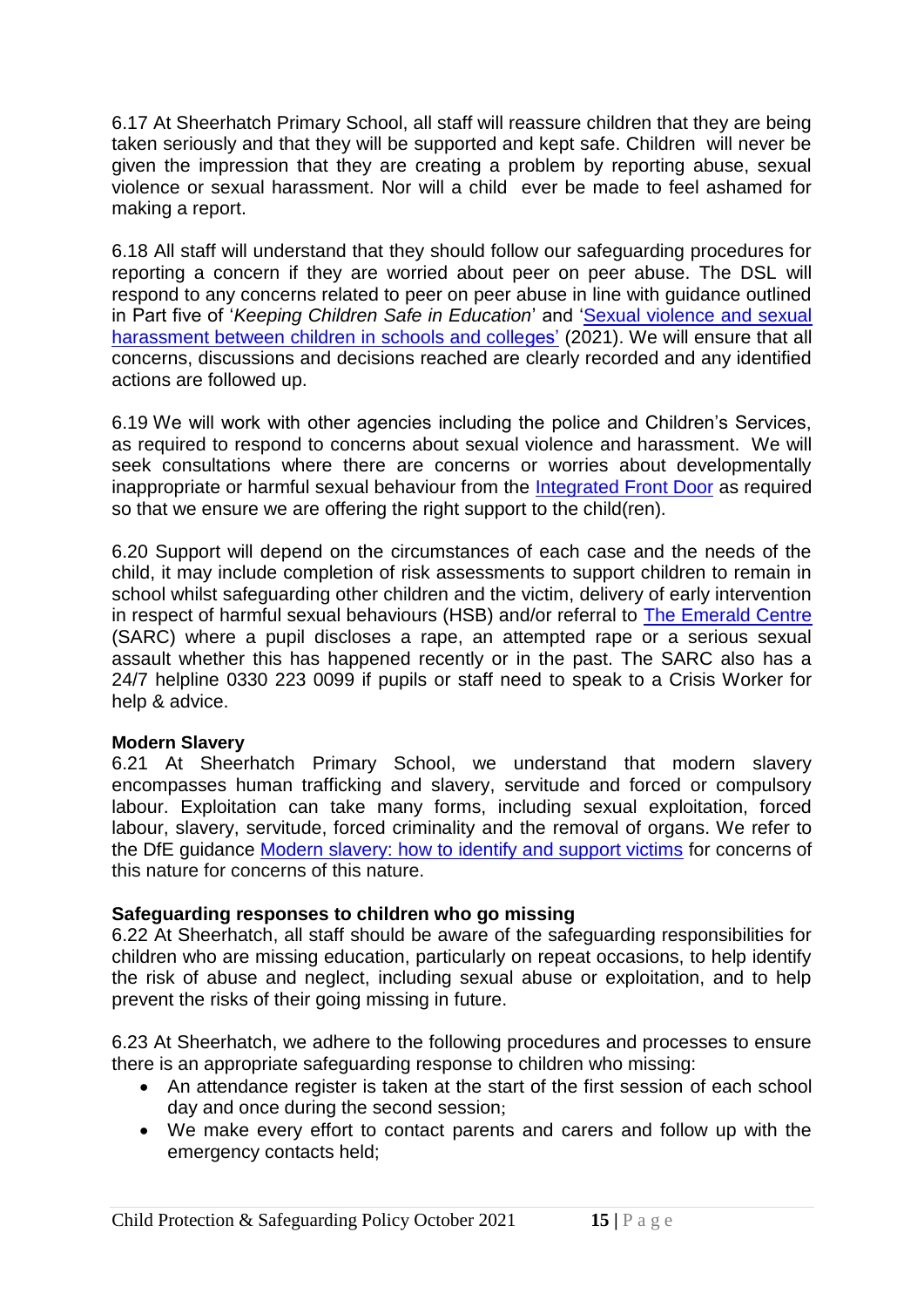- We hold at least two emergency contact numbers for each of the children on our roll wherever possible.
- Staff will alert DSLs to any concerns raised regarding children who are absent from school;
- The DSLs will meet regularly with the Attendance Lead, SENCo and other members of the pastoral team to ensure that each response is thorough and takes into account all the relevant information about individual children;
- We will follow the procedures outlined in our attendance policy including undertaking first day calling and monitoring data to ensure we intervene early in cases of poor attendance and/or unexplained absences.
- When removing a child from roll at the standard and non-standard transition points, we will inform the Local Authority in accordance with statutory requirements and pass on all safeguarding files.
- We will liaise with other schools and local authorities to ensure that we are confident that a child has not been lost in the system.

# **Emotional Wellbeing and Mental Health**

6.24 At Sheerhatch, all staff are made aware, through training, that emotional wellbeing and mental health problems can, in some cases, be an indicator that a child has suffered or is at risk of suffering abuse, neglect or exploitation. Our staff are well placed to observe children day-to-day and identify those whose behaviour suggests that they may be experiencing an emotional wellbeing or mental health problem or be at risk of developing one.

6.25 We understand that where children have suffered abuse and neglect, or other potentially traumatic adverse childhood experiences, this can have a lasting impact throughout childhood, adolescence and into adulthood. Therefore, through training, staff are aware of how children's experiences, can impact on their emotional wellbeing, mental health, behaviour and education. All staff are aware that if they have an emotional wellbeing or mental health concern about a child that is *also* a safeguarding concern, they should take immediate action by passing the information on to a DSL. .

6.26 At Sheerhatch, we have a named Mental Health Lead. There are clear systems and processes in place for identifying possible emotional wellbeing or mental health problems and work with other agencies as required to respond to these concerns. DSL make reference to the [Mental Health and Behaviour in Schools'](https://www.gov.uk/government/publications/mental-health-and-behaviour-in-schools--2) DfE guidance for further support.

# **Online Safety**

6.27 At Sheerhatch Primary School, all staff are aware that technology is a significant component in many safeguarding and wellbeing issues. Children are at risk of abuse online as well as face to face. We understand that in many cases abuse will take place concurrently via online channels and in daily life. We know that children can also abuse their peers online, this can take the form of abusive, harassing, and misogynistic messages, the non-consensual sharing of indecent images, especially around chat groups, and the sharing of abusive images and pornography.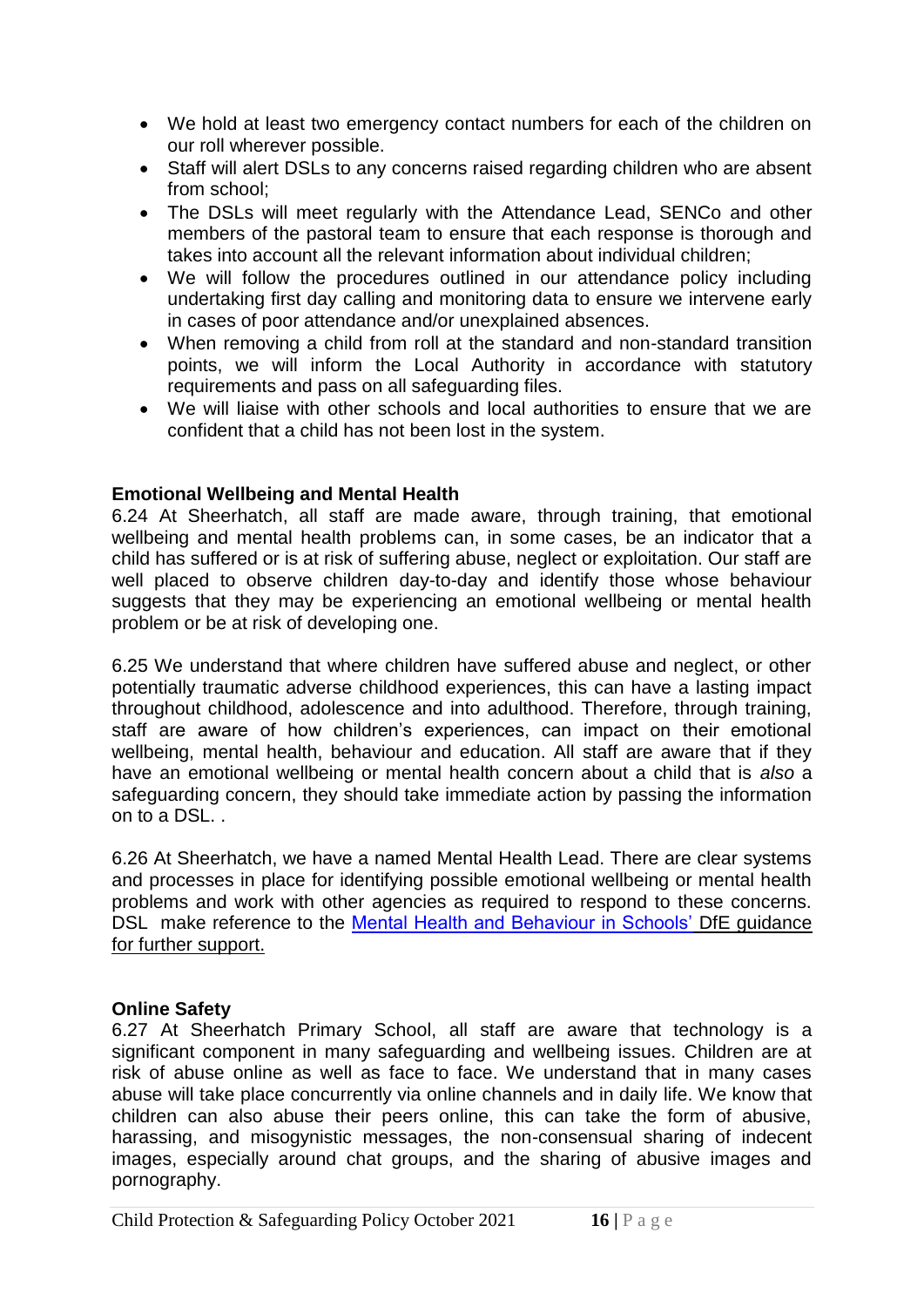6.28 As part of the requirement for staff to undergo regular updated safeguarding training, online safety training is also delivered, We will ensure online safety is a running and interrelated theme throughout the curriculum and is reflected in relevant policies, teacher training, the role and responsibilities of the designated safeguarding lead and any parental engagement.

6.29 More details can be found in our policies on Online Safety which consider the 4Cs, content, contact, conduct and commerce.

6.30 At Sheerhatch Primary School we recognise that technology, and risks and harms related to the internet evolve and change rapidly. Therefore, we carry out an annual review of our approach to online safety, supported by a risk assessment (on at least an annual basis) that considers and reflects the risks that children face in our setting.

# **Cybercrime**

6.31 We understand that cybercrime is criminal activity committed using computers and/or the internet. It is broadly categorised as either 'cyber-enabled' (crimes that can happen off-line but are enabled at scale and at speed on-line) or 'cyber dependent' (crimes that can be committed only by using a computer).

6.32 If there are concerns about a child in this area, the DSL will consider a referral to the [Cyber Choices programme](https://nationalcrimeagency.gov.uk/what-we-do/crime-threats/cyber-crime/cyberchoices) which aims to intervene where children are at risk of committing, or being drawn into, low level cyber-dependent offences and divert them to a more positive use of their skills and interests. It aims to intervene where children are at risk of committing, or being drawn into, low level cyber-dependent offences and divert them to a more positive use of their skills and interests.

### **Children with special educational needs and disabilities or physical health issues**

6.33 At Sheerhatch School we recognise that children with special educational needs or disabilities (SEND) or certain health conditions can face additional safeguarding challenges such as

- assumptions that indicators of possible abuse/neglect such as behaviour, mood and injury relate to the child's condition without further exploration;
- these children being more prone to peer group isolation or bullying (including prejudice-based bullying) than other children;
- the potential for children with SEND or certain medical conditions being disproportionally impacted by behaviours such as bullying, without outwardly showing any signs; and
- communication barriers and difficulties in managing or reporting these challenges.

6.34 We work to address these additional challenges and consider extra pastoral support and attention for these children, along with ensuring any appropriate support for communication is in place.

6.35 At Sheerhatch Primary School, we also recognise that children who attend Alternative Provision will often have complex needs and due to this we are aware of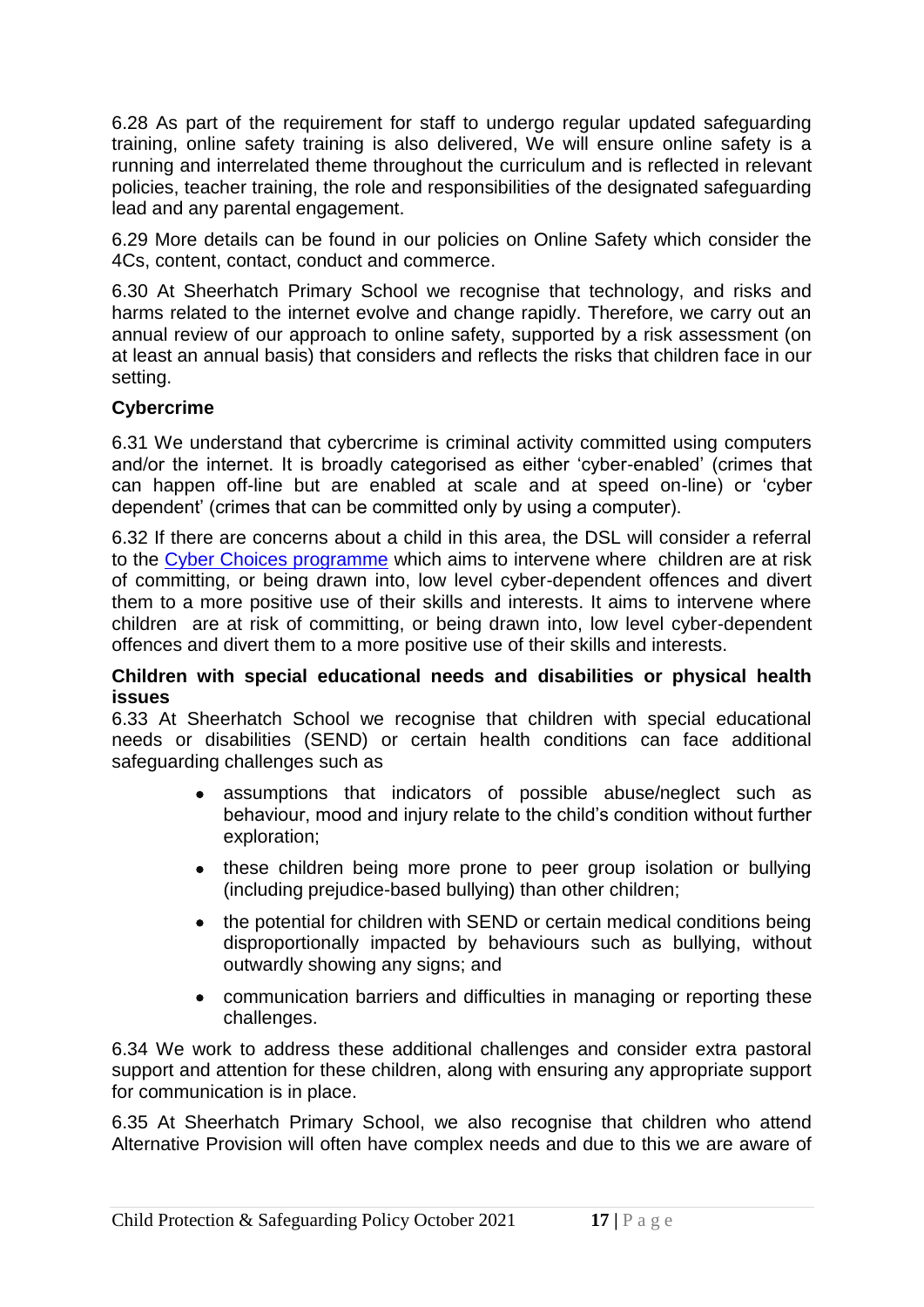the additional risk of harm these children may be vulnerable to including criminal and sexual exploitation.

# **7. RECORDS AND INFORMATION SHARING**

7.1 If staff are concerned about the welfare or safety of any child at our school, they will record their concern on My Concern, the school's electronic system. This ensures that any concerns are alerted to the DSL without delay.

7.2 Any information recorded will be kept in a separate named file, in a secure cabinet if a paper system is used and not with the child's academic file. These files will be the responsibility of the DSL. Child protection information will only be shared within school on the basis of 'need to know in the child's interests' and on the understanding that it remains strictly confidential.

7.3 Child protection information will be kept up to date. Each concern logged will include:

- a clear and comprehensive summary of the concern;
- details of how the concern was followed up and resolved;
- a note of any action taken, decisions reached and the outcome.

Records of concern, copies of referrals, invitations to child protection conferences, core groups and reports will be stored on the child's file whether an electronic or paper system is used. All our safeguarding records will include; a chronology, contents front cover and will record significant events in the child's life.

7.4 When a child leaves our school, (including in year transfers) the DSL will make contact with the DSL at the new school and will ensure that the child protection file is forwarded to the receiving school. This will be within 5 days for an in-year transfer or within the first 5 days of the start of a new term. We recognise that not providing information as per the timescales can impact on the child's safety, welfare and educational outcomes.

7.5 We will retain evidence to demonstrate how the file has been transferred; this may be in the form of a written confirmation of receipt from the receiving school and/or evidence of recorded delivery.

7.6 Prior to a child leaving we will consider if it would be appropriate to share any additional information with the new school or college in advance to help them put in place the right support to safeguard this child.

7.7 Where a parent elects to remove their child from the school roll to home educate, the school will make arrangements to pass any safeguarding concerns to the Elective Home Education Officer, David Roberts [ehe@bedford.gov.uk](mailto:ehe@bedford.gov.uk) within Bedford Borough Council.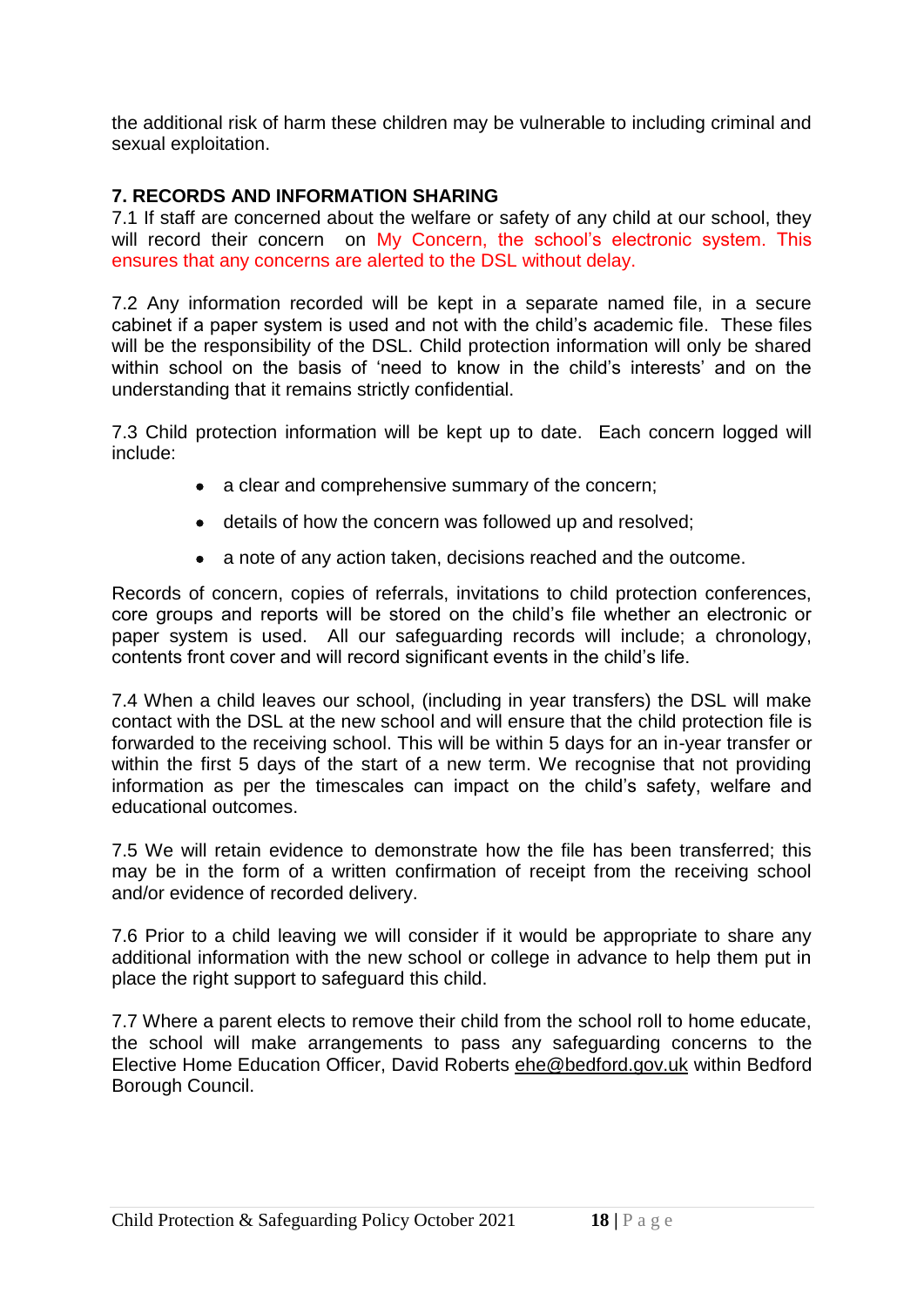# **8. WORKING WITH PARENTS & CARERS**

8.1 Sheerhatch Primary School is committed to working in partnership with parents/carers to safeguard and promote the welfare of children and to support them to understand our statutory responsibilities in this area.

8.2 When children join our school, parents and carers will be informed that we have a safeguarding policy. A copy will be provided to parents on request and is available on the school website. Parents and carers will be informed of our legal duty to assist our colleagues in other agencies with child protection enquiries and what happens should we need to make a referral to the [Integrated Front Door.](https://www.bedford.gov.uk/social-care-health-and-community/children-young-people/child-protection/if-you-are-concerned/)

8.3 We are committed to working with parents positively, openly and honestly. We ensure that all parents are treated with respect, dignity and courtesy. We respect parents' rights to privacy and confidentiality and will not share sensitive information unless we have permission, or it is necessary to do so in order to safeguard a child from harm.

8.4 We will seek to share with parents any concerns we may have about their child *unless* to do so may place a child at increased risk of harm. A lack of parental engagement or agreement regarding the concerns the school has about a child will not prevent the DSL making a referral to the [Integrated Front Door](https://www.bedford.gov.uk/social-care-health-and-community/children-young-people/child-protection/if-you-are-concerned/) in those circumstances where it is appropriate to do so.

8.5 In order to keep children safe and provide appropriate care for them, the school requires parents to provide accurate and up to date information regarding:

- Full names and contact details of all adults with whom the child normally lives;
- Full names and contact details of all persons with parental responsibility (if different from above);
- Emergency contact details (if different from above);
- Full details of any other adult authorised by the parent to collect the child from school (if different from the above).

The School will retain this information on the child's file. The school will only share information about a child with adults who have parental responsibility for that child or where a parent has given permission and the school has been supplied with the adult's full details in writing.

# **9. CHILD PROTECTION CONFERENCES**

9.1 Children's Services will convene a Child Protection conference once a child protection enquiry under Section 47 of the Children Act 1989 has been undertaken and the child is judged to be at continuing risk of significant harm. A review conference will take place once a child has been made the subject of a Child Protection Plan in order to monitor the safety of the child and the required reduction in risk.

9.2 Staff members may be asked to attend a child protection conference or core group meetings on behalf of the school in respect of individual children. Usually the person representing the school at these meetings will be the Headteacher or DSL. In any event, the person attending will need to have as much relevant up to date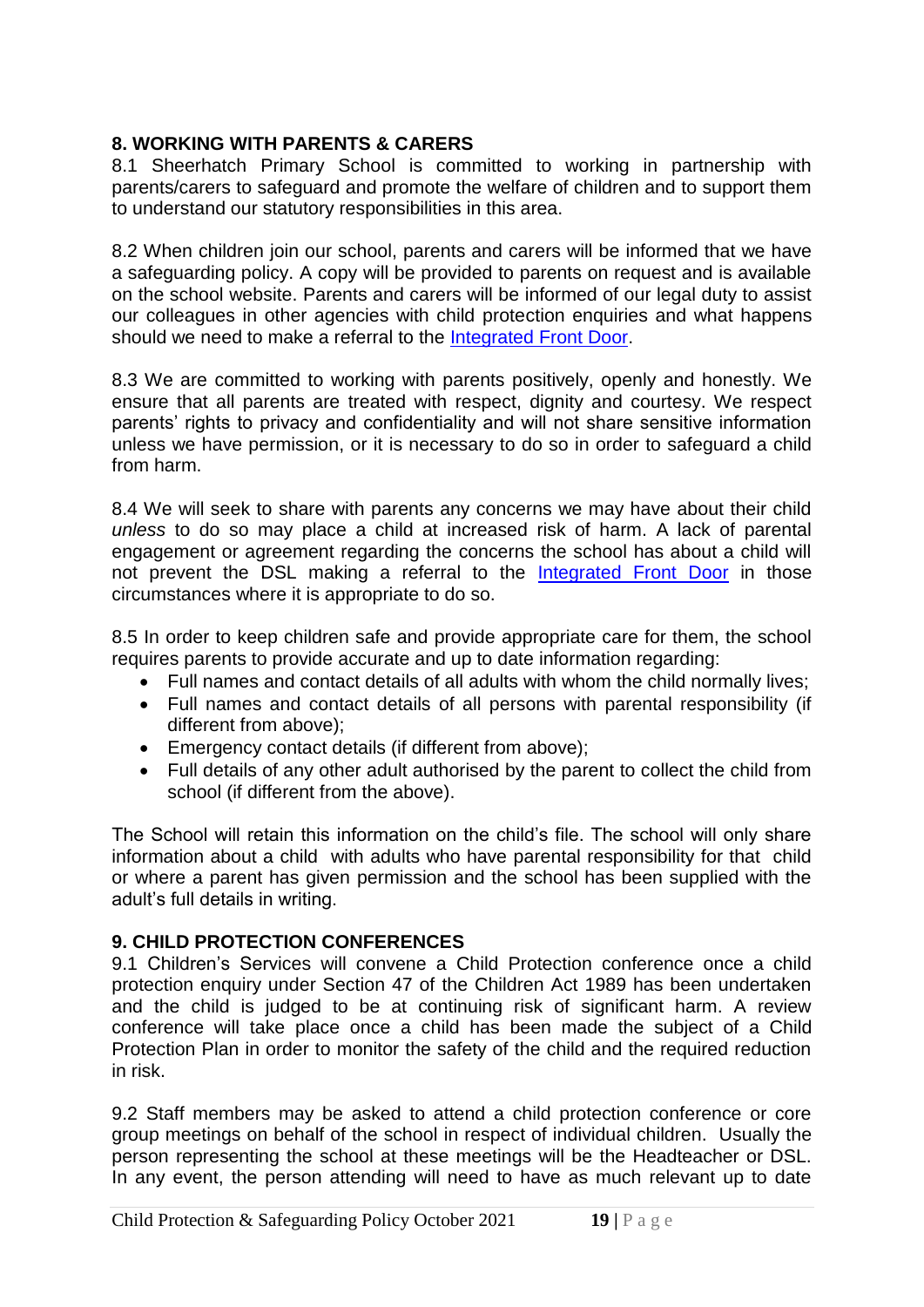information about the child as possible; any member of staff may be required to contribute to this process.

9.3 All reports for child protection conferences will be prepared in advance using the [guidance](https://bedfordscb.proceduresonline.com/p_bedford_cp_conf.html) and [parent information](https://www.bedford.gov.uk/social-care-health-and-community/children-young-people/) provided by the Bedford Borough Safeguarding Children Board. The information contained in the report will be shared with parents before the conference as appropriate and will include information relating to the child's physical, emotional and intellectual development and the child's presentation at school. In order to complete such reports, all relevant information will be sought from staff working with the child in school.

9.4 Clearly child protection conferences can be upsetting for parents. We recognise that we are likely to have more contact with parents than other professionals involved. We will work in an open and honest way with any parent whose child has been referred to Children's Services or whose child is subject to a child protection plan. Our responsibility is to promote the protection and welfare of all children and our aim is to achieve this in partnership with our parents.

# **10. SAFER RECRUITMENT**

10.1 We will ensure that the Headteacher and at least one member of the Governing Body have completed appropriate safer recruitment training. At all times the Headteacher and Governing Body will ensure that safer recruitment practices are followed in accordance with the requirements of *'Keeping Children Safe in Education'*, DfE (2021). At least one person involved in conducting an interview will have received safer recruitment training.

10.2 At Sheerhatch Primary School, we will use the recruitment and selection process to deter and prevent people who are unsuitable to work with children from applying for or securing employment, or volunteering opportunities.

10.3 We require details of a candidate's present (or last) employment and reason for leaving; full employment history, (since leaving school, including education, employment and voluntary work) including reasons for any gaps in employment and evidence of original academic certificates. We do not accept testimonials and on take up references prior to interview, where at all possible. We will question the contents of application forms if we are unclear about them, and shortlisted candidates will be asked to complete a self-declaration of their criminal record or information that would make them unsuitable to work with children.

10.4 At Sheerhatch Primary School we use a range of selection techniques to identify the most suitable person for the post. Structured questions are agreed by the interview panel and any potential areas of concern are explored to determine the applicant's suitability to work with children.

10.5 We will undertake Disclosure and Barring Service checks and other preemployment checks as outlined in *'Keeping Children Safe in Education'* to ensure we are recruiting and selecting the most suitable people to work with our children.

10.6 We will maintain a Single Central Register (SCR) of all safer recruitment checks carried out in line with statutory requirements. A senior member of staff will check the SCR regularly to ensure that it meets statutory requirements.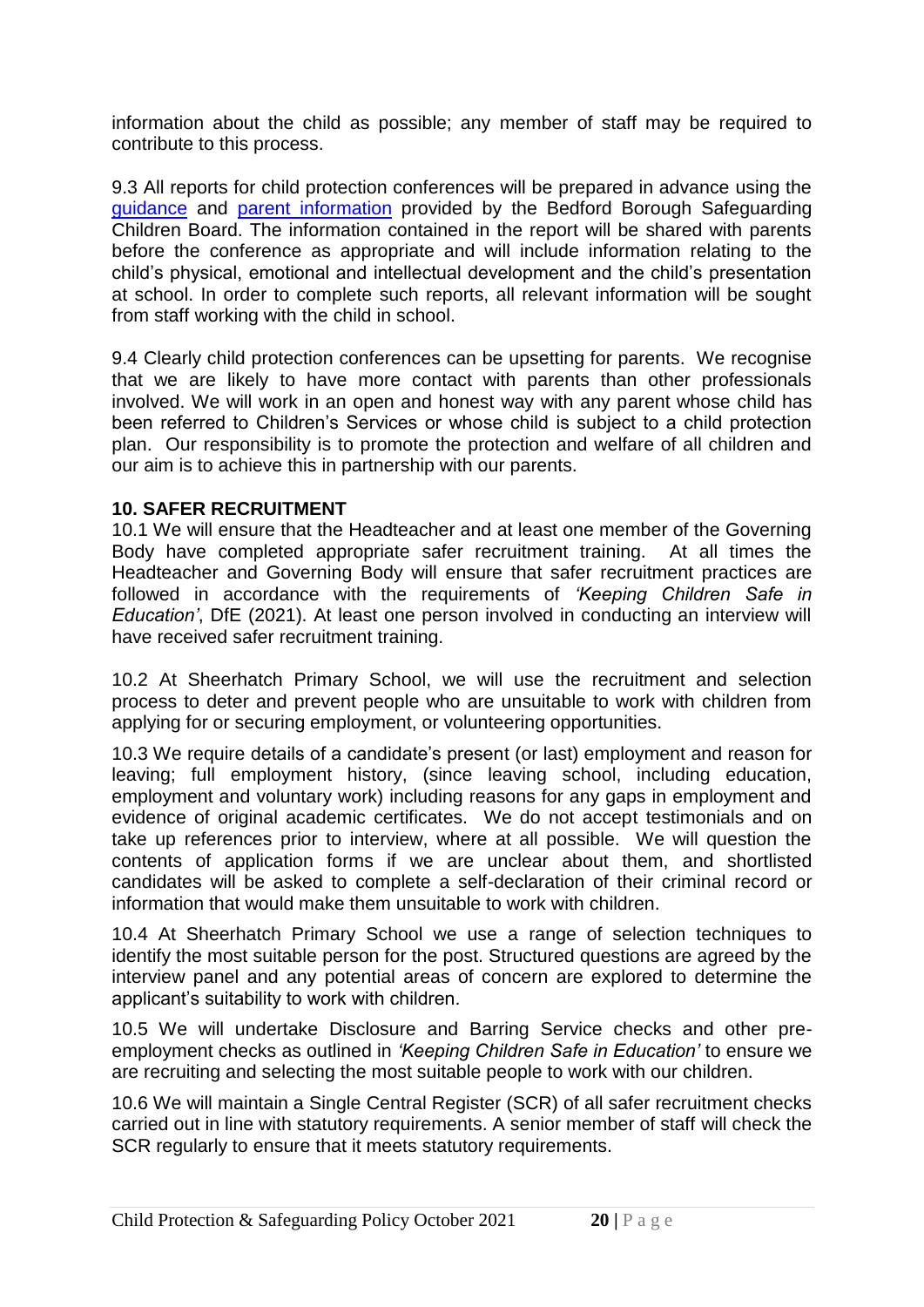10.7 At Sheerhatch Primary School, we recognise that safer recruitment is not just about carrying out the right DBS checks and is not limited to recruitment procedures. Therefore, we understand the importance of continuous vigilance, maintaining an environment that deters and prevents abuse and challenges inappropriate behaviour. Further information about all of these processes can be found in our Recruitment and Selection policy.

# **11. SAFER WORKING PRACTICE**

11.1 All adults who come into contact with our children have a duty of care to safeguard and promote their welfare. There is a legal duty placed upon us to ensure that all adults who work with or on behalf of our children are competent, confident and safe to do so.

11.2 All staff will be provided with a copy of our school's code of conduct at induction. They will be expected to know our school's Code of Conduct and policy for positive handling and carry out their duties in accordance with this advice. There will be occasion when some form of physical contact is inevitable, for example if a child has an accident or is hurt or is in a situation of danger to themselves or others around them. However, at all times the agreed policy for safe restraint must be adhered to.

11.3 If staff, visitors, volunteers or parent helpers are working with children alone they will, wherever possible, be visible to other members of staff. They will be expected to inform another member of staff of their whereabouts in school, who they are with and for how long. Doors, ideally, should have a clear glass panel in them and be left open.

11.4 Guidance about acceptable conduct and safe practice will be given to all staff and volunteers during induction. These are sensible steps that every adult should take in their daily professional conduct with children. This advice can be found in ['Guidance for Safer Working Practices for Adults who work with Children and Young](https://www.bedford.gov.uk/social-care-health-and-community/children-young-people/safeguarding-children-board/lado/)  [People in Education Settings'](https://www.bedford.gov.uk/social-care-health-and-community/children-young-people/safeguarding-children-board/lado/) (May 2019). All staff and volunteers are expected to carry out their work in accordance with this guidance and will be made aware that failure to do so could lead to disciplinary action.

# **12. MANAGING ALLEGATIONS AGAINST STAFF & VOLUNTEERS**

# **Allegations that may meet the harms threshold**

12.1 Our aim is to provide a safe and supportive environment which secures the wellbeing and very best outcomes for the children at our school. We do recognise that sometimes the behaviour of adults may lead to an allegation of abuse being made.

12.2 Allegations sometimes arise from a differing understanding of the same event, but when they occur, they are distressing and difficult for all concerned. We also recognise that many allegations are genuine and there are some adults who deliberately seek to harm or abuse children. We work to the thresholds for harm as set out in *'Working Together to Safeguard Children' (*2018) and *'Keeping Children*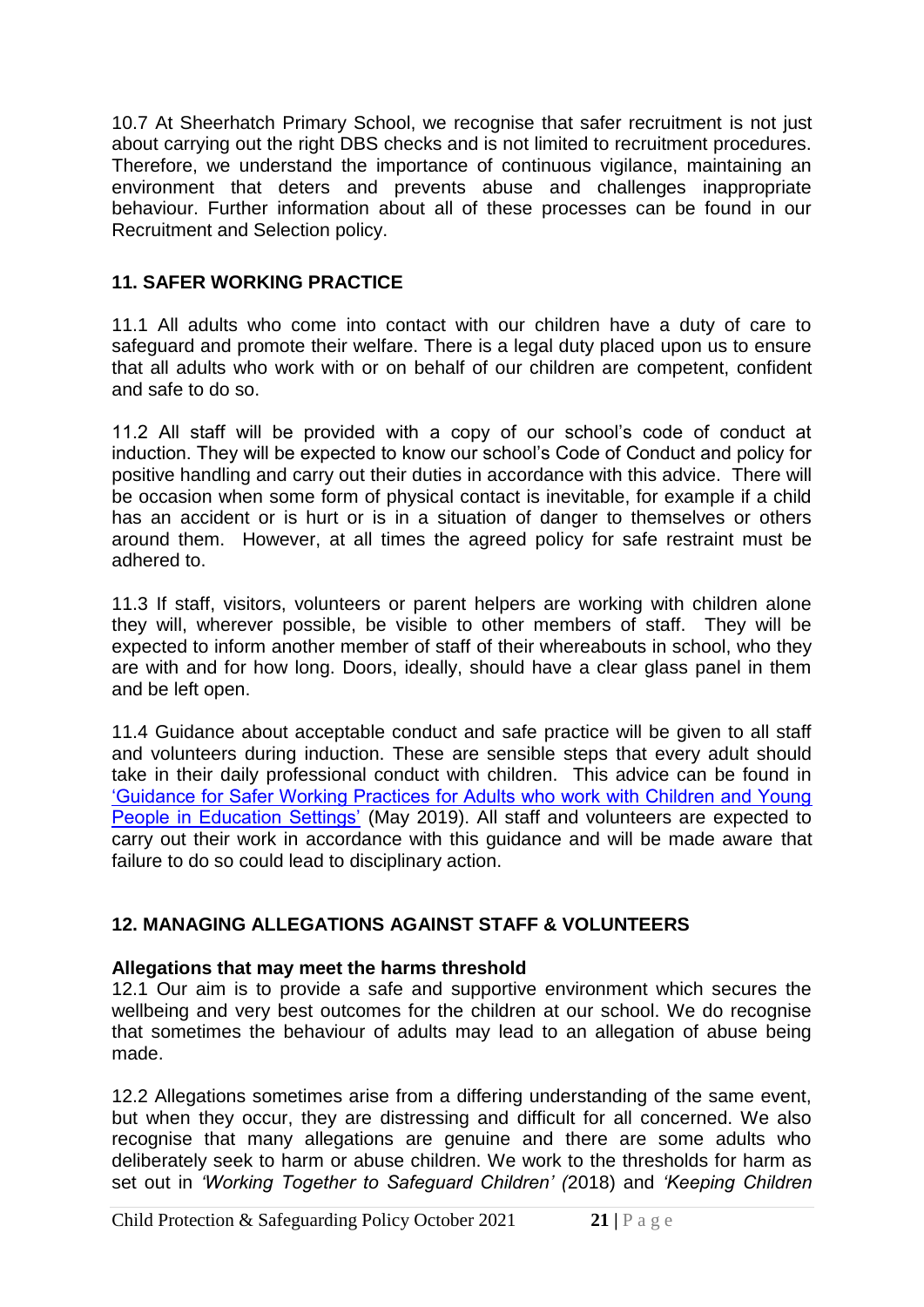*Safe in Education'*, DfE (2021) below. An allegation may relate to a person who works / volunteers with children who has:

- behaved in a way that has harmed a child, or may have harmed a child and/or;
- possibly committed a criminal offence against or related to a child and/or;
- behaved towards a child or children in a way that indicates he or she may pose a risk of harm to children; and/or
- behaved or may have behaved in a way that indicates they may not be suitable to work with children.

The 4<sup>th</sup> bullet point above recognises circumstances where a member of staff (including supply teachers) or volunteer is involved in an incident outside of school/college which did not involve children but could have an impact on their suitability to work with children; this is known as transferrable risk.

12.3 At Sheerhatch Primary School, we recognise our responsibility to report / refer allegations or behaviours of concern and / or harm to children by adults in positions of trust who are not employed by the School to the LADO (Local Authority Designated Officer) service directly at 01234 276693 or email [lado@bedford.gov.uk](mailto:lado@bedford.gov.uk) adults such as those in the voluntary sector, taxi drivers, escorts, and fosters carers.

12.4 We will take all possible steps to safeguard our children and to ensure that the adults in our school are safe to work with children. When concerns arise, we will always ensure that the procedures outlined in the local protocol [Allegations Against](https://www.bedford.gov.uk/social-care-health-and-community/children-young-people/safeguarding-children-board/lado/)  [Persons who Work with Children](https://www.bedford.gov.uk/social-care-health-and-community/children-young-people/safeguarding-children-board/lado/) and Part 4 of *'Keeping Children Safe in Education'*, DfE (2021) are adhered to and will seek appropriate advice. The first point of contact for schools regarding concerns and/ or allegation issues (including for supply teachers) is via the LADO 01234 276693 or email [lado@bedford.gov.uk](mailto:lado@bedford.gov.uk)

12.5 If an allegation is made or information is received about *any* adult who works/ volunteers in our setting which indicates that they may be unsuitable to work / volunteer with children, the member of staff receiving the information should inform the Headteacher immediately. This includes concerns relating to agency and supply staff and volunteers. Should an allegation be made against the Headteacher, this will be reported to the Chair of Governors. In the event that neither the Headteacher nor Chair of Governors is contactable on that day, the information must be passed to and dealt with by either the member of staff acting as Headteacher or the Vice Chair of Governors.

12.6 The Headteacher or Chair of Governors will seek advice from the LADO within one working day. No member of staff or the governing body will undertake further investigations before receiving advice from the LADO.

12.7 When using a supply agency, we will inform the agency of our process for managing allegations against staff and keep them up to date with any policy developments. Where concerns are raised about an individual and the school is not their employer, we recognise that we still have responsibility to ensure allegations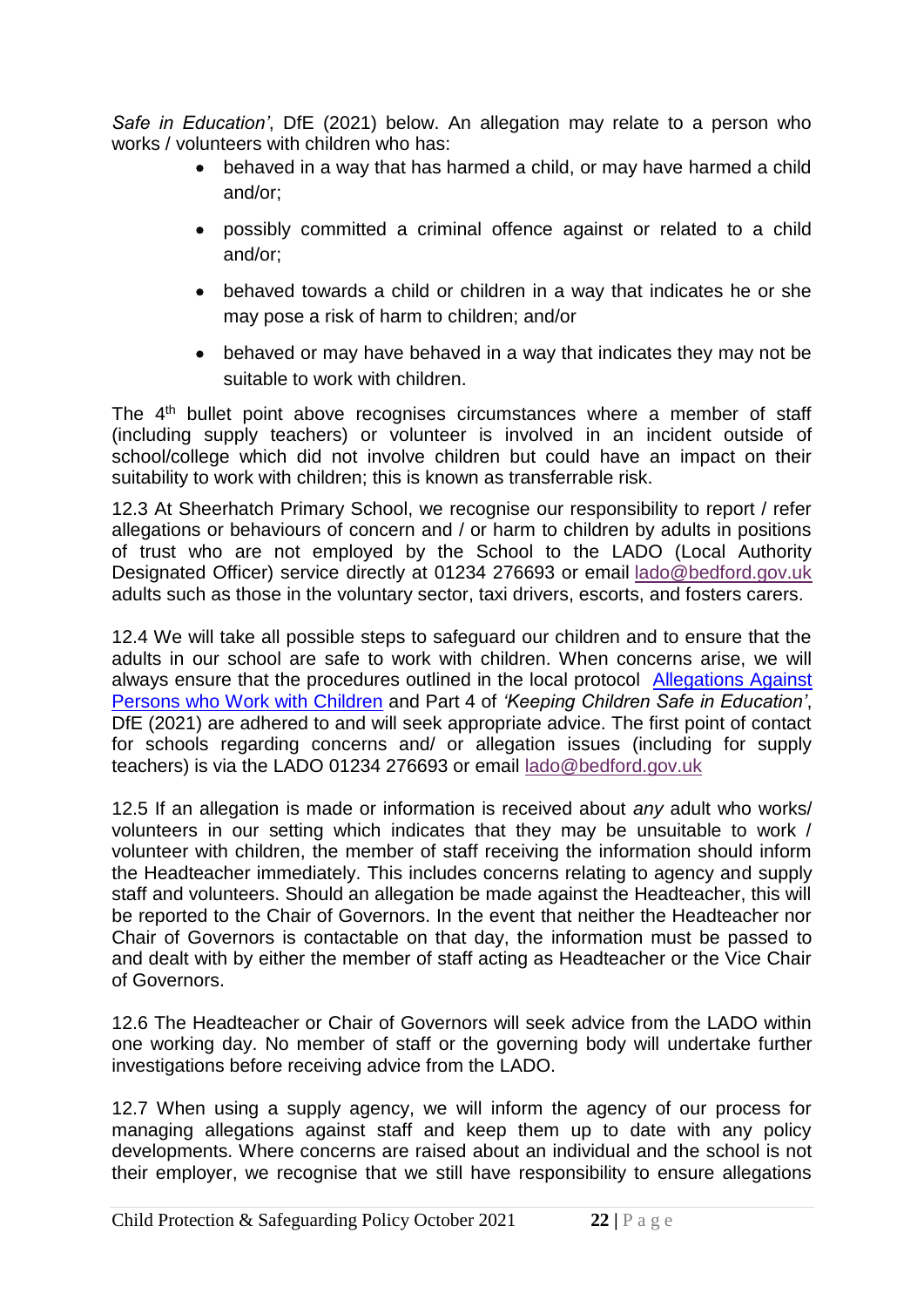are dealt with properly. In order to achieve this, we will liaise with relevant parties including the LADO to determine a suitable outcome. Whilst the supply agency should be fully involved and co-operate with any enquiries from the LADO, police and/or children's services, we recognise that the School will usually take the lead in conducting an investigation as we have direct access to any affected children and other school staff to collect the facts.

12.8 Any member of staff or volunteer who does not feel confident to raise their concerns with the Headteacher or Chair of Governors should contact the LADO directly via email to [lado@bedford.gov.uk](mailto:lado@bedford.gov.uk)

12.9 Further national guidance can be found at: **Advice on whistleblowing**. The [NSPCC whistleblowing helpline](https://www.gov.uk/government/news/home-office-launches-child-abuse-whistleblowing-helpline) is also available for staff who do not feel able to raise concerns regarding child protection failures internally. Staff can call: 0800 028 0285 – line is available from 8:00am to 8:00pm, Monday to Friday or via e-mail: [help@nspcc.org.uk.](mailto:help@nspcc.org.uk)

12.10 The School has a legal duty to refer to the Disclosure and Barring Service (DBS) anyone who has harmed, or poses a risk of harm, to a child, or if there is reason to believe the member of staff has committed one of a number of listed offences, and who has been removed from working (paid or unpaid) in regulated activity, or would have been removed had they not left. The DBS will consider whether to bar the person. If these circumstances arise in relation to a member of staff at our school, a referral will be made as soon as possible after the resignation or removal of the individual in accordance with advice from the LADO and/or HR. The School must also consider whether to refer the case to the Secretary of State (via the Teaching Regulation Agency) if a teacher is dismissed or the setting ceases to use the services of a teacher because of serious misconduct, or might have dismissed them or ceased to use their services had they not left first.

# **Concerns that do not meet the harm threshold**

12.11 The term 'low-level' concern does not mean that it is insignificant, it means that the behaviour towards a child does not meet the thresholds as stated above. If the concern is raised via a third party, the headteacher will collect evidence where necessary by speaking:

- Directly to the person who raised the concern, unless it has been raised anonymously
- To the individual involved and any witnesses

The headteacher will use the information collected to categorise the type of behaviour and determine any further action, in line with the school's code of conduct. We as a school will still contact the LADO if support or guidance is needed. At Sheerhatch Primary School, we promote an open and transparent culture in which all concerns about all adults working in or on behalf of the school (including supply teachers, volunteers and contractors) are dealt with promptly and appropriately.

12.12 At Sheerhatch Primary School we understand the importance of recording lowlevel concerns and the actions taken in light of these being reported. The records are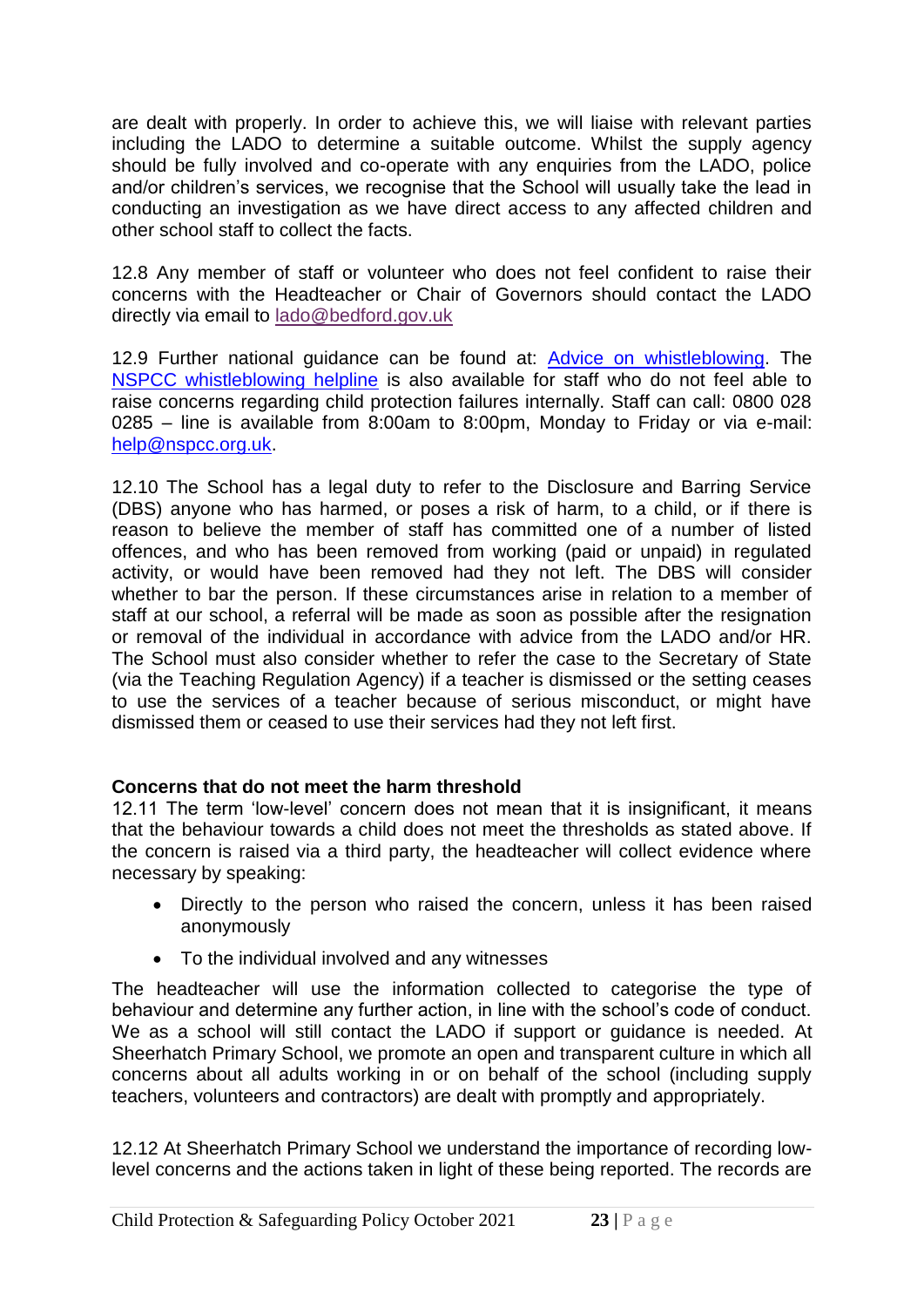kept confidential and stored securely. We will review the records we hold to identify potential patterns and take action. Please note, where a child, parent/carer or staff member makes an allegation of harm, this will not be considered as a 'low level' concern without consultation with the LADO directly.

12.13 We recognise that low level concerns should not be included in references unless they relate to issues which would normally be included in a reference, for example, misconduct or poor performance. However, where a low-level concern (or group of concerns) has met the threshold for referral to the LADO and found to be substantiated, it should be referred to in a reference.

# **13. Use of premises for non-school activities**

13.1 Where we hire or rent out our facilities/premises to organisations or individuals (for example to community groups, sports associations, and service providers to run community or extra-curricular activities) we ensure that appropriate arrangements are in place to keep children safe.

13.2 We will seek assurances that the body concerned has appropriate safeguarding and child protection policies and procedures in place (including inspecting these as needed). Safeguarding requirements are included in any transfer of control agreement (i.e. lease or hire agreement), as a condition of use and occupation of the premises; and that failure to comply with this would lead to termination of the agreement.

# **14 RELEVANT POLICIES**

14.1 To underpin the values and ethos of our school and our intent to ensure that children at our school are appropriately safeguarded the following policies are also included under our safeguarding umbrella:

- Staff Code of Conduct
- Anti-Bullying
- Behaviour
- Recruitment & Selection (which adheres to Part 3 of Keeping Children Safe in [Education'](https://www.gov.uk/government/publications/keeping-children-safe-in-education--2)*.*
- Whistleblowing
- Attendance
- Online Safety
- Health and Safety including site security
- Equality
- Meeting the needs of pupils with medical conditions
- Intimate Care
- First aid
- Educational visits including overnight stays
- RSHE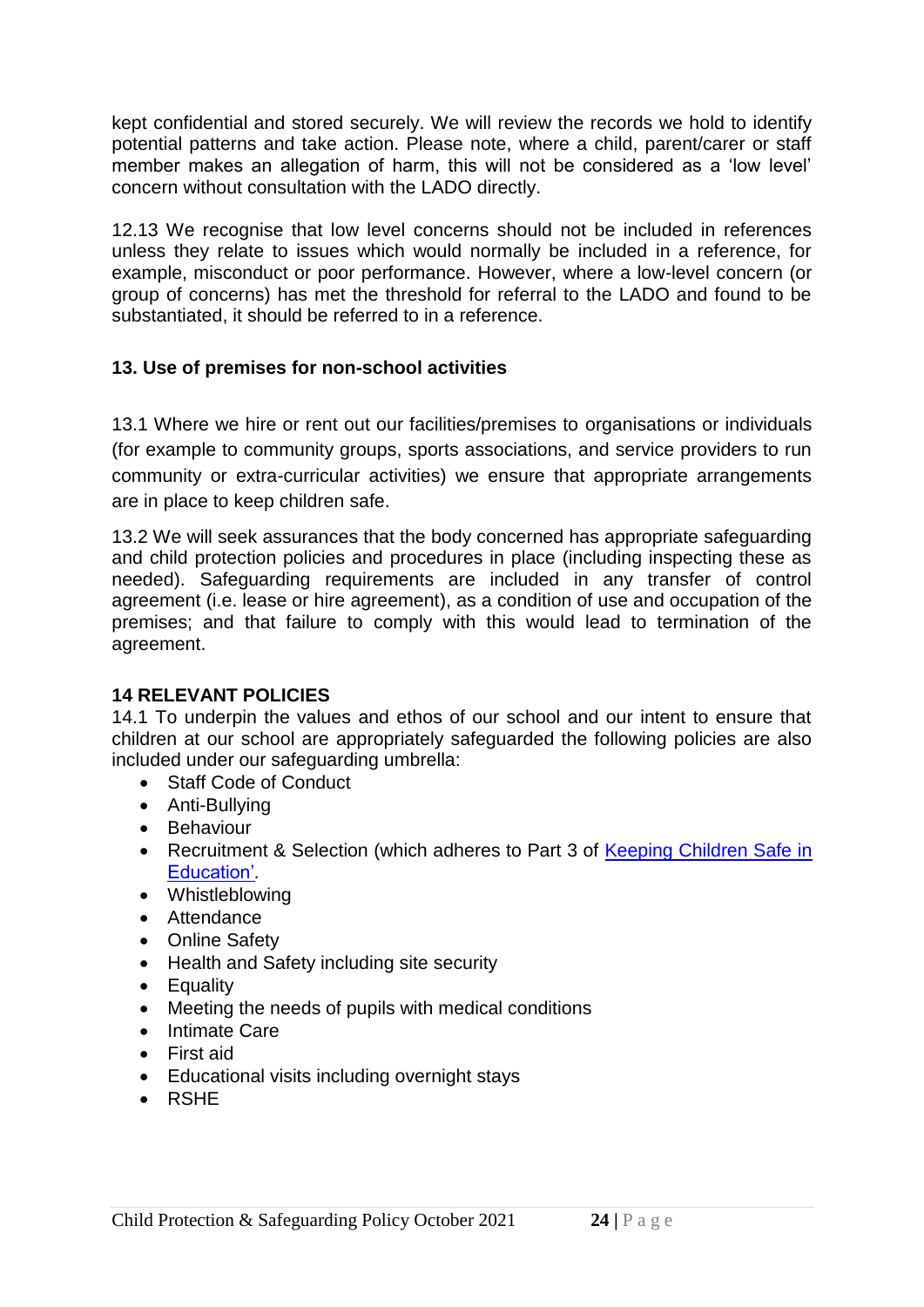# **15. STATUTORY FRAMEWORK**

This policy has been devised in accordance with the following legislation and guidance:

- [Working Together to Safeguard Children](https://www.gov.uk/government/publications/working-together-to-safeguard-children--2) DfE (July 2018)
- [Keeping Children Safe in Education](https://www.gov.uk/government/publications/keeping-children-safe-in-education--2) DfE (2021)
- [Guidance for Safer Working Practices for Adults who work with Children and](https://www.saferrecruitmentconsortium.org/GSWP%20Sept%202019.pdf)  [Young People in Education Settings](https://www.saferrecruitmentconsortium.org/GSWP%20Sept%202019.pdf) (May 2019)
- [What to do if you're worried a child is being abused](https://www.gov.uk/government/uploads/system/uploads/attachment_data/file/419604/What_to_do_if_you_re_worried_a_child_is_being_abused.pdf) DfE (March 2015)
- [Information sharing: advice for practitioners providing safeguarding services](https://www.gov.uk/government/uploads/system/uploads/attachment_data/file/721581/Information_sharing_advice_practitioners_safeguarding_services.pdf) DfE (July 2018[\)](https://www.gov.uk/government/uploads/system/uploads/attachment_data/file/419628/Information_sharing_advice_safeguarding_practitioners.pdf)
- [The Prevent duty: Departmental advice for schools and childcare providers](https://assets.publishing.service.gov.uk/government/uploads/system/uploads/attachment_data/file/439598/prevent-duty-departmental-advice-v6.pdf) DfE (June 2015)
- [Mandatory Reporting of Female Genital Mutilation-](https://www.gov.uk/government/publications/mandatory-reporting-of-female-genital-mutilation-procedural-information) procedural information Home Office (December 2015)
- [Sexual violence and sexual harassment between children in schools and](https://www.gov.uk/government/uploads/system/uploads/attachment_data/file/719902/Sexual_violence_and_sexual_harassment_between_children_in_schools_and_colleges.pdf)  colleges [DfE \(July 2021\)](https://www.gov.uk/government/uploads/system/uploads/attachment_data/file/719902/Sexual_violence_and_sexual_harassment_between_children_in_schools_and_colleges.pdf)
- [Child sexual exploitation: guide for practitioners](https://www.gov.uk/government/publications/child-sexual-exploitation-definition-and-guide-for-practitioners) DFE (February 2017)
- [Teaching online safety in school DfE](https://www.gov.uk/government/publications/teaching-online-safety-in-schools) (June 2019)
- [Mental Health and Behaviour in Schools](https://www.gov.uk/government/publications/mental-health-and-behaviour-in-schools--2) DfE (November 2018)
- [Data protection: toolkit for schools](https://www.gov.uk/government/publications/data-protection-toolkit-for-schools) DfE (September 2018)
- [Promoting the education of children with a social worker](https://www.gov.uk/government/publications/virtual-school-head-role-extension-to-children-with-a-social-worker) (June 2021) (June 2021)
- [Preventing youth violence and gang involvement](https://www.gov.uk/government/publications/advice-to-schools-and-colleges-on-gangs-and-youth-violence)
- [Criminal exploitation of children and vulnerable adults:](https://www.gov.uk/government/publications/criminal-exploitation-of-children-and-vulnerable-adults-county-lines) county lines
- [Relationships Education, Relationships and Sex Education \(RSE\) and Health](https://assets.publishing.service.gov.uk/government/uploads/system/uploads/attachment_data/file/908013/Relationships_Education__Relationships_and_Sex_Education__RSE__and_Health_Education.pdf)  **[Education](https://assets.publishing.service.gov.uk/government/uploads/system/uploads/attachment_data/file/908013/Relationships_Education__Relationships_and_Sex_Education__RSE__and_Health_Education.pdf)**
- [Bedford Borough Inter-agency Child Protection Procedures](https://bedfordscb.proceduresonline.com/index.html)

#### **These appendices are based on the Department for Education's statutory guidance, Keeping Children Safe in Education.**

# **Appendix 1: types of abuse**

**Abuse**, including neglect, and safeguarding issues are rarely standalone events that can be covered by one definition or label. In most cases, multiple issues will overlap.

**Physical abuse** may involve hitting, shaking, throwing, poisoning, burning or scalding, drowning, suffocating or otherwise causing physical harm to a child. Physical harm may also be caused when a parent or carer fabricates the symptoms of, or deliberately induces, illness in a child.

**Emotional abuse** is the persistent emotional maltreatment of a child such as to cause severe and adverse effects on the child's emotional development. Some level of emotional abuse is involved in all types of maltreatment of a child, although it may occur alone.

Emotional abuse may involve:

- Conveying to a child that they are worthless or unloved, inadequate, or valued only insofar as they meet the needs of another person
- Not giving the child opportunities to express their views, deliberately silencing them or 'making fun' of what they say or how they communicate
- Age or developmentally inappropriate expectations being imposed on children. These may include interactions that are beyond a child's developmental capability, as well as overprotection and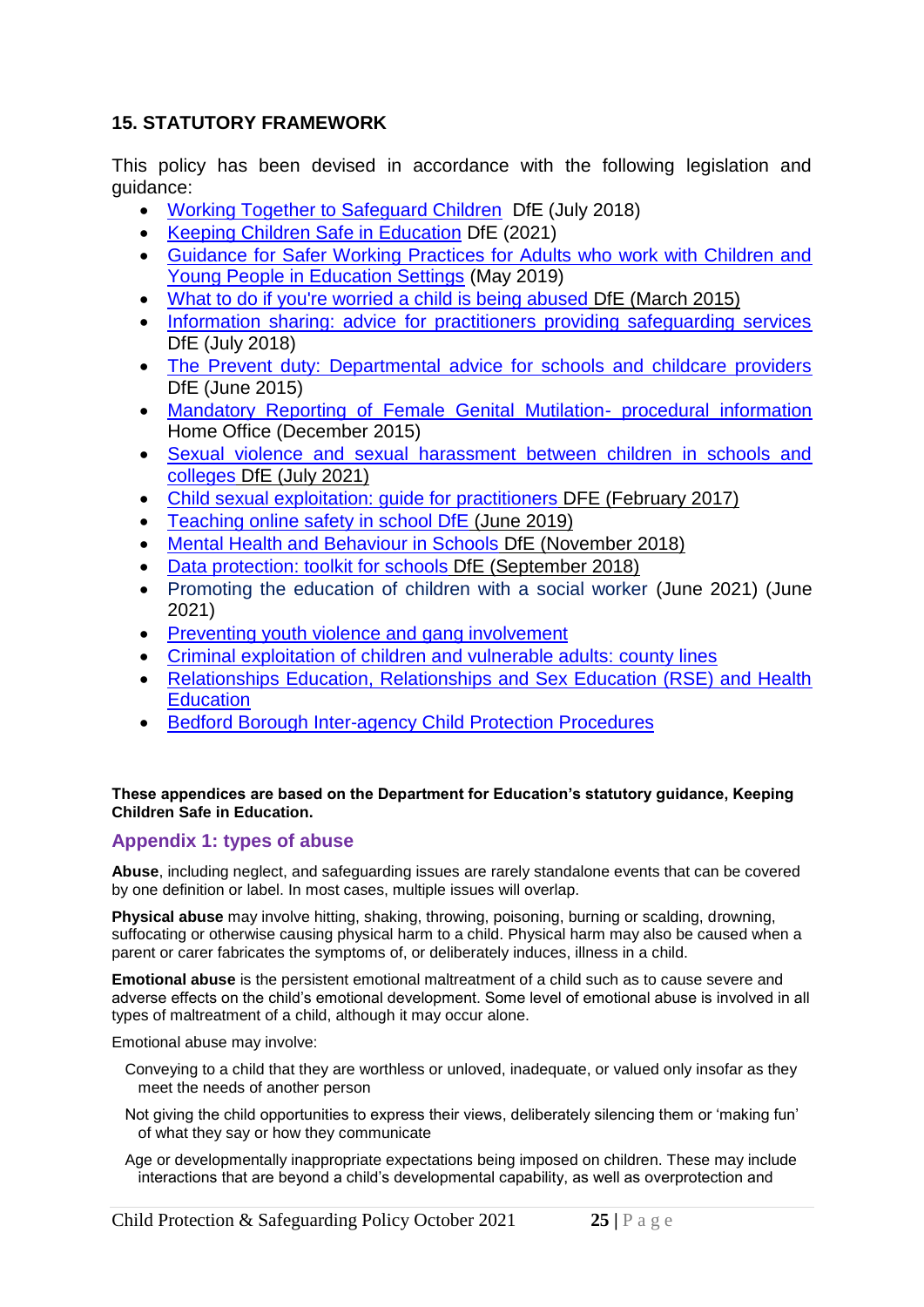limitation of exploration and learning, or preventing the child participating in normal social interaction

- Seeing or hearing the ill-treatment of another
- Serious bullying (including cyber-bullying), causing children frequently to feel frightened or in danger, or the exploitation or corruption of children

**Sexual abuse** involves forcing or enticing a child or young person to take part in sexual activities, not necessarily involving a high level of violence, whether or not the child is aware of what is happening. The activities may involve:

- Physical contact, including assault by penetration (for example rape or oral sex) or non-penetrative acts such as masturbation, kissing, rubbing and touching outside of clothing
- Non-contact activities, such as involving children in looking at, or in the production of, sexual images, watching sexual activities, encouraging children to behave in sexually inappropriate ways, or grooming a child in preparation for abuse (including via the internet)

Sexual abuse is not solely perpetrated by adult males. Women can also commit acts of sexual abuse, as can other children.

**Neglect** is the persistent failure to meet a child's basic physical and/or psychological needs, likely to result in the serious impairment of the child's health or development. Neglect may occur during pregnancy as a result of maternal substance abuse.

Once a child is born, neglect may involve a parent or carer failing to:

Provide adequate food, clothing and shelter (including exclusion from home or abandonment)

Protect a child from physical and emotional harm or danger

Ensure adequate supervision (including the use of inadequate care-givers)

Ensure access to appropriate medical care or treatment

It may also include neglect of, or unresponsiveness to, a child's basic emotional needs.

# **Appendix 2: safer recruitment and DBS checks – policy and procedures**

#### **Recruitment and selection process**

To make sure we recruit suitable people, we will ensure that those involved in the recruitment and employment of staff to work with children have received appropriate safer recruitment training.

We have put the following steps in place during our recruitment and selection process to ensure we are committed to safeguarding and promoting the welfare of children.

#### **Advertising**

When advertising roles, we will make clear:

- Our school's commitment to safeguarding and promoting the welfare of children
- That safeguarding checks will be undertaken
- The safeguarding requirements and responsibilities of the role, such as the extent to which the role will involve contact with children
- Whether or not the role is exempt from the Rehabilitation of Offenders Act 1974 and the amendments to the Exceptions Order 1975, 2013 and 2020. If the role is exempt, certain spent convictions and cautions are 'protected', so they do not need to be disclosed, and if they are disclosed, we cannot take them into account

#### **Application forms**

Our application forms will: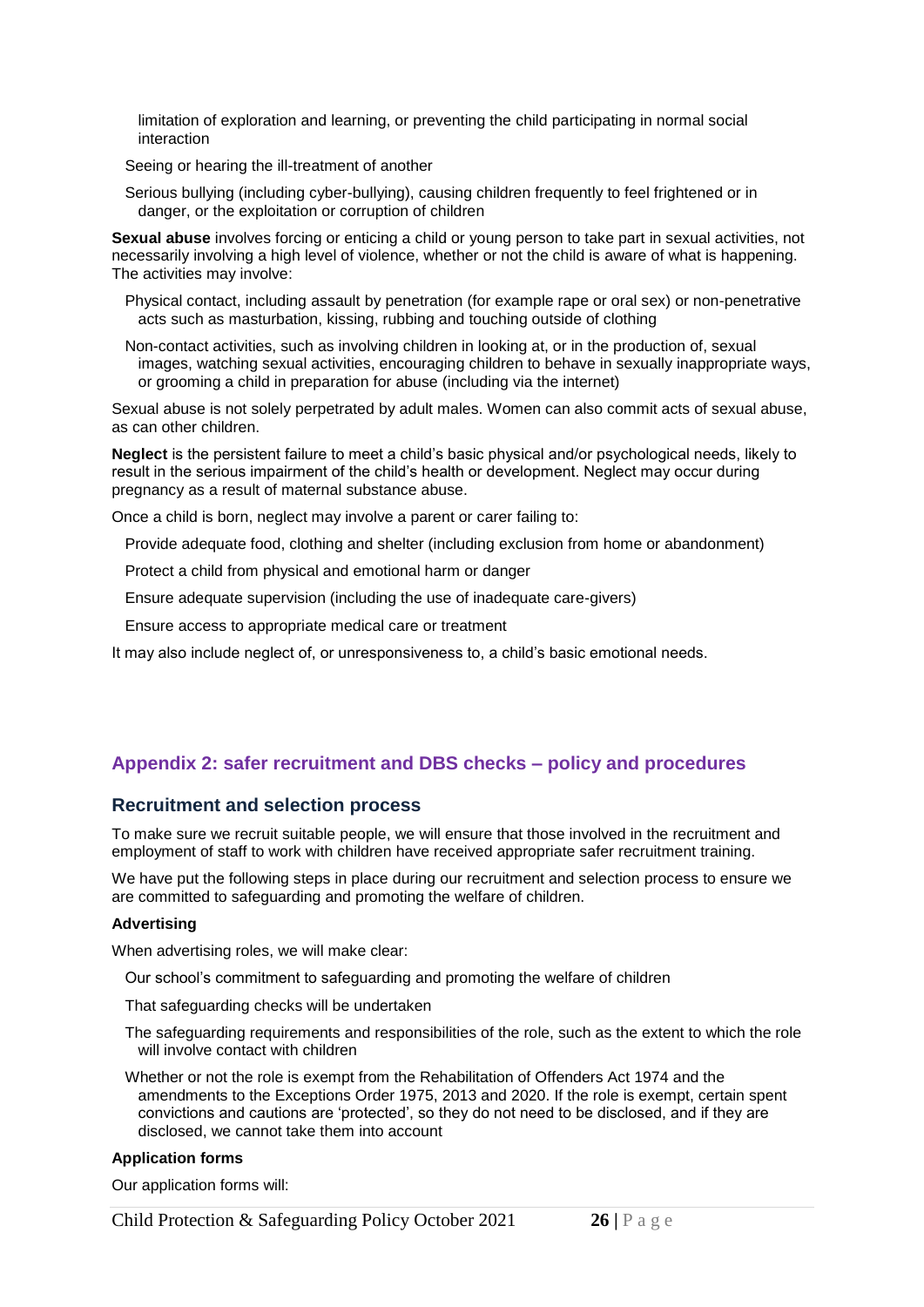- Include a statement saying that it is an offence to apply for the role if an applicant is barred from engaging in regulated activity relevant to children (where the role involves this type of regulated activity)
- Include a copy of, or link to, our child protection and safeguarding policy and our policy on the employment of ex-offenders

#### **Shortlisting**

Our shortlisting process will involve at least 2 people and will:

Consider any inconsistencies and look for gaps in employment and reasons given for them

Explore all potential concerns

Once we have shortlisted candidates, we will ask shortlisted candidates to:

- Complete a self-declaration of their criminal record or any information that would make them unsuitable to work with children, so that they have the opportunity to share relevant information and discuss it at interview stage. The information we will ask for includes:
	- $\circ$  If they have a criminal history
	- o Whether they are included on the barred list
	- o Whether they are prohibited from teaching
	- $\circ$  Information about any criminal offences committed in any country in line with the law as applicable in England and Wales
	- Any relevant overseas information

Sign a declaration confirming the information they have provided is true

#### **Seeking references and checking employment history**

We will obtain references before interview. Any concerns raised will be explored further with referees and taken up with the candidate at interview.

When seeking references we will:

Not accept open references

Liaise directly with referees and verify any information contained within references with the referees

- Ensure any references are from the candidate's current employer and completed by a senior person. Where the referee is school based, we will ask for the reference to be confirmed by the headteacher/principal as accurate in respect to disciplinary investigations
- Obtain verification of the candidate's most recent relevant period of employment if they are not currently employed
- Secure a reference from the relevant employer from the last time the candidate worked with children if they are not currently working with children
- Compare the information on the application form with that in the reference and take up any inconsistencies with the candidate

Resolve any concerns before any appointment is confirmed

#### **Interview and selection**

When interviewing candidates, we will:

Probe any gaps in employment, or where the candidate has changed employment or location frequently, and ask candidates to explain this

Explore any potential areas of concern to determine the candidate's suitability to work with children

Record all information considered and decisions made

### **Pre-appointment vetting checks**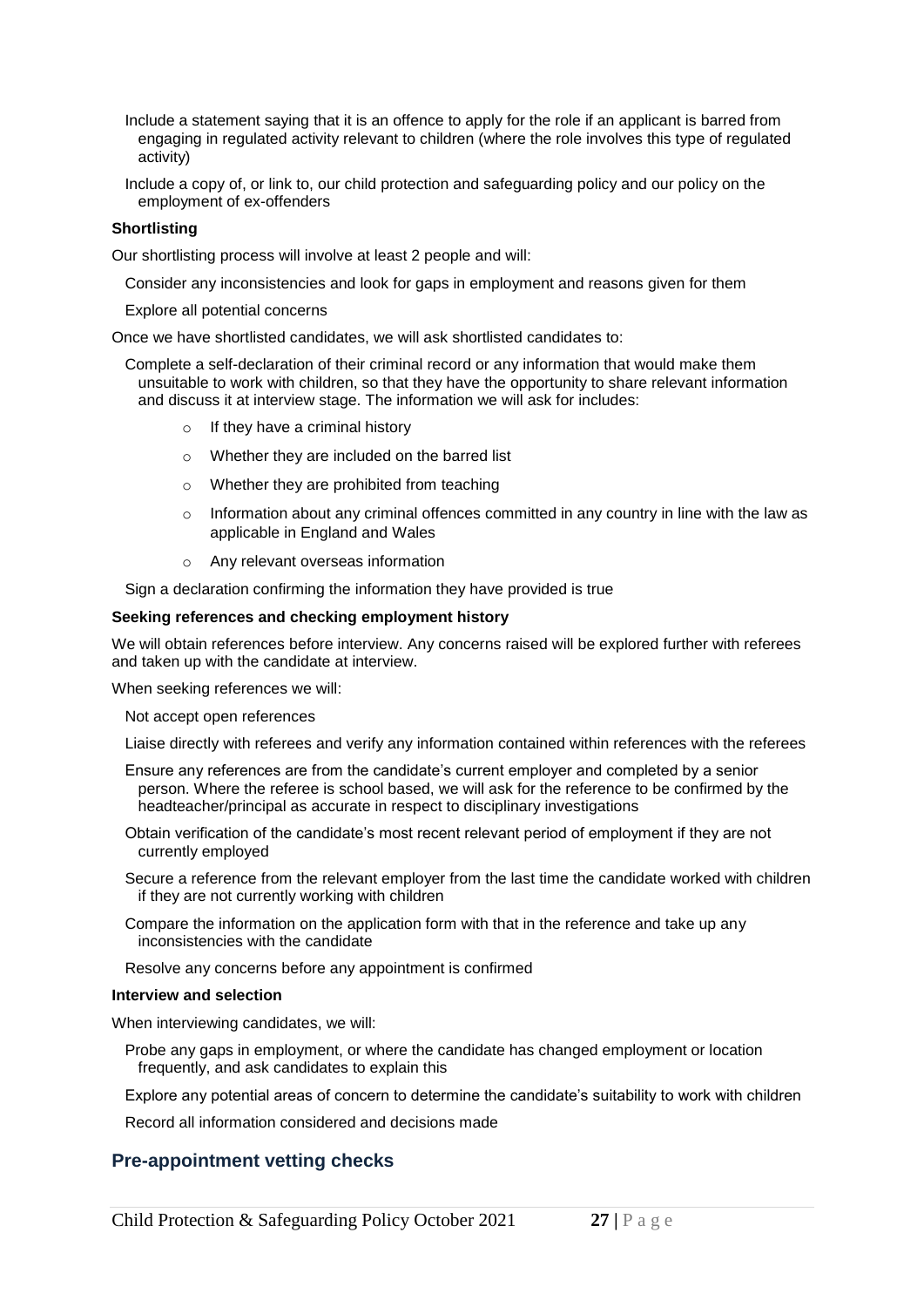We will record all information on the checks carried out in the school's single central record (SCR). Copies of these checks, where appropriate, will be held in individuals' personnel files. We follow requirements and best practice in retaining copies of these checks, as set out below.

#### **New staff**

All offers of appointment will be conditional until satisfactory completion of the necessary preemployment checks. When appointing new staff, we will:

- Verify their identity
- Obtain (via the applicant) an enhanced DBS certificate, including barred list information for those who will be engaging in regulated activity (see definition below). We will obtain the certificate before, or as soon as practicable after, appointment, including when using the DBS update service. We will not keep a copy of the certificate for longer than 6 months, but when the copy is destroyed we may still keep a record of the fact that vetting took place, the result of the check and recruitment decision taken
- Obtain a separate barred list check if they will start work in regulated activity before the DBS certificate is available

Verify their mental and physical fitness to carry out their work responsibilities

Verify their right to work in the UK. We will keep a copy of this verification for the duration of the member of staff's employment and for 2 years afterwards

Verify their professional qualifications, as appropriate

Ensure they are not subject to a prohibition order if they are employed to be a teacher

Carry out further additional checks, as appropriate, on candidates who have lived or worked outside of the UK. Where available, these will include:

- o For all staff, including teaching positions: [criminal records checks for overseas](https://www.gov.uk/government/publications/criminal-records-checks-for-overseas-applicants)  [applicants](https://www.gov.uk/government/publications/criminal-records-checks-for-overseas-applicants)
- $\circ$  For teaching positions: obtaining a letter of professional standing from the professional regulating authority in the country where the applicant has worked

We will ensure that appropriate checks are carried out to ensure that individuals are not disqualified under the 2018 Childcare Disqualification Regulations and Childcare Act 2006. Where we take a decision that an individual falls outside of the scope of these regulations and we do not carry out such checks, we will retain a record of our assessment on the individual's personnel file. This will include our evaluation of any risks and control measures put in place, and any advice sought.

**Regulated activity** means a person who will be:

- Responsible, on a regular basis in a school or college, for teaching, training, instructing, caring for or supervising children; or
- Carrying out paid, or unsupervised unpaid, work regularly in a school or college where that work provides an opportunity for contact with children; or
- Engaging in intimate or personal care or overnight activity, even if this happens only once and regardless of whether they are supervised or not

#### **Existing staff**

In certain circumstances we will carry out all the relevant checks on existing staff as if the individual was a new member of staff. These circumstances are when:

There are concerns about an existing member of staff's suitability to work with children; or

An individual moves from a post that is not regulated activity to one that is; or

There has been a break in service of 12 weeks or more

We will refer to the DBS anyone who has harmed, or poses a risk of harm, to a child or vulnerable adult where:

We believe the individual has engaged in [relevant conduct;](https://www.gov.uk/guidance/making-barring-referrals-to-the-dbs#relevant-conduct-in-relation-to-children) or

Child Protection & Safeguarding Policy October 2021 **28 |** P a g e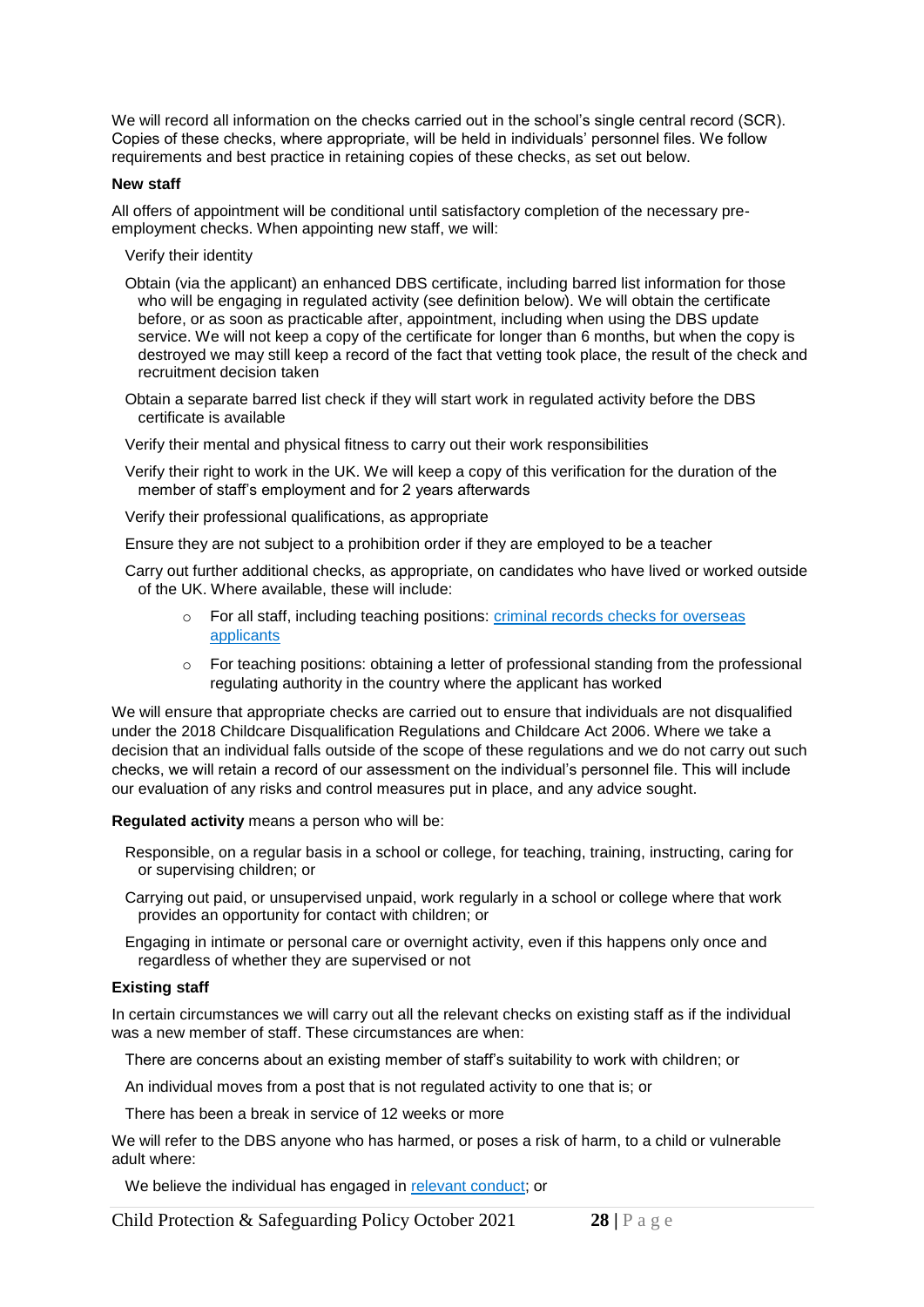- We believe the individual has received a caution or conviction for a relevant (automatic barring either with or without the right to make representations) offence, under the [Safeguarding](http://www.legislation.gov.uk/uksi/2009/37/contents/made)  [Vulnerable Groups Act 2006 \(Prescribed Criteria and Miscellaneous Provisions\) Regulations](http://www.legislation.gov.uk/uksi/2009/37/contents/made)  [2009;](http://www.legislation.gov.uk/uksi/2009/37/contents/made) or
- We believe the 'harm test' is satisfied in respect of the individual (i.e. they may harm a child or vulnerable adult or put them at risk of harm); and
- The individual has been removed from working in regulated activity (paid or unpaid) or would have been removed if they had not left

#### **Agency and third-party staff**

We will obtain written notification from any agency or third-party organisation that it has carried out the necessary safer recruitment checks that we would otherwise perform. We will also check that the person presenting themselves for work is the same person on whom the checks have been made.

#### **Contractors**

We will ensure that any contractor, or any employee of the contractor, who is to work at the school has had the appropriate level of DBS check (this includes contractors who are provided through a PFI or similar contract). This will be:

An enhanced DBS check with barred list information for contractors engaging in regulated activity

An enhanced DBS check, not including barred list information, for all other contractors who are not in regulated activity but whose work provides them with an opportunity for regular contact with children

We will obtain the DBS check for self-employed contractors.

We will not keep copies of such checks for longer than 6 months.

Contractors who have not had any checks will not be allowed to work unsupervised or engage in regulated activity under any circumstances.

We will check the identity of all contractors and their staff on arrival at the school.

For self-employed contractors such as music teachers or sports coaches, we will ensure that appropriate checks are carried out to ensure that individuals are not disqualified under the 2018 Childcare Disqualification Regulations and Childcare Act 2006. Where we decide that an individual falls outside of the scope of these regulations and we do not carry out such checks, we will retain a record of our assessment. This will include our evaluation of any risks and control measures put in place, and any advice sought.

#### **Trainee/student teachers**

Where applicants for initial teacher training are salaried by us, we will ensure that all necessary checks are carried out.

Where trainee teachers are fee-funded, we will obtain written confirmation from the training provider that necessary checks have been carried out and that the trainee has been judged by the provider to be suitable to work with children.

In both cases, this includes checks to ensure that individuals are not disqualified under the 2018 Childcare Disqualification Regulations and Childcare Act 2006.

#### **Volunteers**

We will:

Never leave an unchecked volunteer unsupervised or allow them to work in regulated activity

- Obtain an enhanced DBS check with barred list information for all volunteers who are new to working in regulated activity
- Carry out a risk assessment when deciding whether to seek an enhanced DBS check without barred list information for any volunteers not engaging in regulated activity. We will retain a record of this risk assessment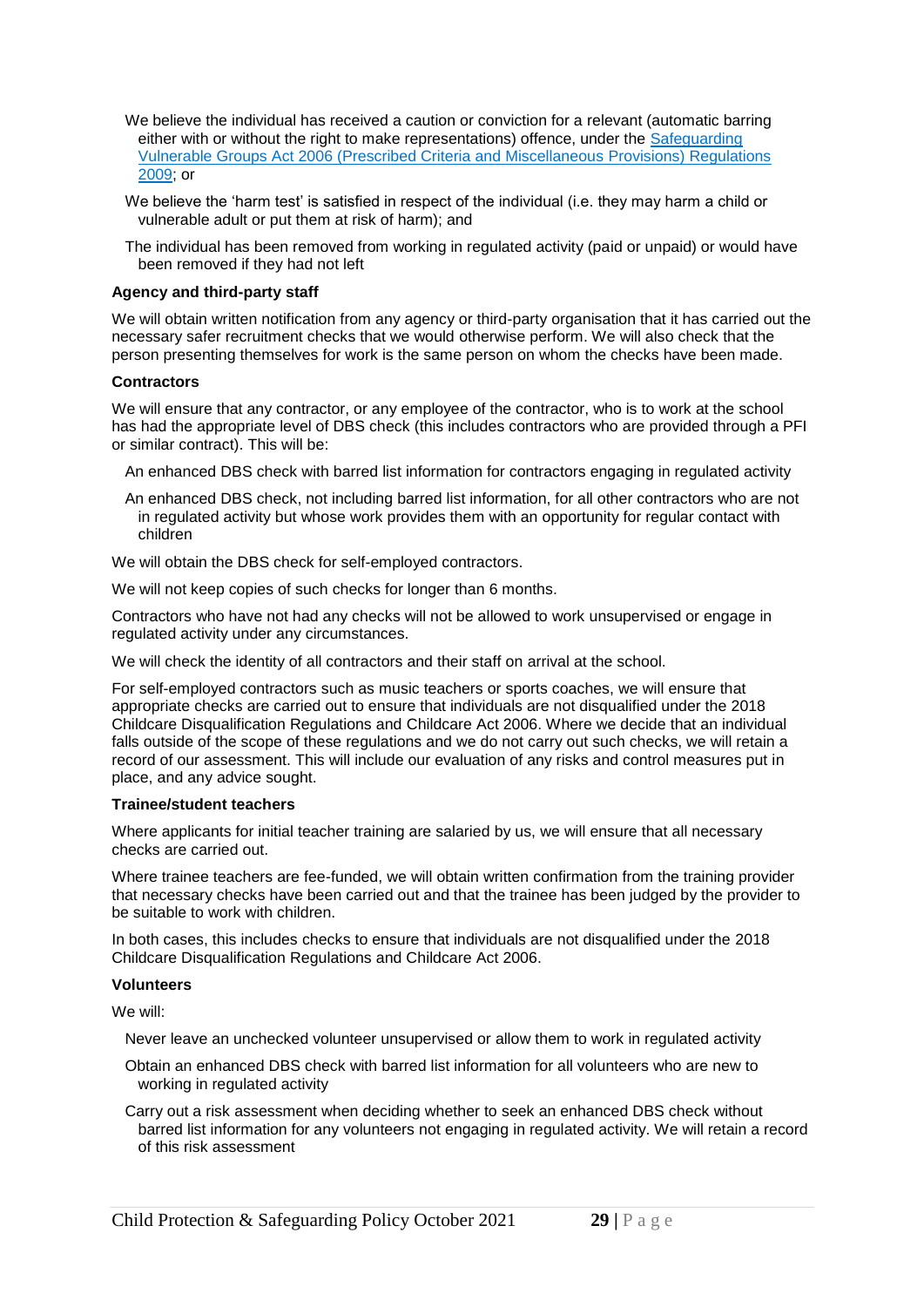Ensure that appropriate checks are carried out to ensure that individuals are not disqualified under the 2018 Childcare Disqualification Regulations and Childcare Act 2006. Where we decide that an individual falls outside of the scope of these regulations and we do not carry out such checks, we will retain a record of our assessment. This will include our evaluation of any risks and control measures put in place, and any advice sought

#### **Governors**

All governors will have an enhanced DBS check without barred list information.

They will have an enhanced DBS check with barred list information if working in regulated activity.

All governors will also have a section 128 check (as a section 128 direction disqualifies an individual from being a maintained school governor).

All governors will also have the following checks:

Identity

Right to work in the UK

Other checks deemed necessary if they have lived or worked outside the UK

#### **Staff working in alternative provision settings**

Where we place a pupil with an alternative provision provider, we obtain written confirmation from the provider that they have carried out the appropriate safeguarding checks on individuals working there that we would otherwise perform.

#### **Adults who supervise pupils on work experience**

When organising work experience, we will ensure that policies and procedures are in place to protect children from harm.

We will also consider whether it is necessary for barred list checks to be carried out on the individuals who supervise a pupil under 16 on work experience. This will depend on the specific circumstances of the work experience, including the nature of the supervision, the frequency of the activity being supervised, and whether the work is regulated activity.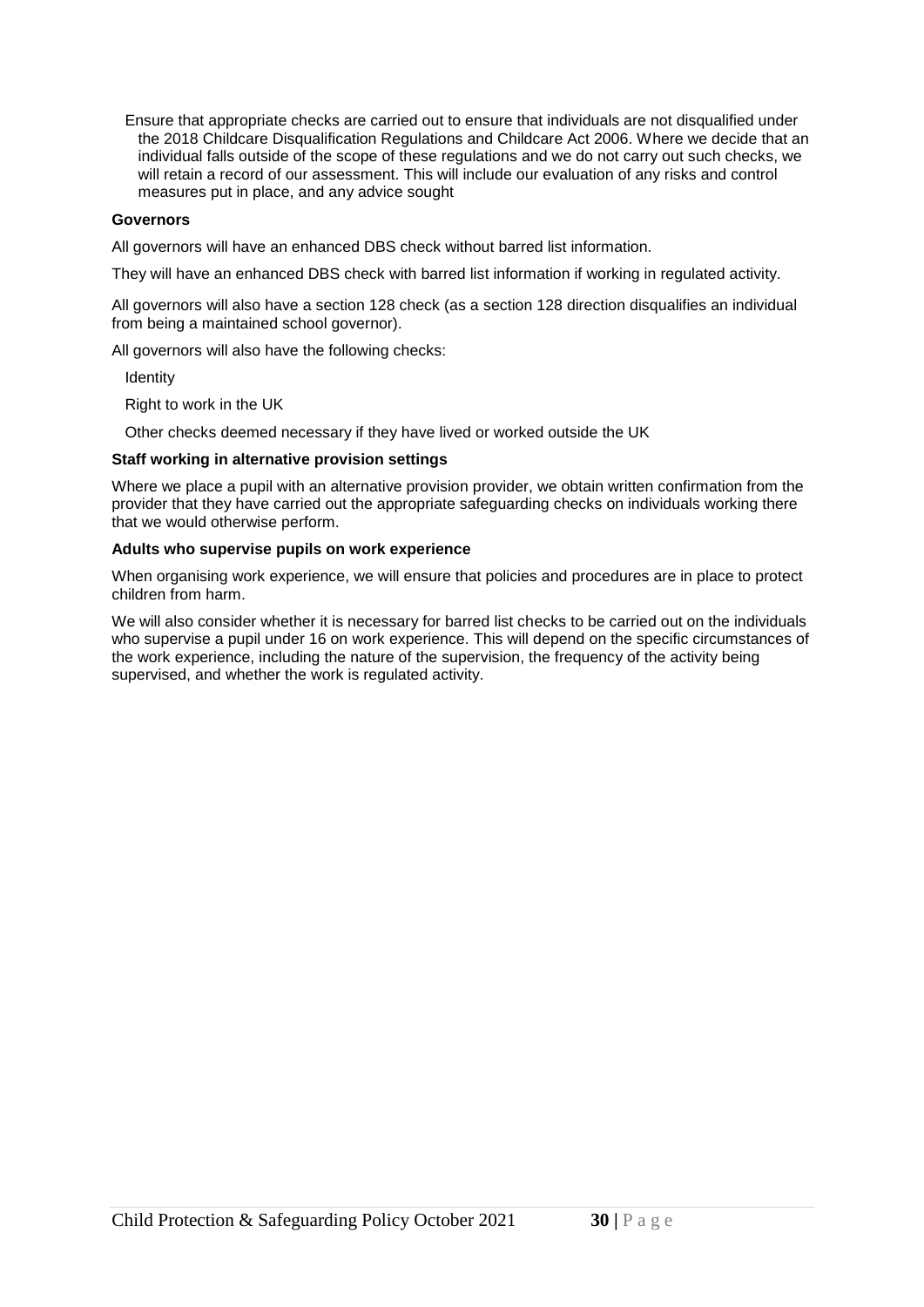# **Appendix 3: allegations of abuse made against staff**

### **Section 1: allegations that may meet the harms threshold**

### **Definitions for outcomes of allegation investigations**

**Substantiated:** there is sufficient evidence to prove the allegation

**Malicious:** there is sufficient evidence to disprove the allegation and there has been a deliberate act to deceive, or to cause harm to the subject of the allegation

**False:** there is sufficient evidence to disprove the allegation

- **Unsubstantiated:** there is insufficient evidence to either prove or disprove the allegation (this does not imply guilt or innocence)
- **Unfounded**: to reflect cases where there is no evidence or proper basis which supports the allegation being made

### **Non-recent allegations**

Abuse can be reported, no matter how long ago it happened.

We will report any non-recent allegations made by a child to the LADO in line with our local authority's procedures for dealing with non-recent allegations.

Where an adult makes an allegation to the school that they were abused as a child, we will advise the individual to report the allegation to the police.

### **Definition of low-level concerns**

The term 'low-level' concern is any concern – no matter how small – that an adult working in or on behalf of the school may have acted in a way that:

Is inconsistent with the staff code of conduct, including inappropriate conduct outside of work, **and**

Does not meet the allegations threshold or is otherwise not considered serious enough to consider a referral to the designated officer at the local authority

Examples of such behaviour could include, but are not limited to:

Being overly friendly with children

Having favourites

Taking photographs of children on their mobile phone

Engaging with a child on a one-to-one basis in a secluded area or behind a closed door

Using inappropriate sexualised, intimidating or offensive language

### **Appendix 4: specific safeguarding issues**

#### **Children missing from education**

A child going missing from education, particularly repeatedly, can be a warning sign of a range of safeguarding issues. This might include abuse or neglect, such as sexual abuse or exploitation or child criminal exploitation, or issues such as mental health problems, substance abuse, radicalisation, FGM or forced marriage.

There are many circumstances where a child may become missing from education, but some children are particularly at risk. These include children who:

- > Are at risk of harm or neglect
- > Are at risk of forced marriage or FGM
- Come from Gypsy, Roma, or Traveller families

Child Protection & Safeguarding Policy October 2021 **31 |** P a g e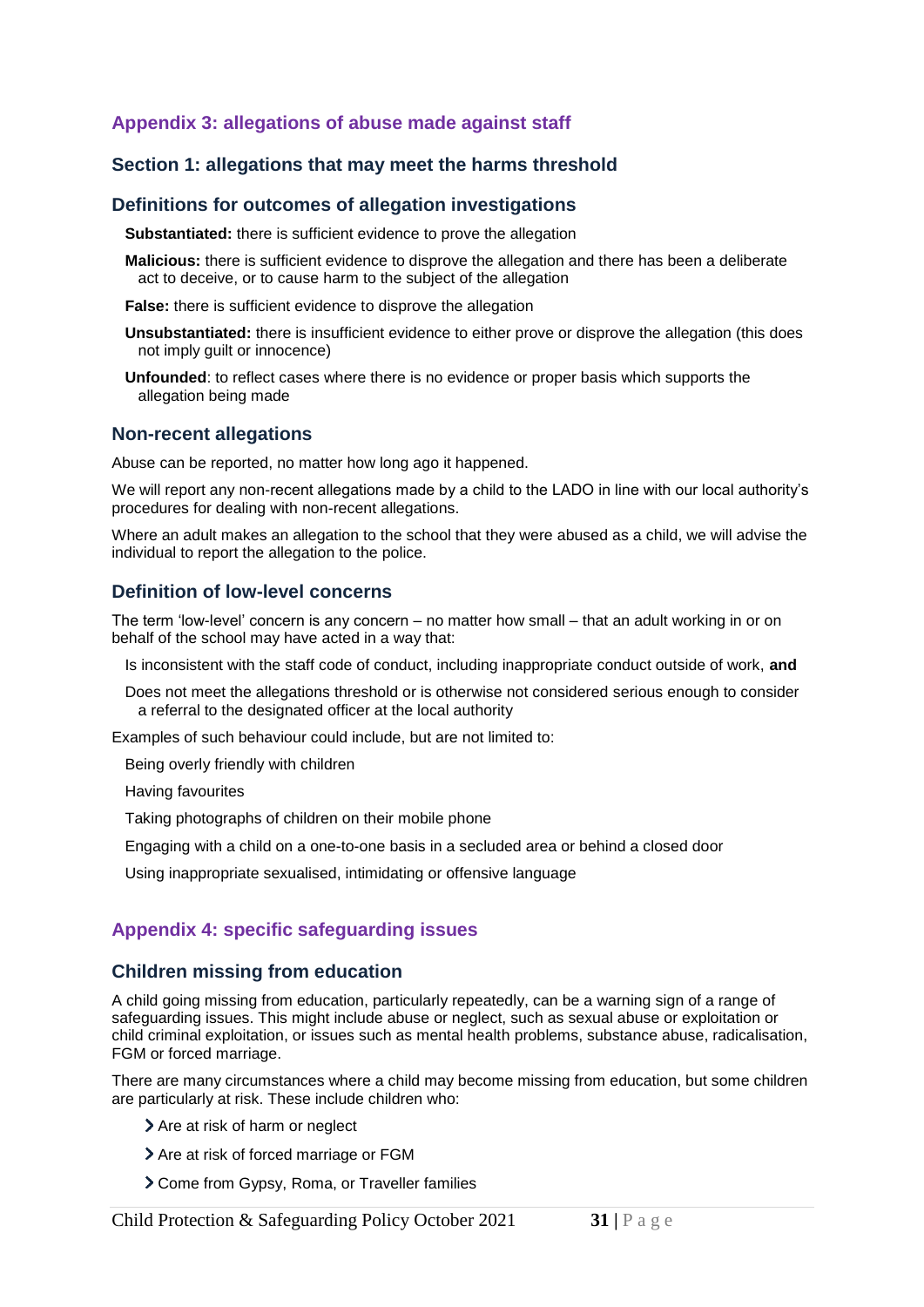- > Come from the families of service personnel
- Go missing or run away from home or care
- > Are supervised by the youth justice system
- > Cease to attend a school
- > Come from new migrant families

We will follow our procedures for unauthorised absence and for dealing with children who go missing from education, particularly on repeat occasions, to help identify the risk of abuse and neglect, including sexual exploitation, and to help prevent the risks of going missing in future. This includes informing the local authority if a child leaves the school without a new school being named, and adhering to requirements with respect to sharing information with the local authority, when applicable, when removing a child's name from the admission register at non-standard transition points.

Staff will be trained in signs to look out for and the individual triggers to be aware of when considering the risks of potential safeguarding concerns which may be related to being missing, such as travelling to conflict zones, FGM and forced marriage.

If a staff member suspects that a child is suffering from harm or neglect, we will follow local child protection procedures, including with respect to making reasonable enquiries. We will make an immediate referral to the local authority children's social care team, and the police, if the child is suffering or likely to suffer from harm, or in immediate danger.

# **Child criminal exploitation**

Child criminal exploitation (CCE) is a form of abuse where an individual or group takes advantage of an imbalance of power to coerce, control, manipulate or deceive a child into criminal activity, in exchange for something the victim needs or wants, and/or for the financial or other advantage of the perpetrator or facilitator, and/or through violence or the threat of violence.

The abuse can be perpetrated by males or females, and children or adults. It can be a one-off occurrence or a series of incidents over time, and range from opportunistic to complex organised abuse.

The victim can be exploited even when the activity appears to be consensual. It does not always involve physical contact and can happen online. For example, young people may be forced to work in cannabis factories, coerced into moving drugs or money across the country (county lines), forced to shoplift or pickpocket, or to threaten other young people.

Indicators of CCE can include a child:

- Appearing with unexplained gifts or new possessions
- Associating with other young people involved in exploitation
- Suffering from changes in emotional wellbeing
- Misusing drugs and alcohol
- Going missing for periods of time or regularly coming home late
- Regularly missing school or education
- Not taking part in education

If a member of staff suspects CCE, they will discuss this with the DSL. The DSL will trigger the local safeguarding procedures, including a referral to the local authority's children's social care team and the police, if appropriate.

### **Child sexual exploitation**

Child sexual exploitation (CSE) is a form of child sexual abuse where an individual or group takes advantage of an imbalance of power to coerce, manipulate or deceive a child into sexual activity, in exchange for something the victim needs or wants and/or for the financial advantage or increased status of the perpetrator or facilitator. It may, or may not, be accompanied by violence or threats of violence.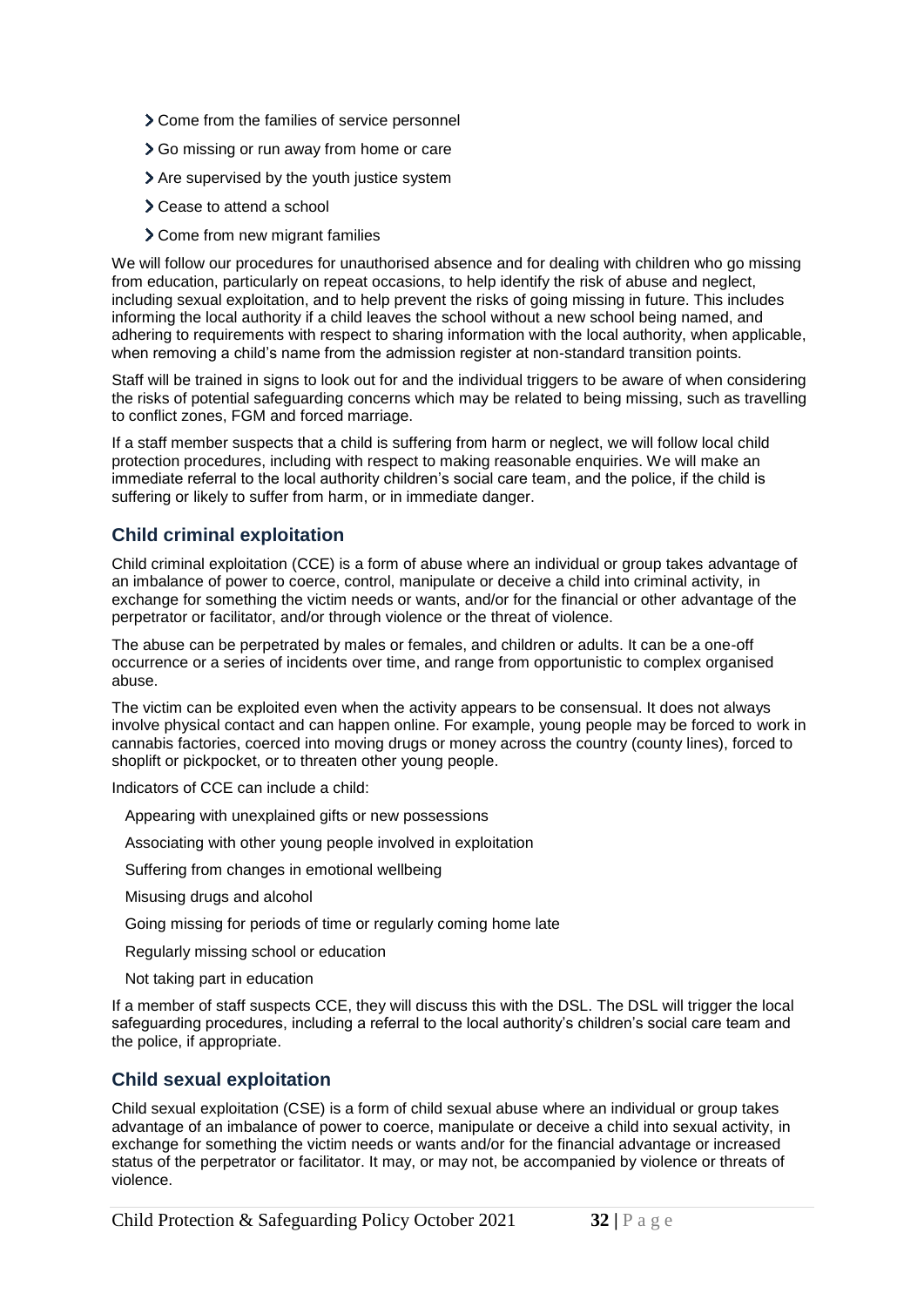The abuse can be perpetrated by males or females, and children or adults. It can be a one-off occurrence or a series of incidents over time, and range from opportunistic to complex organised abuse.

The victim can be exploited even when the activity appears to be consensual. Children or young people who are being sexually exploited may not understand that they are being abused. They often trust their abuser and may be tricked into believing they are in a loving, consensual relationship.

CSE can include both physical contact (penetrative and non-penetrative acts) and non-contact sexual activity. It can also happen online. For example, young people may be persuaded or forced to share sexually explicit images of themselves, have sexual conversations by text, or take part in sexual activities using a webcam. CSE may also occur without the victim's immediate knowledge, for example through others copying videos or images.

In addition to the CCE indicators above, indicators of CSE can include a child:

Having an older boyfriend or girlfriend

Suffering from sexually transmitted infections or becoming pregnant

If a member of staff suspects CSE, they will discuss this with the DSL. The DSL will trigger the local safeguarding procedures, including a referral to the local authority's children's social care team and the police, if appropriate.

### **Domestic abuse**

Children can witness and be adversely affected by domestic abuse and/or violence at home where it occurs between family members. In some cases, a child may blame themselves for the abuse or may have had to leave the family home as a result.

Types of domestic abuse include intimate partner violence, abuse by family members, teenage relationship abuse and child/adolescent to parent violence and abuse. Anyone can be a victim of domestic abuse, regardless of gender, age, ethnicity, socioeconomic status, sexuality or background, and domestic abuse can take place inside or outside of the home.

Exposure to domestic abuse and/or violence can have a serious, long-lasting emotional and psychological impact on children.

If police are called to an incident of domestic abuse and any children in the household have experienced the incident, the police will inform the IFD who will contact a key adult in school as per DANS (usually the designated safeguarding lead) before the child or children arrive at school the following day.

The DSL will provide support according to the child's needs and update records about their circumstances.

#### **Homelessness**

Being homeless or being at risk of becoming homeless presents a real risk to a child's welfare.

The will be aware of contact details and referral routes in to the local housing authority so they can raise/progress concerns at the earliest opportunity (where appropriate and in accordance with local procedures).

Where a child has been harmed or is at risk of harm, the DSL will also make a referral to children's social care.

### **So-called 'honour-based' abuse (including FGM and forced marriage)**

So-called 'honour-based' abuse (HBA) encompasses incidents or crimes committed to protect or defend the honour of the family and/or community, including FGM, forced marriage, and practices such as breast ironing.

Abuse committed in this context often involves a wider network of family or community pressure and can include multiple perpetrators.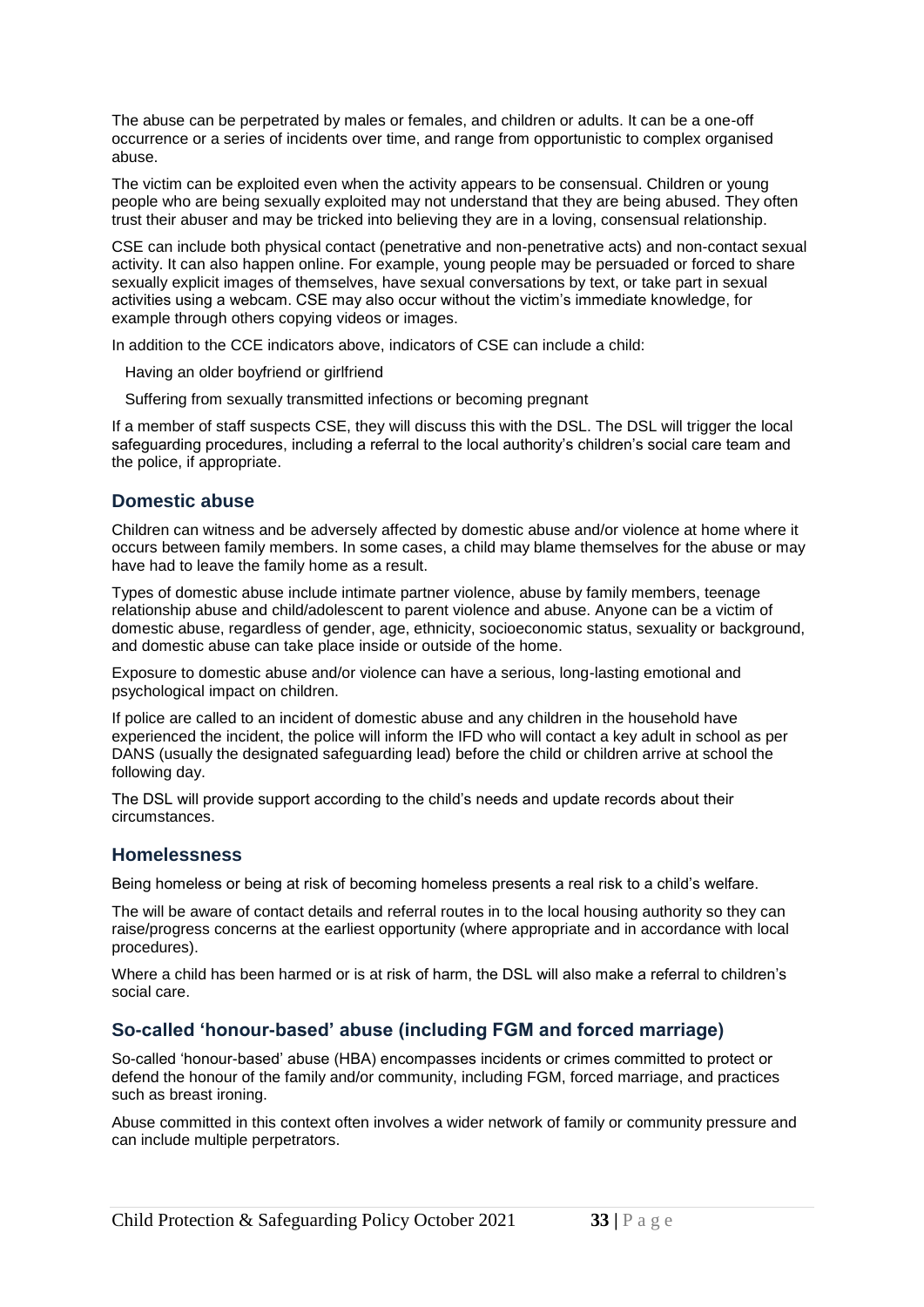All forms of HBA are abuse and will be handled and escalated as such. All staff will be alert to the possibility of a child being at risk of HBA or already having suffered it. If staff have a concern, they will speak to the DSL, who will activate local safeguarding procedures.

#### **FGM**

The DSL will make sure that staff have access to appropriate training to equip them to be alert to children affected by FGM or at risk of FGM.

Section 7.3 of this policy sets out the procedures to be followed if a staff member discovers that an act of FGM appears to have been carried out or suspects that a pupil is at risk of FGM.

Indicators that FGM has already occurred include:

- A pupil confiding in a professional that FGM has taken place
- A mother/family member disclosing that FGM has been carried out
- A family/pupil already being known to social services in relation to other safeguarding issues

A girl:

- Having difficulty walking, sitting or standing, or looking uncomfortable
- Finding it hard to sit still for long periods of time (where this was not a problem previously)
- Spending longer than normal in the bathroom or toilet due to difficulties urinating
- Having frequent urinary, menstrual or stomach problems
- Avoiding physical exercise or missing PE
- Being repeatedly absent from school, or absent for a prolonged period
- Demonstrating increased emotional and psychological needs for example, withdrawal or depression, or significant change in behaviour
- Being reluctant to undergo any medical examinations
- Asking for help, but not being explicit about the problem
- Talking about pain or discomfort between her legs

Potential signs that a pupil may be at risk of FGM include:

- The girl's family having a history of practising FGM (this is the biggest risk factor to consider)
- FGM being known to be practised in the girl's community or country of origin
- A parent or family member expressing concern that FGM may be carried out
- A family not engaging with professionals (health, education or other) or already being known to social care in relation to other safeguarding issues

A girl:

- Having a mother, older sibling or cousin who has undergone FGM
- Having limited level of integration within UK society
- Confiding to a professional that she is to have a "special procedure" or to attend a special occasion to "become a woman"
- Talking about a long holiday to her country of origin or another country where the practice is prevalent, or parents/carers stating that they or a relative will take the girl out of the country for a prolonged period
- Requesting help from a teacher or another adult because she is aware or suspects that she is at immediate risk of FGM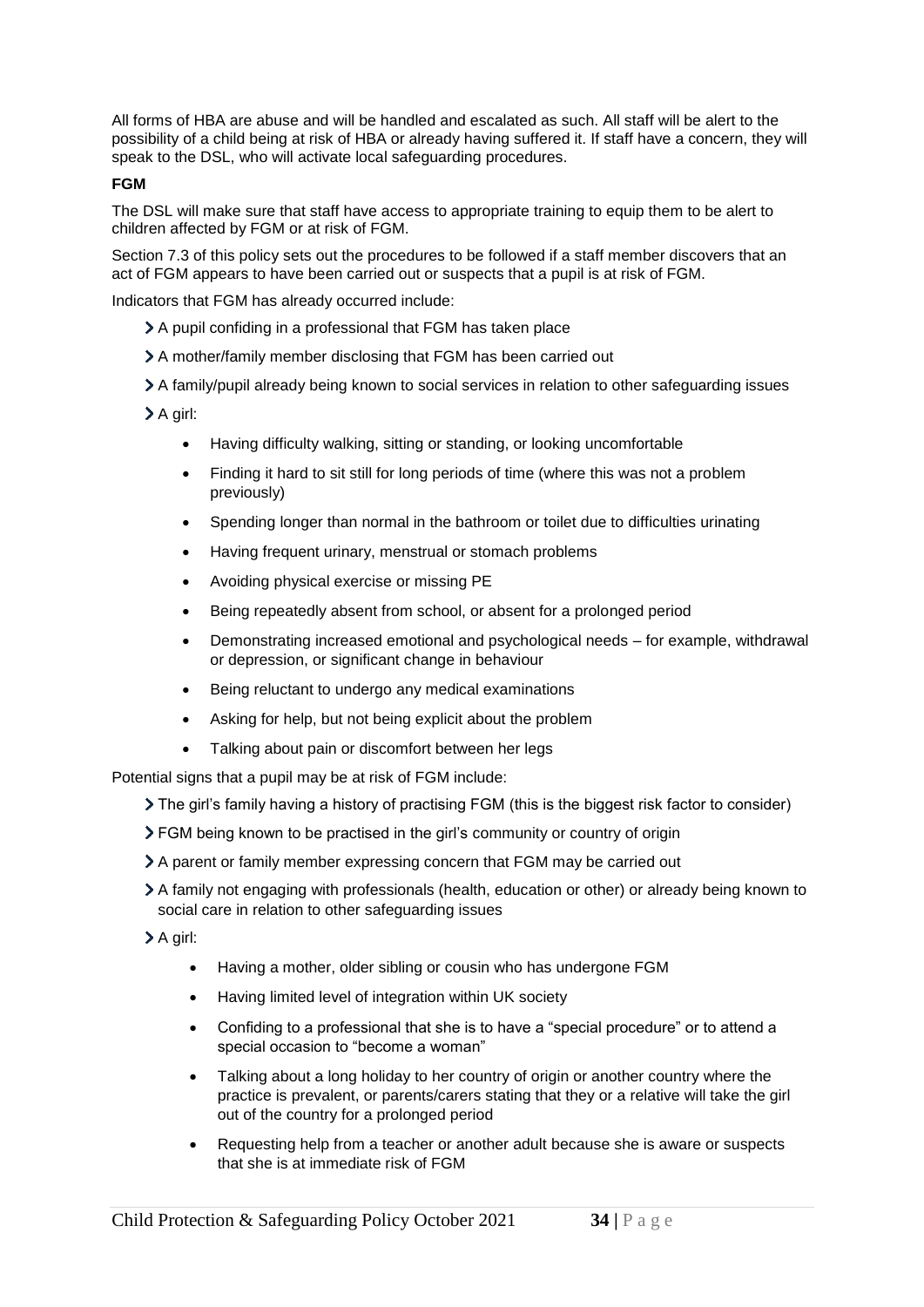- Talking about FGM in conversation for example, a girl may tell other children about it (although it is important to take into account the context of the discussion)
- Being unexpectedly absent from school
- Having sections missing from her 'red book' (child health record) and/or attending a travel clinic or equivalent for vaccinations/anti-malarial medication

The above indicators and risk factors are not intended to be exhaustive.

#### **Forced marriage**

Forcing a person into marriage is a crime. A forced marriage is one entered into without the full and free consent of one or both parties and where violence, threats, or any other form of coercion is used to cause a person to enter into a marriage. Threats can be physical or emotional and psychological.

Staff will receive training around forced marriage and the presenting symptoms. We are aware of the 'one chance' rule, i.e. we may only have one chance to speak to the potential victim and only one chance to save them.

If a member of staff suspects that a pupil is being forced into marriage, they will speak to the pupil about their concerns in a secure and private place. They will then report this to the DSL.

The DSL will:

- Speak to the pupil about the concerns in a secure and private place
- Activate the local safeguarding procedures and refer the case to the local authority's designated officer
- Seek advice from the Forced Marriage Unit on 020 7008 0151 or [fmu@fco.gov.uk](mailto:fmu@fco.gov.uk)
- Refer the pupil to an education welfare officer, pastoral tutor, learning mentor, or school counsellor, as appropriate

### **Preventing radicalisation**

**Radicalisation** refers to the process by which a person comes to support terrorism and extremist ideologies associated with terrorist groups

**Extremism** is vocal or active opposition to fundamental British values, such as democracy, the rule of law, individual liberty, and mutual respect and tolerance of different faiths and beliefs. This also includes calling for the death of members of the armed forces

**Terrorism** is an action that:

- Endangers or causes serious violence to a person/people;
- Causes serious damage to property; or
- Seriously interferes or disrupts an electronic system

The use or threat of terrorism must be designed to influence the government or to intimidate the public and is made for the purpose of advancing a political, religious or ideological cause.

Schools have a duty to prevent children from being drawn into terrorism. The DSL will undertake Prevent awareness training and make sure that staff have access to appropriate training to equip them to identify children at risk.

We will assess the risk of children in our school being drawn into terrorism. This assessment will be based on an understanding of the potential risk in our local area, in collaboration with our local safeguarding partners and local police force.

We will ensure that suitable internet filtering is in place, and equip our pupils to stay safe online at school and at home.

There is no single way of identifying an individual who is likely to be susceptible to an extremist ideology. Radicalisation can occur quickly or over a long period.

Staff will be alert to changes in pupils' behaviour.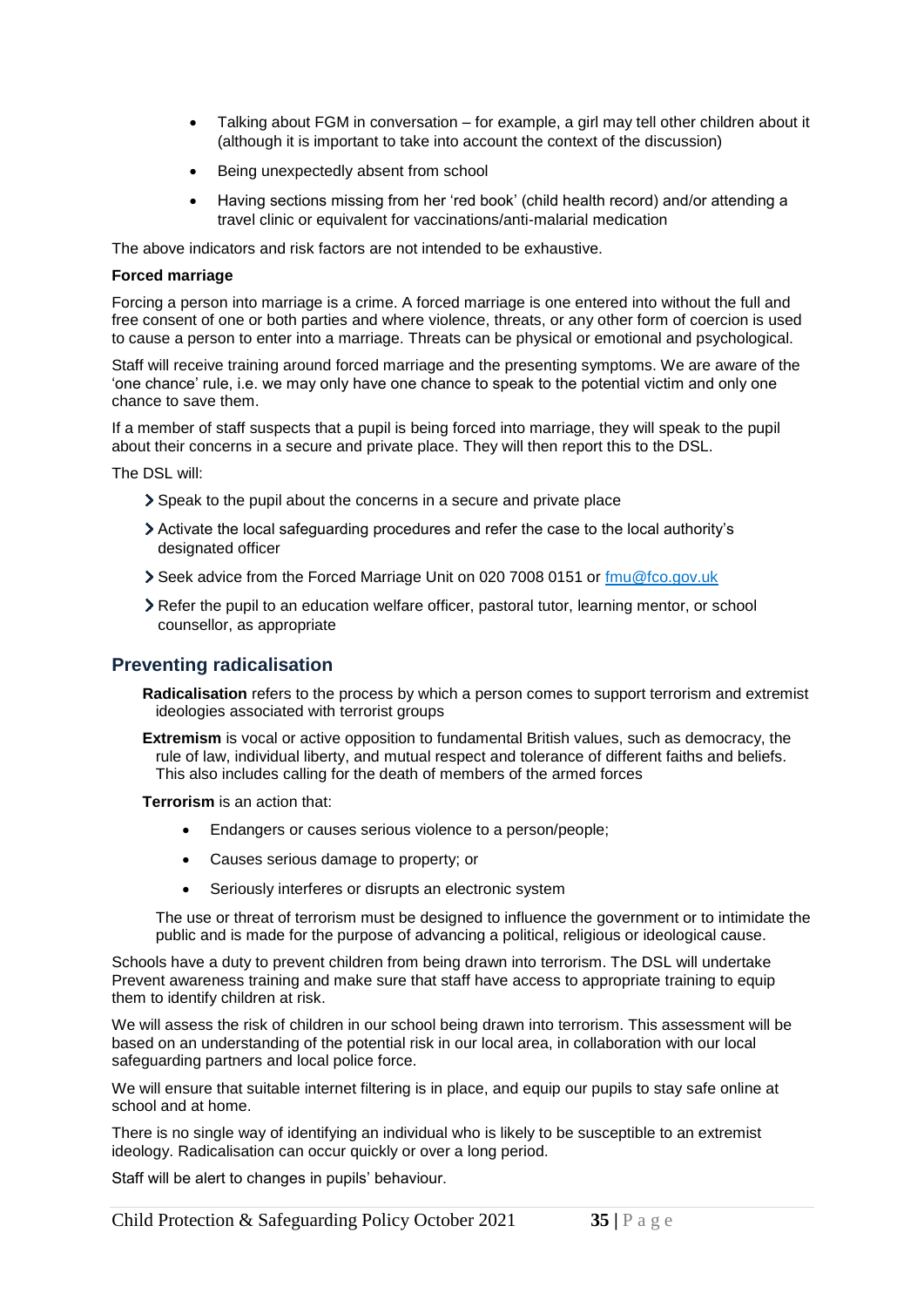The government website [Educate Against Hate](http://educateagainsthate.com/parents/what-are-the-warning-signs/) and charity [NSPCC](https://www.nspcc.org.uk/what-you-can-do/report-abuse/dedicated-helplines/protecting-children-from-radicalisation/) say that signs that a pupil is being radicalised can include:

- Refusal to engage with, or becoming abusive to, peers who are different from themselves
- Becoming susceptible to conspiracy theories and feelings of persecution
- Changes in friendship groups and appearance
- Rejecting activities they used to enjoy
- Converting to a new religion
- Isolating themselves from family and friends
- > Talking as if from a scripted speech
- An unwillingness or inability to discuss their views
- A sudden disrespectful attitude towards others
- > Increased levels of anger
- Increased secretiveness, especially around internet use
- Expressions of sympathy for extremist ideologies and groups, or justification of their actions
- Accessing extremist material online, including on Facebook or Twitter
- Possessing extremist literature
- Being in contact with extremist recruiters and joining, or seeking to join, extremist organisations

Children who are at risk of radicalisation may have low self-esteem, or be victims of bullying or discrimination. It is important to note that these signs can also be part of normal teenage behaviour – staff should have confidence in their instincts and seek advice if something feels wrong.

If staff are concerned about a pupil, they will follow our procedures set out in section 7.5 of this policy, including discussing their concerns with the DSL.

Staff should **always** take action if they are worried.

Further information on the school's measures to prevent radicalisation are set out in the school's Prevent Statement

#### **Peer-on-peer abuse**

Peer-on-peer abuse is when children abuse other children. This type of abuse can take place inside and outside of school and online.

Peer-on-peer abuse is most likely to include, but may not be limited to:

Bullying (including cyber-bullying, prejudice-based and discriminatory bullying)

Abuse in intimate personal relationships between peers

- Physical abuse such as hitting, kicking, shaking, biting, hair pulling, or otherwise causing physical harm (this may include an online element which facilitates, threatens and/or encourages physical abuse)
- Sexual violence, such as rape, assault by penetration and sexual assault (this may include an online element which facilitates, threatens and/or encourages sexual violence)
- Sexual harassment, such as sexual comments, remarks, jokes and online sexual harassment, which may be standalone or part of a broader pattern of abuse
- Causing someone to engage in sexual activity without consent, such as forcing someone to strip, touch themselves sexually, or to engage in sexual activity with a third party
- Consensual and non-consensual sharing of nudes and semi nudes images and/or videos (also known as sexting or youth produced sexual imagery)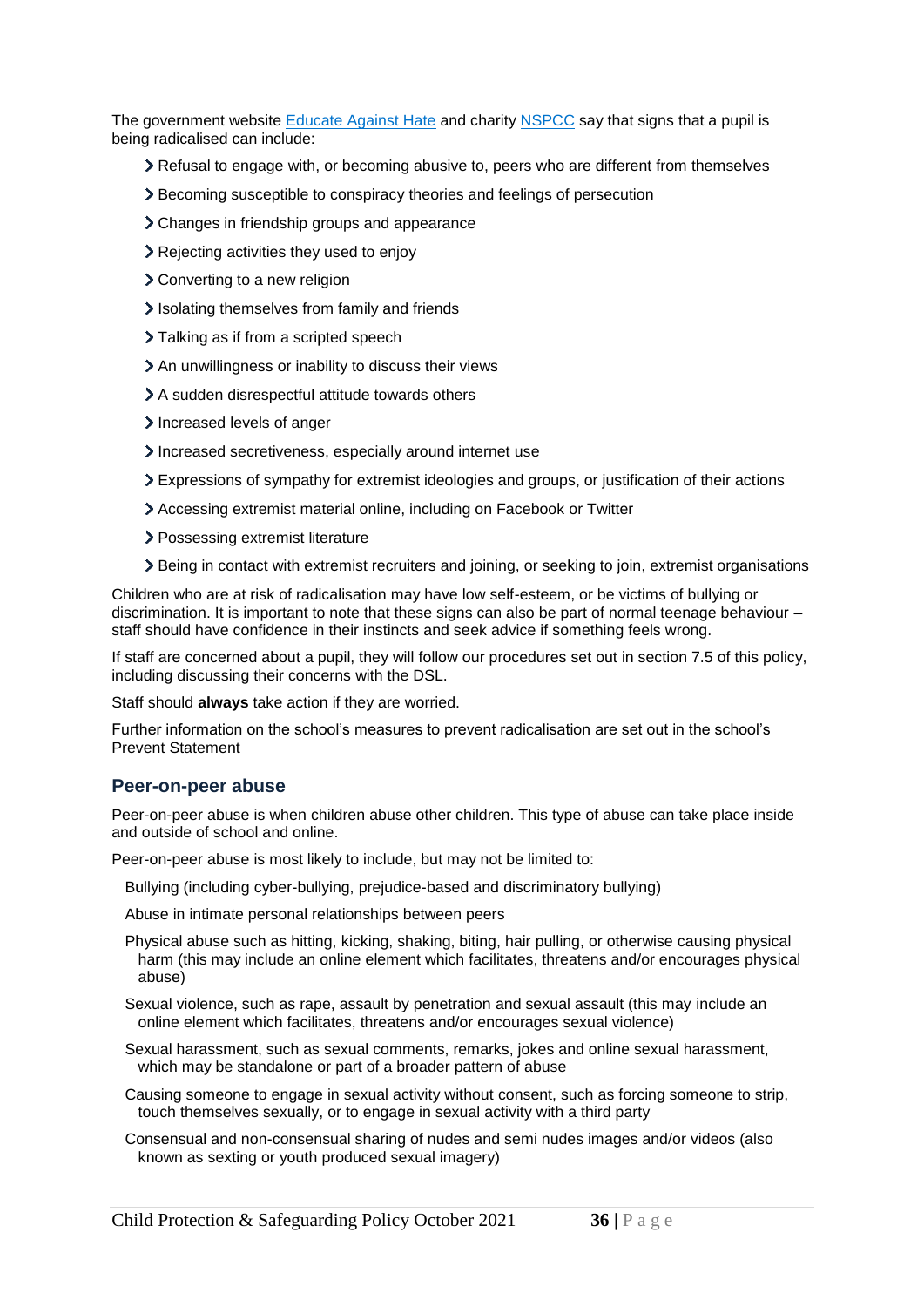- Upskirting, which typically involves taking a picture under a person's clothing without their permission, with the intention of viewing their genitals or buttocks to obtain sexual gratification, or cause the victim humiliation, distress or alarm
- Initiation/hazing type violence and rituals (this could include activities involving harassment, abuse or humiliation used as a way of initiating a person into a group and may also include an online element)

Where children abuse their peers online, this can take the form of, for example, abusive, harassing, and misogynistic messages; the non-consensual sharing of indecent images, especially around chat groups; and the sharing of abusive images and pornography, to those who don't want to receive such content.

If staff have any concerns about peer-on-peer abuse, or a child makes a report to them, they will follow the procedures set out in section 7 of this policy, as appropriate. In particular, section 7.8 and 7.9 set out more detail about our school's approach to this type of abuse.

### **Sexual violence and sexual harassment between children in schools**

Sexual violence and sexual harassment can occur:

Between 2 children of any age and sex

- Through a group of children sexually assaulting or sexually harassing a single child or group of children
- Online and face to face (both physically and verbally)

Sexual violence and sexual harassment exist on a continuum and may overlap.

Children who are victims of sexual violence and sexual harassment will likely find the experience stressful and distressing. This will, in all likelihood, adversely affect their educational attainment and will be exacerbated if the alleged perpetrator(s) attends the same school.

If a victim reports an incident, it is essential that staff make sure they are reassured that they are being taken seriously and that they will be supported and kept safe. A victim should never be given the impression that they are creating a problem by reporting sexual violence or sexual harassment. Nor should a victim ever be made to feel ashamed for making a report.

Some groups are potentially more at risk. Evidence shows that girls, children with SEN and/or disabilities, and lesbian, gay, bisexual and transgender (LGBT) children are at greater risk.

Staff should be aware of the importance of:

- Challenging inappropriate behaviours
- Making clear that sexual violence and sexual harassment is not acceptable, will never be tolerated and is not an inevitable part of growing up
- Challenging physical behaviours (potentially criminal in nature), such as grabbing bottoms, breasts and genitalia, pulling down trousers, flicking bras and lifting up skirts. Dismissing or tolerating such behaviours risks normalising them

If staff have any concerns about sexual violence or sexual harassment, or a child makes a report to them, they will follow the procedures set out in section 7 of this policy, as appropriate. In particular, section 7.8 and 7.9 set out more detail about our school's approach to this type of abuse.

### **Serious violence**

Indicators which may signal that a child is at risk from, or involved with, serious violent crime may include:

Increased absence from school

Change in friendships or relationships with older individuals or groups

Significant decline in performance

Signs of self-harm or a significant change in wellbeing